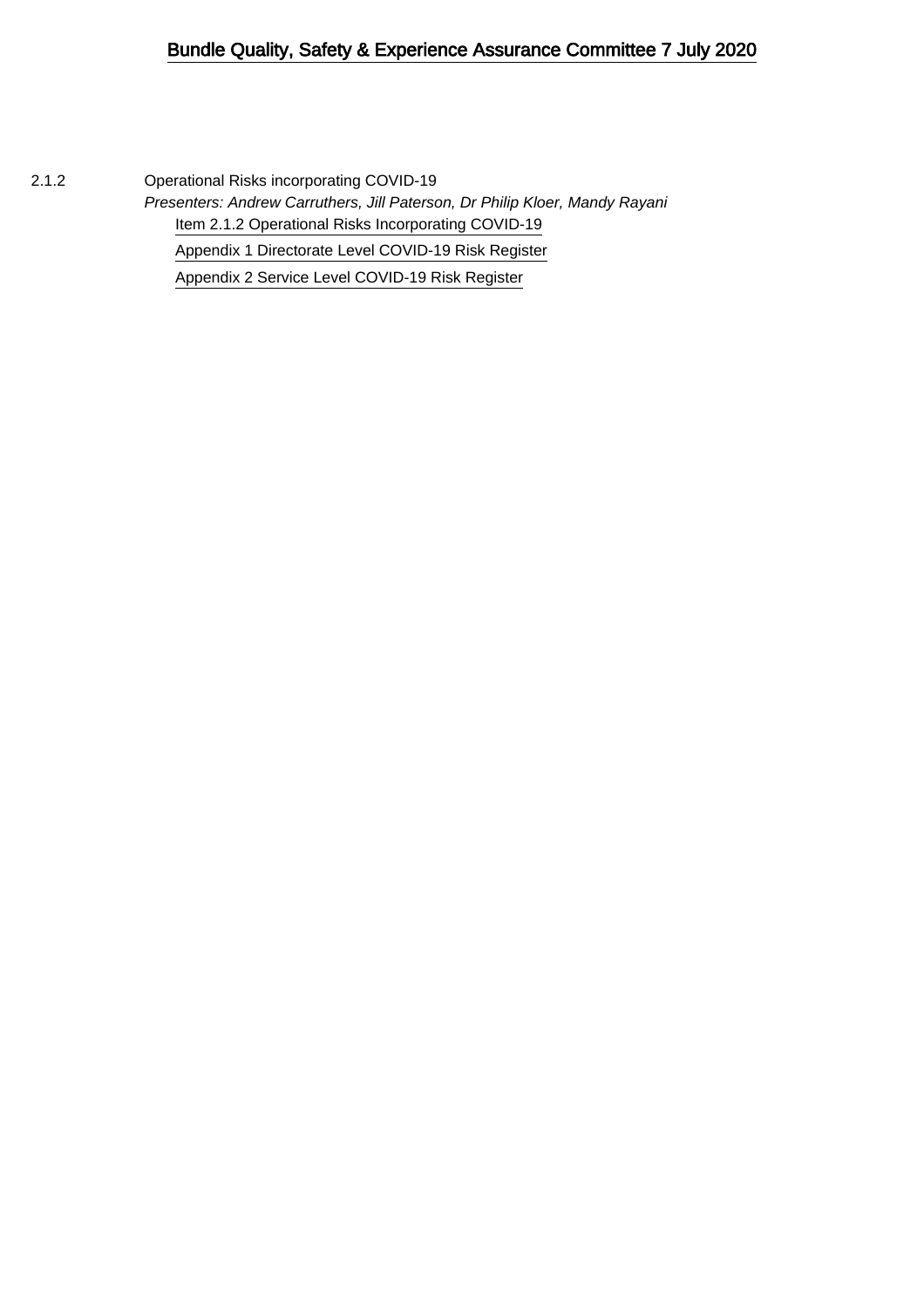

### <span id="page-1-0"></span>**PWYLLGOR ANSAWDD, DIOGELWCH A SICRHAU PROFIOD QUALITY, SAFETY AND EXPERIENCE ASSURANCE COMMITTEE**

| <b>DYDDIAD Y CYFARFOD:</b><br><b>DATE OF MEETING:</b>  | 07 July 2020                                                                                                                                                                                                                                                                |
|--------------------------------------------------------|-----------------------------------------------------------------------------------------------------------------------------------------------------------------------------------------------------------------------------------------------------------------------------|
| <b>TEITL YR ADRODDIAD:</b><br><b>TITLE OF REPORT:</b>  | <b>Operational Risks incorporating COVID-19</b>                                                                                                                                                                                                                             |
| <b>CYFARWYDDWR ARWEINIOL:</b><br><b>LEAD DIRECTOR:</b> | Andrew Carruthers, Executive Director of Operations<br>Jill Paterson, Director of Primary Care, Community and<br>Long Term Care<br>Dr Philip Kloer, Executive Medical Director Deputy CEO<br>Mandy Rayani, Executive Director of Nursing, Quality<br>and Patient Experience |
| <b>SWYDDOG ADRODD:</b><br><b>REPORTING OFFICER:</b>    | Joanne Wilson, Board Secretary<br>Charlotte Beare, Head of Assurance and Risk                                                                                                                                                                                               |

**Pwrpas yr Adroddiad** (dewiswch fel yn addas) **Purpose of the Report** (select as appropriate) Er Sicrwydd/For Assurance

### **ADRODDIAD SCAA SBAR REPORT Sefyllfa / Situation**

This is the second report to the Quality, Safety and Experience Assurance Committee (QSEAC) that details the operational risks identified with a COVID-19 theme on the Datix Risk Module.

The Committee is asked to take assurance that operational risks are being reviewed and updated to reflect the impact of COVID-19.

# **Cefndir / Background**

## Management of Operational Risks

Following agreement at the Board on 16<sup>th</sup> April 2020 a directive was sent to Executive Directors (Corporate functions) and General Managers (Operations Directorates) to advise that understanding the risks facing the organisation was as, if not, more important, now as the organisation responds to a global pandemic. Whilst recognising the significant capacity pressures and challenges on services, the organisation still requires there to be a proportionate response to risk and that the 'business as usual' risks needed to reflect current internal and external environment factors, i.e. COVID-19.

The Assurance and Risk team contacted risk owners in May 2020 requesting that they review their existing operational risks on the Datix Risk Module. Risk owners were informed of the new COVID-19 theme added to Datix for selection on any existing or new risks as appropriate. For existing risks, risk owners were asked to review to ascertain which risks remained a priority to manage and mitigate during the COVID-19 pandemic, and which risks that do not present a significant risk during the COVID-19 pandemic to be archived (however they must ensure that existing controls are in place and remain effective otherwise the risk could increase). Risk owners were also asked to consider new and emerging risks to their service as a result of the COVID-19 pandemic (including potential risks in respect of returning to normal business).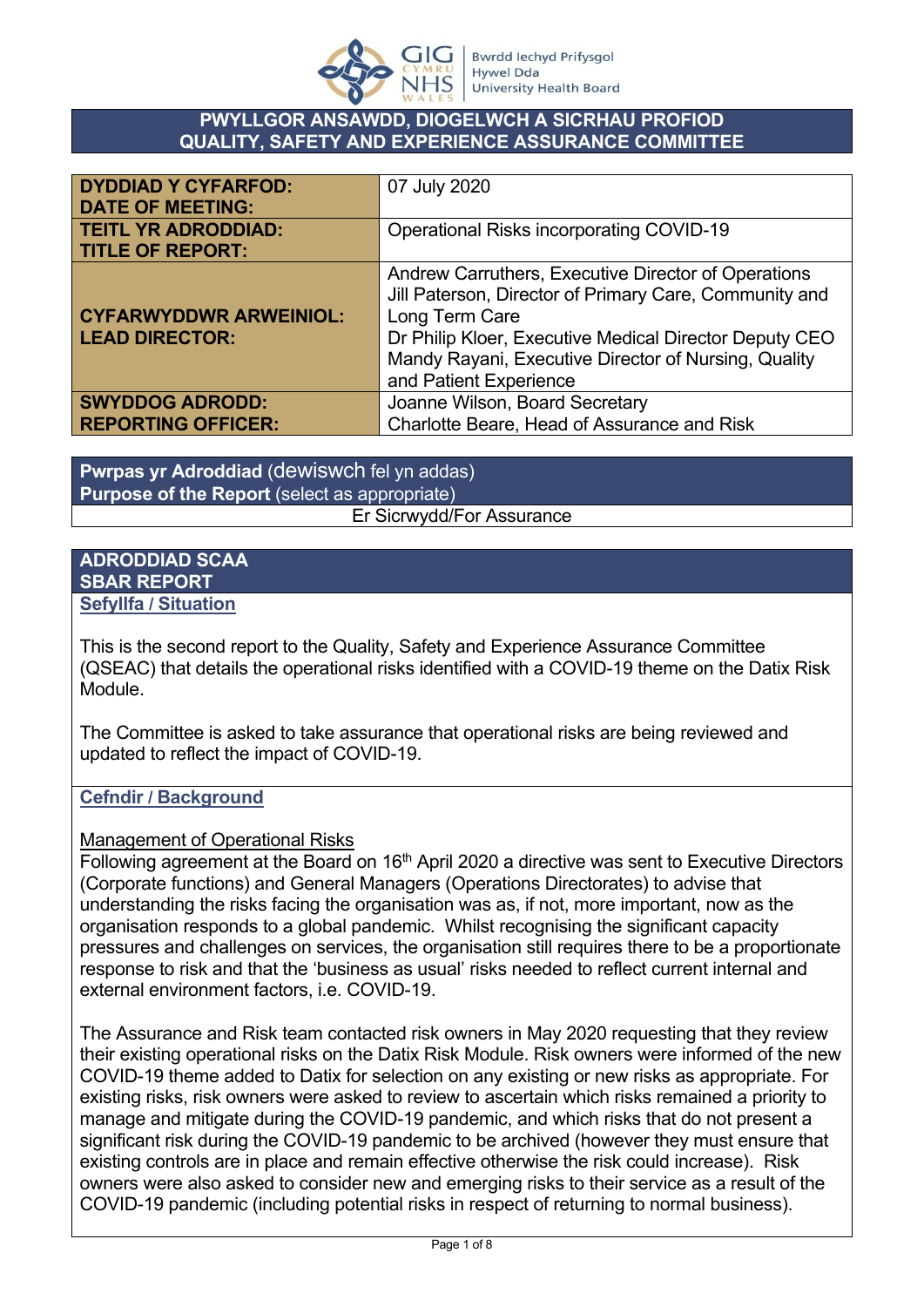#### **Asesiad / Assessment**

At the time of writing this report, the Health Board is developing its delivery plan in response to the Welsh Government Quarter 2 Operating Framework. Appendix A of the Quarter 2 Operating Framework 'Maintaining Essential Health Services during the COVID 19 Pandemic – summary of services deemed essential' outlines the role that Board Quality and Safety Committees have in terms of gaining assurance that harm is minimised from the reduction in non-COVID-19 activity. It states that this should be done by triangulating timely information from different sources such as quantitative data, quality impact assessments, audit, harm reviews and risk profiles. These need to take into account clinical, operational and population risks and controls such as infection control and prevention interventions and processes. An open and transparent process to monitor and identify risks to delivery is necessary to identify where alternative solutions or ways of working may need to be determined.

It is anticipated that risks to delivery of the agreed plan will be identified and assessed on the Datix Risk Module, and monitored through the Bronze level groups, with assurance on delivery of the plan being provided to the People, Planning and Performance Assurance Committee. Significant risks to delivery should be escalated by the relevant Director to the Corporate Risk Register.

As of 23<sup>rd</sup> June 2020, there are 459 open operational risks (excludes 25 corporate risks) on the Datix Risk Module. 35 risks have COVID-19 selected as a theme, up by 9 from the previous meeting (one new risk (ref 859) and 8 existing risks that have been aligned to the COVID-19 theme – denoted by \* on tables below).

The number of risks within this report still feels disproportionately low to the number of operational risks that might be expected to be affected by COVID-19, therefore this may not provide QSEAC with the appropriate assurance at this time. The Assurance and Risk team will continue to work with services to ensure risks are reviewed with a COVID-19 lens and reflect a more current position at future QSEAC meetings. However the responsibility to identify, review and manage risks sits with risk owners within services who have to balance/prioritise this work with their other responsibilities.

The 35 risks in this report have been divided by Directorate (Appendix 1) and Service level (Appendix 2). The Directorate risk register includes any operational risks that affect the Directorate and its operational objectives. General Managers/Directors are responsible for approving the inclusion of operational risks and escalation of service level risks onto the Directorate Risk Register. The Service risk register includes any risks which affects a service or department. The Head of Service/Departmental Manager is responsible for approving the inclusion of operational risks on to Service/Department Risk Registers.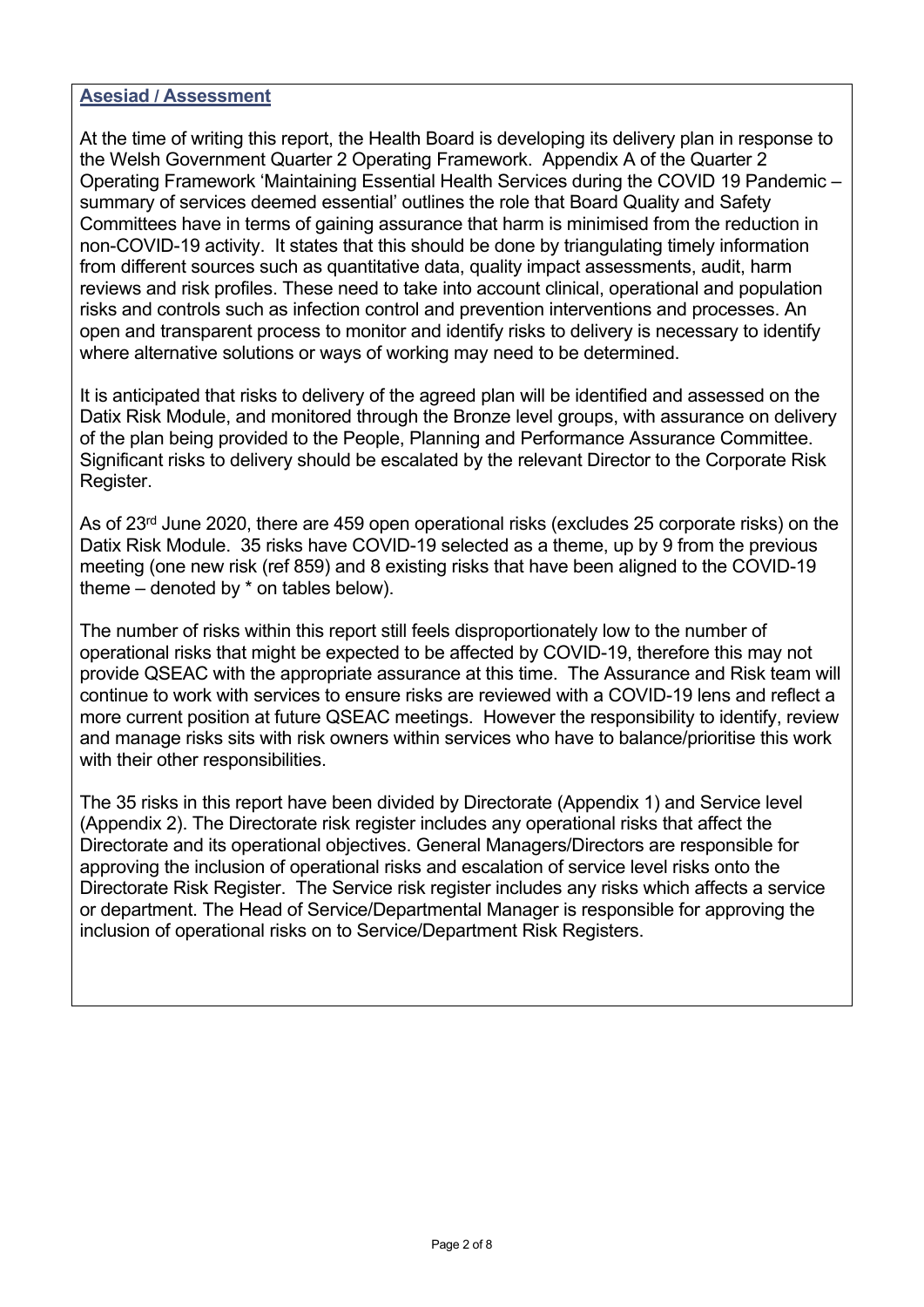

An extract from Datix of the 6 Directorate level risks can be found in the table below:

| <b>Risk</b><br><b>Ref</b> | <b>Date Risk</b><br><b>Identified</b> | <b>Title</b>                                                                                                            | <b>Directorate</b>                              | Current<br><b>Risk</b><br><b>Score</b> | <b>Target</b><br><b>Risk</b><br><b>Score</b> |
|---------------------------|---------------------------------------|-------------------------------------------------------------------------------------------------------------------------|-------------------------------------------------|----------------------------------------|----------------------------------------------|
| 114                       | 01/01/2016                            | Health Board wide, increased demand<br>for CT and MRI & ultrasound services<br>exceeding capacity and staff to deliver. | <b>USC Pathways</b><br>Pathology &<br>Radiology | 12 <sup>°</sup><br>→                   | 6                                            |
| 71                        | 01/02/2011                            | Lack of effective communication<br>between daytime practices and Out of<br>Hours (OOH).                                 | <b>Central Operations</b>                       | 9<br>→                                 | 3                                            |
| $551*$                    | 22/12/2017                            | Health Board risk relating to Waste<br>Management - Generation, handling,<br>storage and segregation.                   | <b>Estates &amp; Facilities</b>                 | 8<br>(From 12)                         | 6                                            |
| 384                       | 23/09/2017                            | Ability to fully comply with statutory<br>and manufacturer guidelines for<br>medical devices and equipment.             | <b>Central Operations</b>                       | 8<br>→                                 | $\overline{4}$                               |
| 111                       | 01/01/2016                            | Avoidable delay in diagnosis and<br>treatment of patients lack of Consultant<br>radiologists                            | <b>USC Pathways</b><br>Pathology &<br>Radiology | 6                                      | 6                                            |
| 857                       | 22/05/2020                            | Inability to facilitate mandatory and<br>statutory training due to COVID 19                                             | Women & Children's                              | $\overline{5}$<br>→                    | 5                                            |

An extract from Datix of the 29 service level risks can be found in the table below:

| <b>Risk</b><br>Ref | Date Risk<br>Identified | <b>Title</b>                                                                                                     | Directorate                     | Current<br><b>Risk Score</b> | Target<br><b>Risk Score</b> |
|--------------------|-------------------------|------------------------------------------------------------------------------------------------------------------|---------------------------------|------------------------------|-----------------------------|
| 846*               | 10/03/2020              | A patient, member of staff or the<br>public receiving a meal containing an<br>allergen that they are allergic to | <b>Estates &amp; Facilities</b> | /20<br>$\rightarrow$         | $\sqrt{5}$                  |
| 572                | 01/04/2016              | Inappropriate use of hospital beds due<br>to a lack of capacity for timely                                       | 3 Counties                      | 16<br>$\rightarrow$          | 8                           |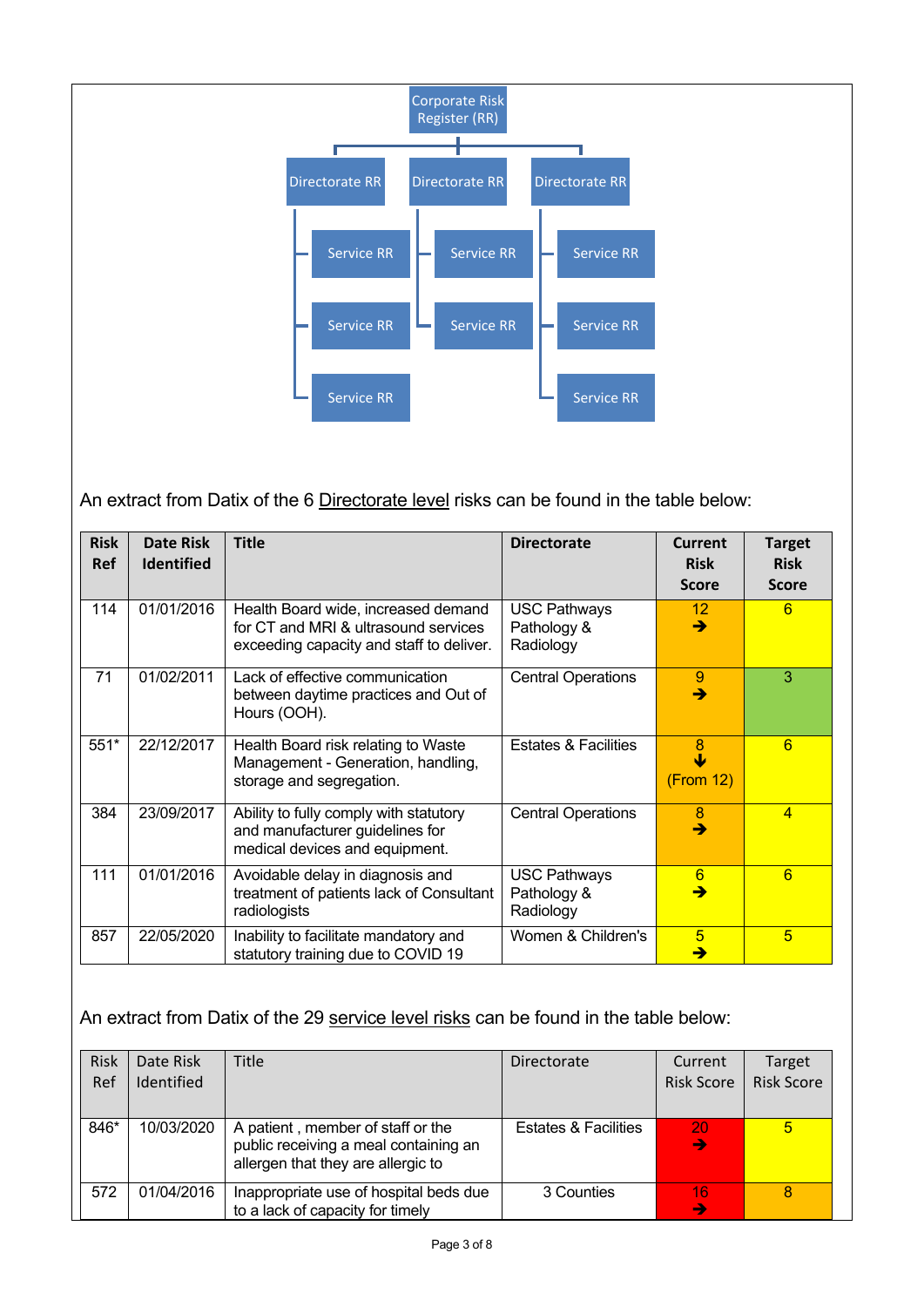|                   |            | assessments and delivery of packages<br>of care in Ceredigion                                                                       |                                                            |                       |                 |
|-------------------|------------|-------------------------------------------------------------------------------------------------------------------------------------|------------------------------------------------------------|-----------------------|-----------------|
| 859<br><b>NEW</b> | 30/03/2020 | COVID-19 Pandemic Community,<br><b>Nursing Accommodation</b>                                                                        | 3 Counties                                                 | 16<br><b>NEW</b>      | $\overline{4}$  |
| 720               | 15/04/2019 | Avoidable harm to patients and staff<br>due to staffing levels at Tregaron<br>Hospital.                                             | 3 Counties                                                 | 16<br>→               | $\overline{4}$  |
| 574               | 01/12/2017 | Community nursing will be unable to<br>provide the level and quality of care to<br>keep patients in the community in<br>Ceredigion. | 3 Counties                                                 | 12<br>$\rightarrow$   | 8               |
| 573               | 01/10/2016 | GP practices serving notice that<br>practice nurses will no longer treat and<br>manage patients with leg ulcers in<br>Ceredigion.   | 3 Counties                                                 | 12<br>$\rightarrow$   | 8               |
| 848               | 15/04/2020 | Avoidable death due to unavailability<br>of critical care medicines.                                                                | Primary, Community<br>and Long Term<br>Care (P,C,LTC)      | 12<br>→               | 8               |
| 751*              | 25/01/2019 | Potential for failure of Storz Camera<br>Systems in GGH Theatres.                                                                   | <b>Scheduled Care</b>                                      | 12<br>→               | $\overline{4}$  |
| 752*              | 25/01/2019 | Potential for failure of the Storz camera<br>systems in BGH.                                                                        | <b>Scheduled Care</b>                                      | 12<br>→               | $\overline{4}$  |
| 753*              | 25/01/2019 | Potential for the failure of the Storz<br>camera system in main theatre in<br>PPH.                                                  | <b>Scheduled Care</b>                                      | 12<br>→               | $\overline{4}$  |
| 754*              | 25/01/2019 | Potential for the failure of the Storz<br>camera system in WGH theatre 1.                                                           | <b>Scheduled Care</b>                                      | 12<br>$\rightarrow$   | $\overline{4}$  |
| 492*              | 13/06/2017 | Damage to Meurig Ward Flooring -<br><b>Bronglais General Hospital</b>                                                               | <b>Estates &amp; Facilities</b>                            | 12<br>→               | $\overline{4}$  |
| 279               | 01/09/2016 | HB wide: Inequality of care for children<br>requiring access to Learning Disability<br>Services.                                    | Women & Children's                                         | 12<br>→               | $\overline{4}$  |
| 758               | 12/07/2019 | Medical Device Regulation (MDR) and<br>the In Vitro Diagnostic Medical Device<br>Regulation (IVDR)                                  | <b>Central Operations</b>                                  | 9<br>→                | $6\phantom{1}$  |
| 850               | 01/04/2020 | Reporting, monitoring and escalation<br>of patient safety issues during Covid-<br>19                                                | Nursing, Quality &<br><b>Patient Experience</b><br>(NO&PE) | 9<br>$\rightarrow$    | 6               |
| 832               | 06/02/2020 | Lack of clinical engagement in clinical<br>effectiveness e.g. implementation of<br>NICE guidance.                                   | <b>Medical Directorate</b><br>(MD)                         | 9<br>→                | $6\overline{6}$ |
| 852               | 18/05/2020 | COVID-19 - Domiciliary care / care<br>home resilience                                                                               | 3 Counties                                                 | 9<br>→                | $6\overline{6}$ |
| 803               | 19/11/2019 | Disruption to Out of Hours Service due<br>to the failure of 111 IT systems.                                                         | <b>Central Operations</b>                                  | 9<br>$\rightarrow$    | $6\overline{6}$ |
| 851               | 18/05/2020 | COVID-19 Risk of unknown harm to<br>those who would ordinarily present to<br>our services                                           | 3 Counties                                                 | $\overline{9}$<br>→   | $6\overline{6}$ |
| 664               | 09/11/2018 | HB wide risk; Stability of 3rd sector to<br>provide commissioned care particularly<br>significant in Pembrokeshire.                 | Women & Children's                                         | 8<br>→                | 8               |
| 844               | 28/02/2020 | Ability to specify the standards that<br>guided care and management of<br>patients                                                  | <b>Medical Directorate</b><br>(MD)                         | $\boldsymbol{8}$<br>→ | $\overline{4}$  |
| 830               | 03/01/2020 | Out of Hours service demand exceeds<br>capacity.                                                                                    | <b>Central Operations</b>                                  | 8<br>→                | $\overline{4}$  |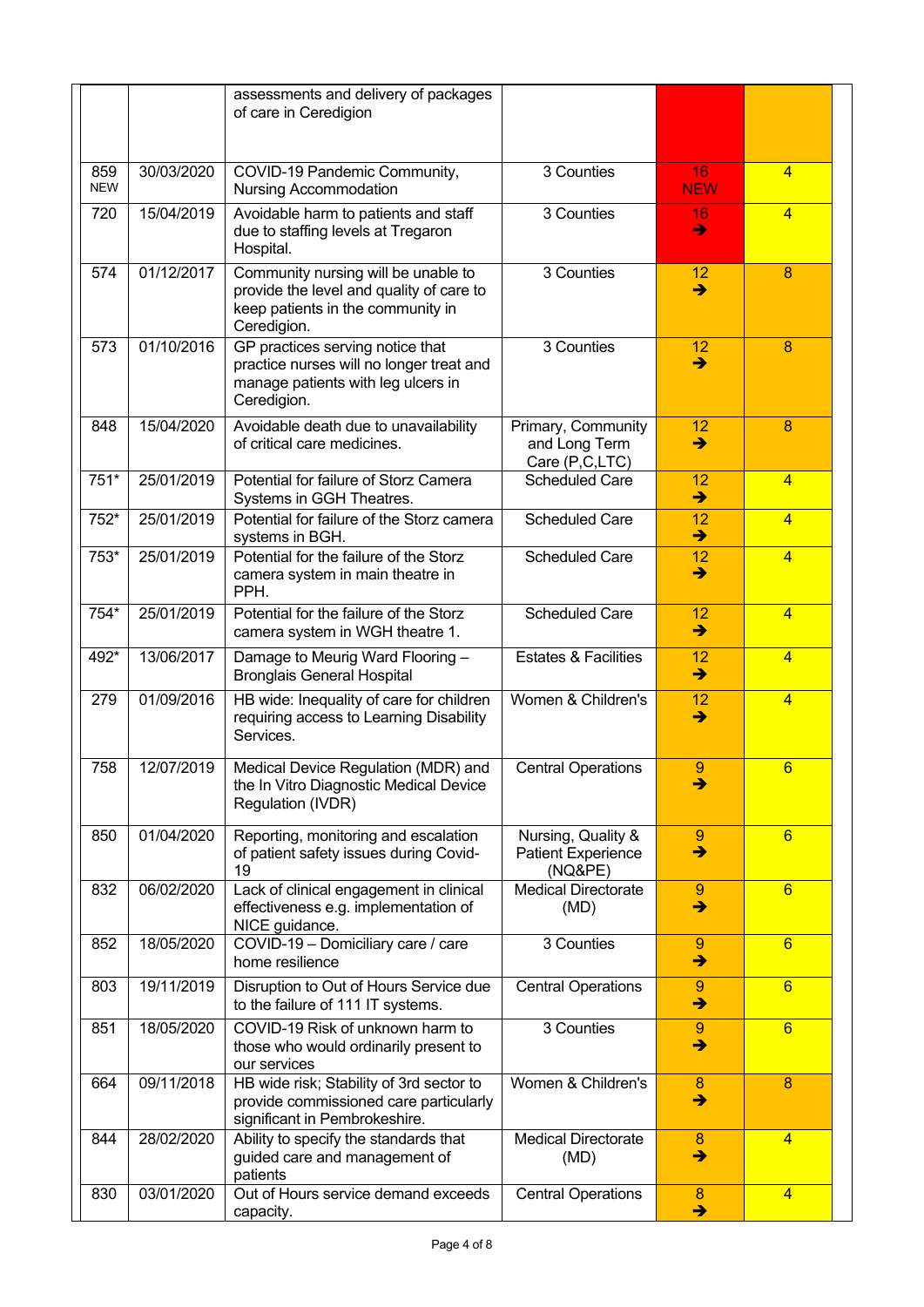| 392    | 01/12/2017 | Lack of community paediatricians<br>causing delayed assessment and<br>review of community paediatric                              | Women & Children's                 | 6<br>→             | 6 |
|--------|------------|-----------------------------------------------------------------------------------------------------------------------------------|------------------------------------|--------------------|---|
| 858    | 22/05/2020 | patients.<br>Reconfiguration of maternity services<br>in HDdUHB.                                                                  | Women & Children's                 | 6<br>$\rightarrow$ | 6 |
| 294    | 24/04/2017 | Non-compliance with Royal College of<br>Nursing Standards; ratio of nursing to<br>child or young person.                          | Women & Children's                 | 6<br>→             | 6 |
| $151*$ | 23/05/2016 | Non-compliance with Royal College<br>of Nursing Standards; ratio of nursing<br>to child or young person.                          | Women & Children's                 | 6<br>→             | 6 |
| 278    | 20/02/2015 | Non-compliance with Diabetes Peer<br>Review Standards causing delayed<br>and sub-optimal care of diabetic<br>paediatric patients. | Women & Children's                 | 6<br>→             | 6 |
| 721    | 08/03/2019 | Lack of resources to implement HB<br>NICE policy.                                                                                 | <b>Medical Directorate</b><br>(MD) | 6<br>$\rightarrow$ | 4 |
| 849    | 07/05/2020 | Security operations at COVID-19 sites                                                                                             | <b>Estates &amp; Facilities</b>    | 5<br>→             | 5 |

Below is a list of new risks relating to COVID-19 that the Assurance and Risk team have been made aware of and have asked the services to consider for assessment on Datix.

- C4C Audits All very high and high risk areas are now being audited and have been completed, wherever possible, in June 2020. The only exception to this would be on health and safety grounds such as positive/suspected COVID-19 patients receiving aerosol generating procedures within a room. Supervisors would not be expected to enter the room to undertake audits. This would pose very little risk to the cleanliness of the room as cleaning regimes have been increased and deep cleaning of rooms is carried out regularly due to COVID-19. *Risk assessment will be undertaken week commencing 29th June 2020.*
- Oxygen infrastructure systems The University Health Board's (UHB's) existing oxygen infrastructure systems are unable to produce the required oxygen capacity levels to support the needs of patients during pandemic conditions such as COVID-19, where significantly large volumes of patients require oxygen therapy at the same time via ventilators or Continuous positive airway pressure (CPAP) machines. This will be a UHB wide overarching risk and a risk specifically for Glangwili General Hospital (GGH) and Bronglais General Hospital (BGH), as there are separate concerns at these sites. *Risk is currently being drafted and reviewed by the service.*
- Workforce The Workforce team have identified several potential risks in the areas listed below. These will be evaluated by the Director of Workforce and OD prior to being added to Datix:
	- Mass recruitment *risk has been added to Datix (868).*
	- Availability of workforce to meet future peaks/troughs in demand *risk has been added to Datix (870).*
	- Occupational Health (OH) checks for the new starters *risk has been added to Datix (869).*
	- Training capacity *risk assessment has been undertaken, with risk to be added to Datix.*
	- Employee relations delays *risk assessment has been undertaken, with risk to be added to Datix.*
	- Black, Asian and Minority Ethnicity (BAME) *risk assessment has been undertaken with further work required before risk being added to Datix.*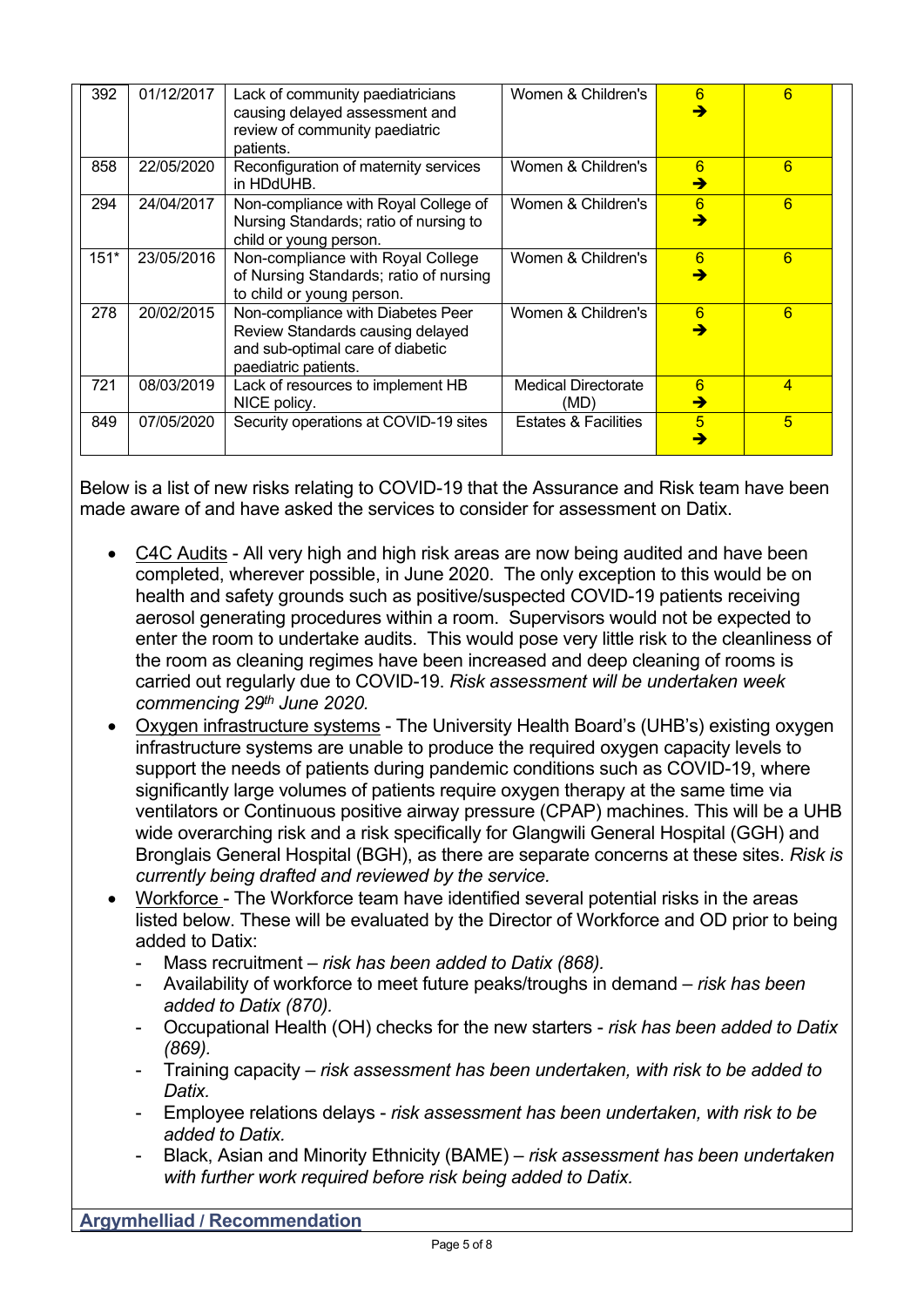The Committee is asked to take assurance that operational risks are being reviewed and updated to reflect the impact of COVID-19, noting that work is continuing.

| Amcanion: (rhaid cwblhau)<br><b>Objectives: (must be completed)</b>                                                                                      |                                                                                                                                                                                                                                                                                                                                                                                  |
|----------------------------------------------------------------------------------------------------------------------------------------------------------|----------------------------------------------------------------------------------------------------------------------------------------------------------------------------------------------------------------------------------------------------------------------------------------------------------------------------------------------------------------------------------|
| <b>Committee ToR Reference:</b><br>Cyfeirnod Cylch Gorchwyl y Pwyllgor:                                                                                  | 5.1<br>Seek assurance on the<br>management of<br>principal risks within the Board Assurance<br>Framework (BAF) and Corporate Risk Register<br>(CRR) allocated to the Committee and provide<br>assurance to the Board that risks are being<br>managed effectively and report any areas of<br>significant concern e.g. where risk tolerance is<br>exceeded, lack of timely action. |
| Cyfeirnod Cofrestr Risg Datix a Sgôr<br>Cyfredol:<br>Datix Risk Register Reference and<br>Score:                                                         | Contained within the report                                                                                                                                                                                                                                                                                                                                                      |
| Safon(au) Gofal ac lechyd:<br>Health and Care Standard(s):                                                                                               | Governance, Leadership and Accountability                                                                                                                                                                                                                                                                                                                                        |
| Nodau Gwella Ansawdd:<br><b>Quality Improvement Goal(s):</b>                                                                                             | All Quality Improvement Goals Apply                                                                                                                                                                                                                                                                                                                                              |
| <b>Amcanion Strategol y BIP:</b><br><b>UHB Strategic Objectives:</b>                                                                                     | All Strategic Objectives are applicable                                                                                                                                                                                                                                                                                                                                          |
| <b>Amcanion Llesiant BIP:</b><br><b>UHB Well-being Objectives:</b><br><b>Hyperlink to HDdUHB Well-being</b><br><b>Objectives Annual Report 2018-2019</b> | 10. Not Applicable                                                                                                                                                                                                                                                                                                                                                               |

| <b>Gwybodaeth Ychwanegol:</b><br><b>Further Information:</b> |                                                                                                                                                   |
|--------------------------------------------------------------|---------------------------------------------------------------------------------------------------------------------------------------------------|
| Ar sail tystiolaeth:<br>Evidence Base:                       | Underpinning risk on the Datix Risk Module from<br>across the UHB's services reviewed by risk<br>leads/owners                                     |
| <b>Rhestr Termau:</b><br><b>Glossary of Terms:</b>           | Current Risk Score - Existing level of risk taking into<br>account controls in place                                                              |
|                                                              | Target Risk Score - The ultimate level of risk that is<br>desired by the organisation when planned controls (or<br>actions) have been implemented |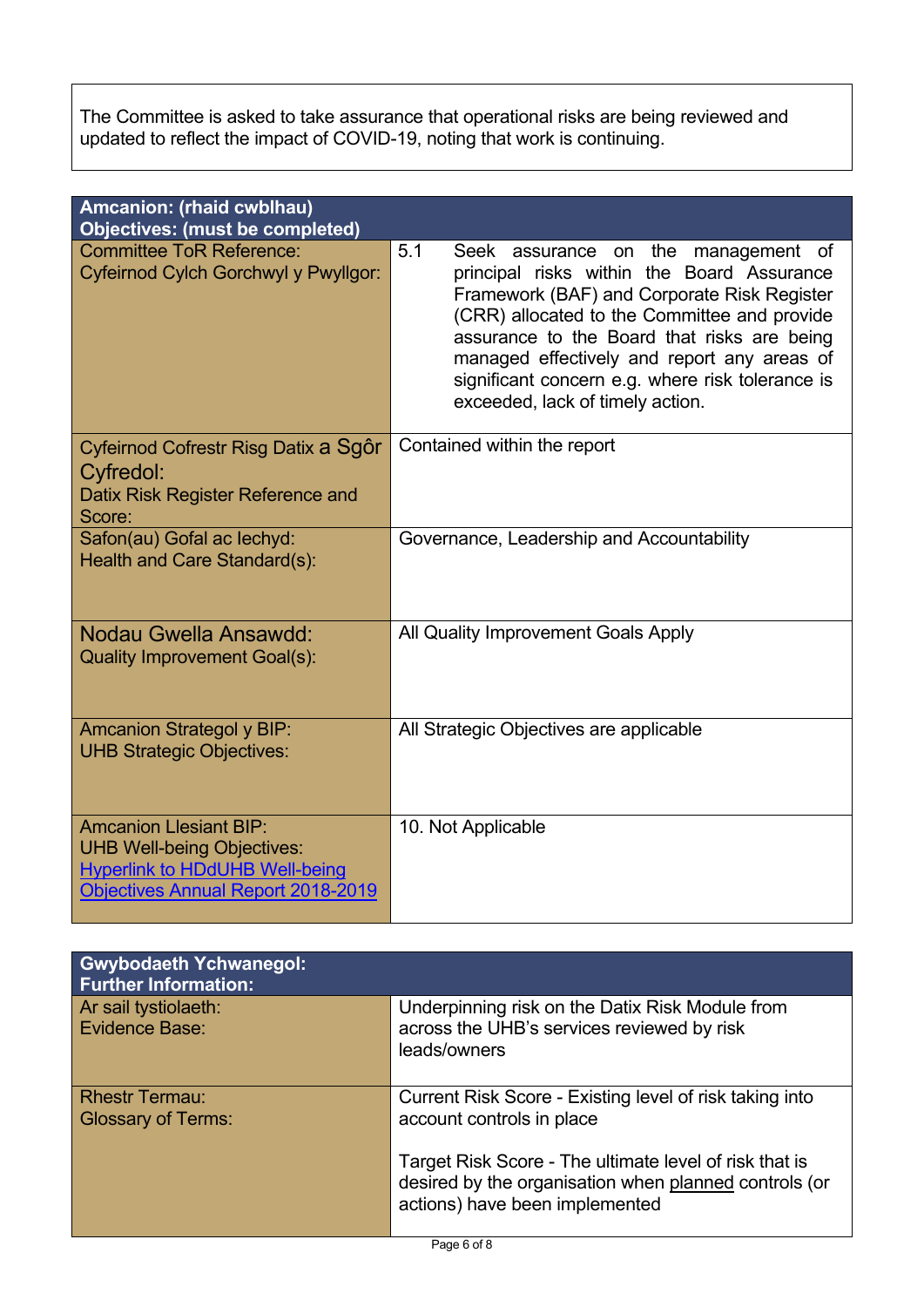|                                                                                                                                                                                                                   | Tolerable risk – this is the level of risk that the Board<br>agreed for each domain in September $2018 - Risk$<br><b>Appetite Statement</b> |
|-------------------------------------------------------------------------------------------------------------------------------------------------------------------------------------------------------------------|---------------------------------------------------------------------------------------------------------------------------------------------|
| Partïon / Pwyllgorau â ymgynhorwyd<br>ymlaen llaw y Pwyllgor Ansawdd,<br>Diogelwch a Sicrhau Profiod:<br>Parties / Committees consulted prior<br>to Quality, Safety and Experience<br><b>Assurance Committee:</b> | N/A                                                                                                                                         |

| Effaith: (rhaid cwblhau)<br>Impact: (must be completed) |                                                                                                                                                                                                                    |
|---------------------------------------------------------|--------------------------------------------------------------------------------------------------------------------------------------------------------------------------------------------------------------------|
| <b>Ariannol / Gwerth am Arian:</b>                      | No direct impacts from report however impacts of each                                                                                                                                                              |
| <b>Financial / Service:</b>                             | risk are outlined in risk description.                                                                                                                                                                             |
| <b>Ansawdd / Gofal Claf:</b>                            | No direct impacts from report however impacts of each                                                                                                                                                              |
| <b>Quality / Patient Care:</b>                          | risk are outlined in risk description.                                                                                                                                                                             |
|                                                         |                                                                                                                                                                                                                    |
| <b>Gweithlu:</b>                                        | No direct impacts from report however impacts of each                                                                                                                                                              |
| <b>Workforce:</b>                                       | risk are outlined in risk description.                                                                                                                                                                             |
| Risg:                                                   | No direct impacts from report however impacts of each                                                                                                                                                              |
| <b>Risk:</b>                                            | risk are outlined in risk description.                                                                                                                                                                             |
| <b>Cyfreithiol:</b>                                     | No direct impacts from report however proactive risk                                                                                                                                                               |
| Legal:                                                  | management including learning from incidents and events<br>contributes towards reducing/eliminating recurrence of<br>risk materialising and mitigates against any possible legal<br>claim with a financial impact. |
| <b>Enw Da:</b>                                          | Poor management of risks can lead to loss of stakeholder                                                                                                                                                           |
| <b>Reputational:</b>                                    | confidence. Organisations are expected to have effective<br>risk management systems in place and take steps to<br>reduce/mitigate risks.                                                                           |
| <b>Gyfrinachedd:</b>                                    | No direct impacts                                                                                                                                                                                                  |
| <b>Privacy:</b>                                         |                                                                                                                                                                                                                    |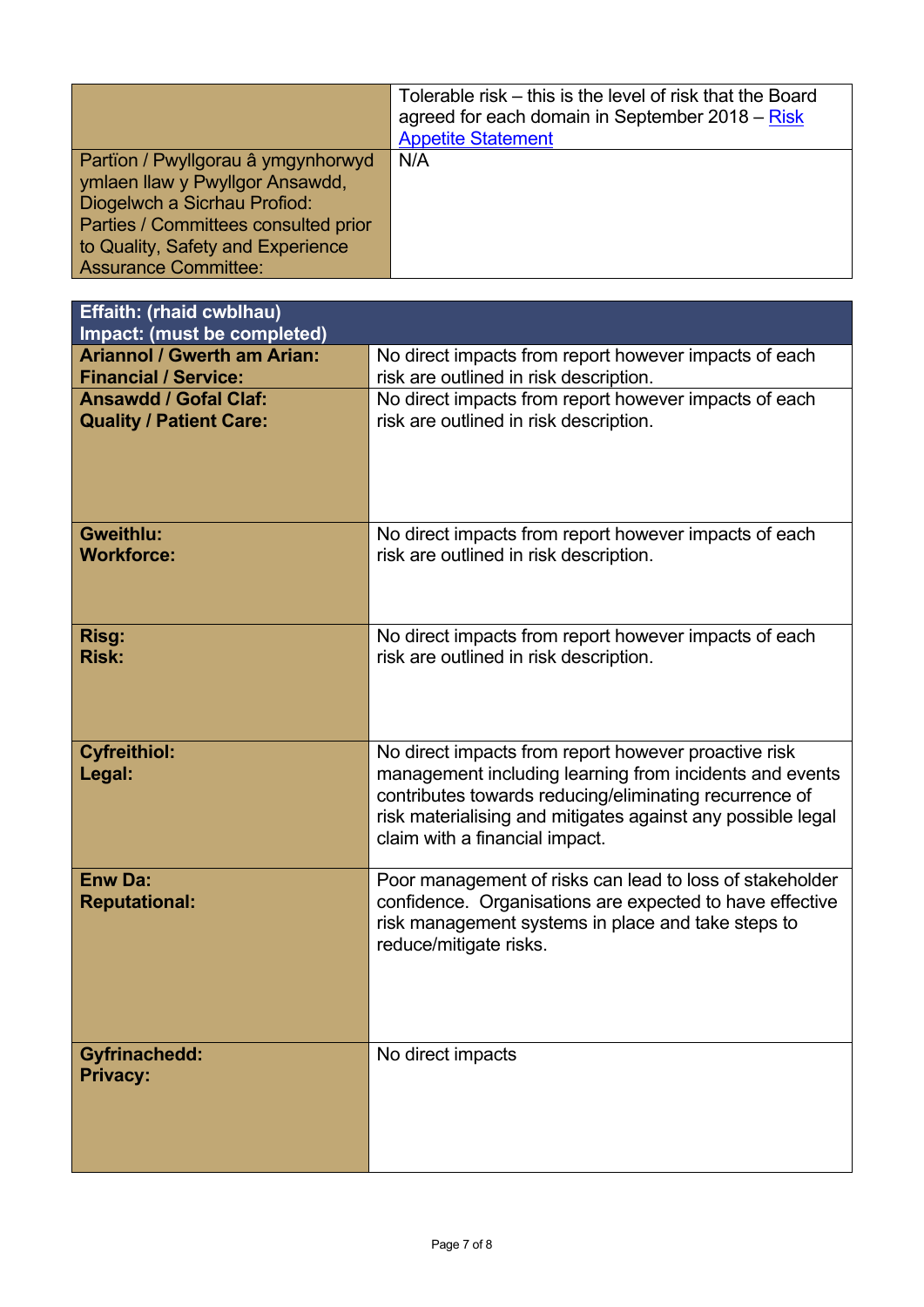| Cydraddoldeb:    | Has EqIA screening been undertaken? /No |
|------------------|-----------------------------------------|
| <b>Equality:</b> | Has a full EqIA been undertaken? No     |
|                  |                                         |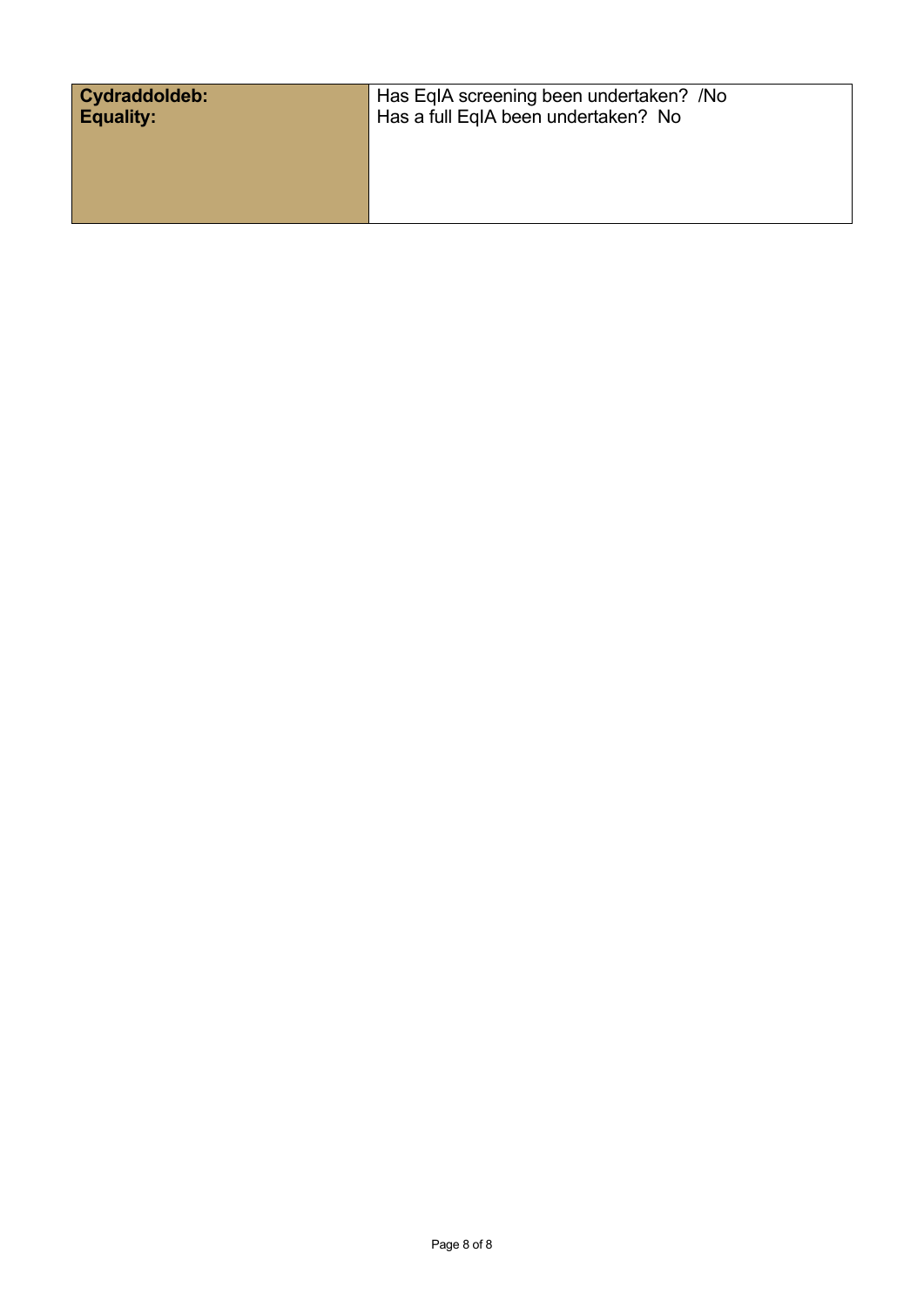### **Covid-19 Theme: Directorate Level Risk Register June 2020 Appendix 1 Appendix 1**

<span id="page-9-0"></span>

| Risk Ref |                                          | Director       | Directorate lea | Management or se | Date risk Identif | <b>Risk Statement</b>                                                                                                                                                                                                                                                                                                                                                                                                                                                                  | <b>Existing Control Measures Currently in Place</b>                                                                                                                                                                                                                                                                                |                                          | <b>Risk Tolerance Sco</b> | l g<br><b>Surr</b> | Current Impac | <b>Current Risk Score</b> | <b>Additional Risk Action Required</b>                                                                                                                                                                                        | By Whon            | By When                                 | <b>Progress Update on Risk Actions</b>                                                                                                                                                                                                                                                                                                                                                                                                                                                                                       |                                      | Target Likelih | Target Impa | arget Risk | Date Review |
|----------|------------------------------------------|----------------|-----------------|------------------|-------------------|----------------------------------------------------------------------------------------------------------------------------------------------------------------------------------------------------------------------------------------------------------------------------------------------------------------------------------------------------------------------------------------------------------------------------------------------------------------------------------------|------------------------------------------------------------------------------------------------------------------------------------------------------------------------------------------------------------------------------------------------------------------------------------------------------------------------------------|------------------------------------------|---------------------------|--------------------|---------------|---------------------------|-------------------------------------------------------------------------------------------------------------------------------------------------------------------------------------------------------------------------------|--------------------|-----------------------------------------|------------------------------------------------------------------------------------------------------------------------------------------------------------------------------------------------------------------------------------------------------------------------------------------------------------------------------------------------------------------------------------------------------------------------------------------------------------------------------------------------------------------------------|--------------------------------------|----------------|-------------|------------|-------------|
| 114      | Effective Care<br>and Clinically<br>Safe | USC: Radiology | Sarah<br>Perry, | Amanda<br>Evans, | 01/01/2016        | There is a risk of delay in diagnosis, not<br>achieving 8 week diagnostic waits, increased<br>inpatient Length of Stay (LOS) and inability to<br>achieve cancer pathway targets.<br>This is caused by increased demand for CT,<br>MRI, Ultrasound and nuclear medicine which<br>exceeds current capacity and staffing to deliver.<br>Establishment of radiology staff and radiologists<br>have not increased with demand.<br>Inability to recruit to vacancies in both<br>disciplines. | Monthly monitoring of activity, demand. Patients /<br>staff moved to available capacity.<br>Weekly review of all patients on Cancer<br>Pathway.<br>Prioritisation of referrals based on clinical risk<br>and discharge dependant investigations.<br>Regular monitoring of waits.<br>staff working additional hours to meet demand. | Public<br>Staff or<br>Patient,<br>Safety |                           | $\overline{14}$    | $\vert$ 3     | 112                       | The role of reporting radiographers<br>has been increased.                                                                                                                                                                    |                    | Completed                               | Eight trained reporting<br>radiographers in post.<br>No increase this year.                                                                                                                                                                                                                                                                                                                                                                                                                                                  | Committee<br>을<br>xperience<br>afety |                | 13.         |            | 15/05/2020  |
|          | 3.1<br>Standard                          |                |                 |                  |                   | This will lead to an impact/affect on delayed<br>access to all imaging resulting in Negative<br>impact on patient health and treatment plans.<br>Increased stress and pressure for radiology staff.<br>Risk location, Health Board wide.                                                                                                                                                                                                                                               |                                                                                                                                                                                                                                                                                                                                    |                                          |                           |                    |               |                           | Use of overtime and external<br>reporting as required to meet<br>demand.<br>SBAR completed for 7 day<br>working.<br>On going SBAR - awaiting<br>response.                                                                     |                    | Completed                               | Costs identified for working<br>week extension to 7 days not yet $\frac{1}{\frac{24}{10}}$<br>funded.<br>Welsh Audit Office review of<br><b>HDUHB radiology service</b><br>completed July 16. Report<br>published June 2017, indicates<br>that radiographers and<br>radiologists are more productive<br>than the welsh average Preview<br>copy highlights: Manpower and<br>Demand as risks. Management<br>response is being formulated.<br>Currently reviewing templates<br>and cross site working to<br>improve efficiency. |                                      |                |             |            |             |
|          |                                          |                |                 |                  |                   |                                                                                                                                                                                                                                                                                                                                                                                                                                                                                        |                                                                                                                                                                                                                                                                                                                                    |                                          |                           |                    |               |                           | Working with the Programme<br>Management office on a demand<br>optimisation project to reduce the<br>amount of inappropriate requests.<br>Workforce and on call review to<br>ensure right people, right place,<br>right time. | $\bar{\mathbf{z}}$ | ompleted<br>۱ŏ<br>30/12/2019 30/08/2020 | Process is in place and<br>constantly monitored.<br>Following initial analysis it has<br>been decided to undertake a full<br>workforce and service review<br>which is underway to<br>understand the correct levels<br>and disciplines required to<br>deliver the service. This is being<br>undertaken with Programme<br>Management Office support<br>including HR, W&OD and<br>Medical Recruitment.                                                                                                                          |                                      |                |             |            |             |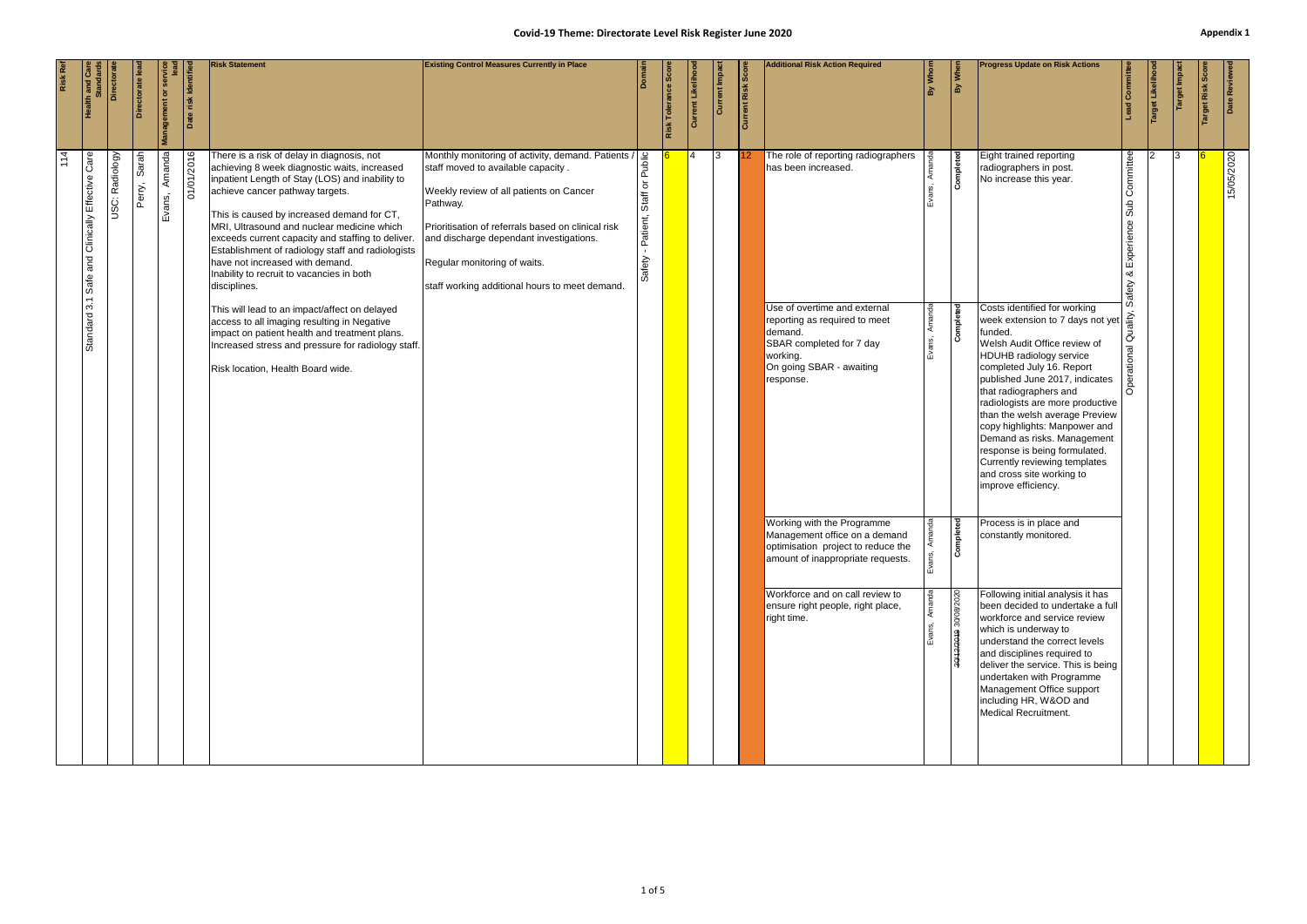### **Covid-19 Theme: Directorate Level Risk Register June 2020 Appendix 1 Appendix 1**

| <b>Risk Statement</b><br>Identif<br>ectorate<br>Management or<br>There is a risk of avoidable detriment to the<br><b>Hours</b><br>Gareth<br>Nick<br>2011<br>quality of care from a lack of effective                                                                                                                                                                                                                                                                                                                                                                                                  |  |  |                                                                                                                                                                                                                                                                                                                                   | <b>Existing Control Measures Currently in Place</b><br>Individual Health Records (IHR) improve access<br>to clinical information.                                                                                                                                                                                                                                                   | $\frac{1}{2}$              | Toler<br>Risk | ō<br>3         | <b>Current Impac</b><br>13 | Current Risk Scor | <b>Additional Risk Action Required</b><br>Improve links with in hours<br>practices, particularly around the                                                                                 | $\frac{1}{\sinh \theta}$ | By When<br>01/04/2020    | <b>Progress Update on Risk Actions</b><br>IHR Systems are functional in all   <u>\$</u><br>3 Counties. SPN Web access                                                                                                                                                                      |                               | Target Likelih | 13 | arget Risk | Date Reviev<br>21/05/2020 |
|-------------------------------------------------------------------------------------------------------------------------------------------------------------------------------------------------------------------------------------------------------------------------------------------------------------------------------------------------------------------------------------------------------------------------------------------------------------------------------------------------------------------------------------------------------------------------------------------------------|--|--|-----------------------------------------------------------------------------------------------------------------------------------------------------------------------------------------------------------------------------------------------------------------------------------------------------------------------------------|-------------------------------------------------------------------------------------------------------------------------------------------------------------------------------------------------------------------------------------------------------------------------------------------------------------------------------------------------------------------------------------|----------------------------|---------------|----------------|----------------------------|-------------------|---------------------------------------------------------------------------------------------------------------------------------------------------------------------------------------------|--------------------------|--------------------------|--------------------------------------------------------------------------------------------------------------------------------------------------------------------------------------------------------------------------------------------------------------------------------------------|-------------------------------|----------------|----|------------|---------------------------|
| 01/02/<br>communication between daytime practices and<br>Davies,<br>$\rm \overline{o}$<br>Rees,<br>the Out of Hours service. This is specifically in<br>Jut<br>relation to the inability to obtain timely Special<br>Central Operations:<br>Patient Notes (SPN).<br>This is caused by insufficient clinical information<br>specifically SPNs and inaccurate or incomplete<br>information available to clinicians in the out of<br>hours period.<br>This will lead to an impact/affect on on patient<br>experience. This could result in admission of<br>patients who would otherwise be kept at home. |  |  |                                                                                                                                                                                                                                                                                                                                   | Roll out of new system access to 30%.                                                                                                                                                                                                                                                                                                                                               | omplaints/A<br>Ö           |               |                |                            |                   | provision of 'Special Notes' via<br>WebAccess system.                                                                                                                                       |                          | <i><b>ŁŁ0701/8</b></i>   | software has been purchased.<br>Rollout has commenced with the $\beta$<br>support of the Service<br>Governance administrator.<br>Rollout has been supported by<br>the Deputy Medical Director of<br>the Health Board who is<br>securing resources to assist<br>completion of this action.  | dus<br>Governan<br>nformation |                |    |            |                           |
| lack of information.                                                                                                                                                                                                                                                                                                                                                                                                                                                                                                                                                                                  |  |  | Increased impact on Unscheduled Care.<br>Calls to palliative care patients (or high-risk<br>patients) could be more challenging owing to a<br>lack of information from the day time practice.<br>This can also result in a risk to staff safety due to<br>Risk location, Health Board wide.                                       |                                                                                                                                                                                                                                                                                                                                                                                     |                            |               |                |                            |                   | IT system to be purchased to bridge<br>the technological gap between Day<br>Time Practice and the OOH service<br>systems.                                                                   |                          | Completed                | The new system has now been<br>purchased and role out to day<br>time practices has commenced.                                                                                                                                                                                              |                               |                |    |            |                           |
| Rob<br>Performance<br>/12/2017<br>Paul<br>Elliott,<br>Williams,<br>ଧି<br>Property                                                                                                                                                                                                                                                                                                                                                                                                                                                                                                                     |  |  | There is a risk of potential pollution, a risk to<br>human health through incorrect handling of<br>sharp and infectious waste, fines, inefficient<br>disposal and negative public perception, e.g.<br>poor reuse and recycling.<br>This is caused by the potentially harmful nature<br>of waste, the level of regulatory control, | The Waste Management Policy (V2 2017) is in<br>place.<br>Departmental waste procedures are in place in,<br>for example, labs, Hotel Services and<br>Pharmacy.<br>Legal compliance monitoring as part of ISO                                                                                                                                                                         | duty/inspections<br>tutory |               | $\overline{2}$ | 14                         |                   | Environmental Team to collate and<br>review departmental procedures for $\frac{z}{x}$<br>hotel services, Pathology,<br>Pharmacy, Theatres, Maintenance<br>and provide feedback as required. |                          | 2018 31/12/2019          | Delivery still impacted by<br>resource, date to be delayed to<br>April 2020                                                                                                                                                                                                                | tee<br>Commit                 |                | Iз |            | 05/06/2020                |
| E&F                                                                                                                                                                                                                                                                                                                                                                                                                                                                                                                                                                                                   |  |  | obligations and Welsh Governments aspirations   14001 standard.<br>for long term sustainable waste management,<br>costs associated with waste disposal and poor<br>resource efficiency.<br>This will lead to an impact/affect on staff,<br>patients and visitors through incorrect handling                                       | Auditing as part of ISO 14001 including<br>operational audits of storage and transport and<br>internal audits of training, segregation, etc.<br>A Waste Management Strategy is in place.                                                                                                                                                                                            | ಕೆ                         |               |                |                            |                   | Ensure all sites have appropriate<br>waste paper work files, given the<br>move towards e-consignment notes.<br>Environmental team to audit as part<br>of ISO 14001 audit schedule.          |                          | 31/10/2018 01/04/20      | Delayed due to reduced<br>resource of admin and waste<br>support in the Environment<br>team, new target folowing<br>replacement of staff in section in<br>April(2020)                                                                                                                      | ິສ<br>Estates<br>Capital,     |                |    |            |                           |
|                                                                                                                                                                                                                                                                                                                                                                                                                                                                                                                                                                                                       |  |  | and storage, negative publicity through wasteful<br>practices, unnecessary spend through inefficient Delivery of segregation projects in line with<br>waste segregation and purchasing practices and Welsh Government and statutory targets and<br>regulatory fines for not meeting legal<br>requirements.                        | requirements.<br>Training programmes have been developed.                                                                                                                                                                                                                                                                                                                           |                            |               |                |                            |                   | Investigate options to have a wider<br>staff base to undertake waste<br>segregation audits e.g. facilities, link  <br>Nurses and Infection Control teams.                                   |                          | 30/11/2018               | This hasn't happened due to<br>reduced resource in the<br>department                                                                                                                                                                                                                       |                               |                |    |            |                           |
|                                                                                                                                                                                                                                                                                                                                                                                                                                                                                                                                                                                                       |  |  | Risk location, Health Board wide.                                                                                                                                                                                                                                                                                                 | Clinical waste training is also included in<br>Infection Control induction basic level 1 and 2.<br>Spreadsheets have been set up to monitor<br>additional waste spend associated with Covid-19<br>from field hospitals, additional requirements on<br>acute sites and community collections to ensure<br>that additional costs are correctly allocated to<br>Covid-19 cost centres. |                            |               |                |                            |                   | Update waste management<br>strategy.                                                                                                                                                        |                          | 28/09/2019<br>28/09/2018 | Update to strategy has<br>commenced but not completed<br>due to competing priorities.<br>Target date amended due to<br>resource changes within the<br>environment team, expect the<br>document to be completed<br>within 18 months of the new<br>senior environmental officer<br>starting. |                               |                |    |            |                           |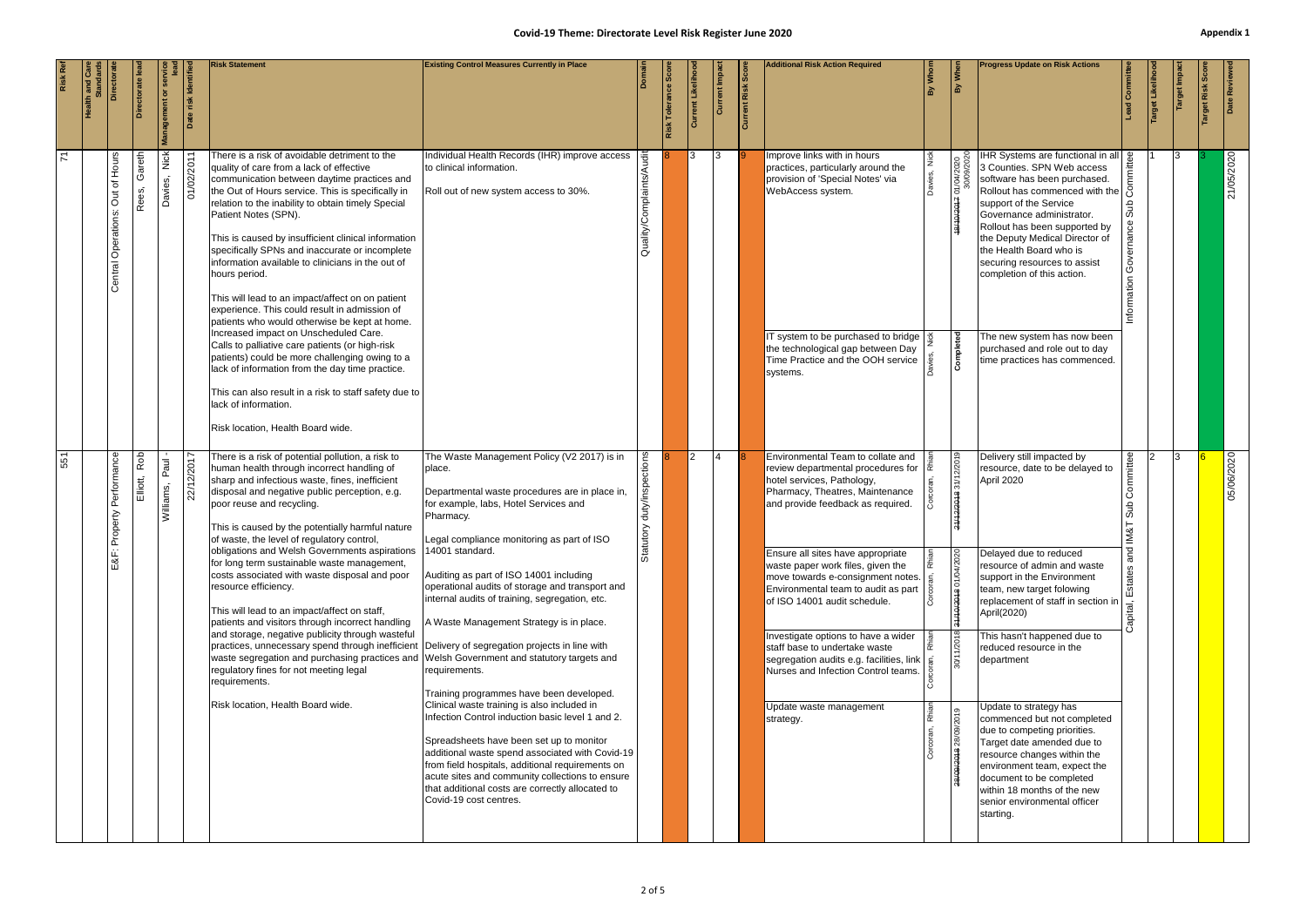|     |                                    |                      |                 |                      |                     | <b>Risk Statement</b>                                                                                                                                                                                                                           | <b>Existing Control Measures Currently in Place</b>                                                                                                                                                                                                              | Doma                           |                       |                 |             |                   | <b>Additional Risk Action Required</b>                                                                                                                                                                            | İ | By Whe                          | <b>Progress Update on Risk Actions</b>                                                                                                                                                  |                                    |              |                   |      |              |
|-----|------------------------------------|----------------------|-----------------|----------------------|---------------------|-------------------------------------------------------------------------------------------------------------------------------------------------------------------------------------------------------------------------------------------------|------------------------------------------------------------------------------------------------------------------------------------------------------------------------------------------------------------------------------------------------------------------|--------------------------------|-----------------------|-----------------|-------------|-------------------|-------------------------------------------------------------------------------------------------------------------------------------------------------------------------------------------------------------------|---|---------------------------------|-----------------------------------------------------------------------------------------------------------------------------------------------------------------------------------------|------------------------------------|--------------|-------------------|------|--------------|
|     |                                    | <b>Director</b>      |                 | Management or        | Date risk Identifie |                                                                                                                                                                                                                                                 |                                                                                                                                                                                                                                                                  |                                | <b>Risk Tolerance</b> | Current Likelih | Current Imp | Current Risk Scor |                                                                                                                                                                                                                   |   |                                 |                                                                                                                                                                                         | ead Committe                       | arget Likeli | <b>Target Imp</b> | Risk | Date Reviewe |
|     |                                    |                      |                 |                      |                     |                                                                                                                                                                                                                                                 |                                                                                                                                                                                                                                                                  |                                |                       |                 |             |                   | Deliver waste segregation project at<br>Prince Philip and Withybush<br>hospitals in line with Welsh<br>Government requirements.                                                                                   |   | 29/03/2019                      | Work plan for Prince Philip<br>complete but project for WBH<br>included as a T&O in 20/21 for<br>ISO14001. Capital funding to be<br>secured to delvier project.                         |                                    |              |                   |      |              |
|     |                                    |                      |                 |                      |                     |                                                                                                                                                                                                                                                 |                                                                                                                                                                                                                                                                  |                                |                       |                 |             |                   | Develop training schedule to<br>complete waste paper work training<br>and waste portering training. Waste<br>training for staff will be undertaken<br>in line with the roll out of waste<br>segregation projects. |   | 29/07/2020                      | Portering training undertaken at<br>Bronglais hospital. Waste<br>contractor is developing online<br>training which Portering staff will<br>be able to access in the next few<br>months. |                                    |              |                   |      |              |
| 384 | Systems<br>Diagnostic <sup>1</sup> | Clinical Engineering | Gareth<br>Rees, | Mr Chris<br>Hopkins, | 23/09/2017          | There is a risk of avoidable non-compliance with<br>statutory and implied statutory standards where<br>medical devices are concerned.<br>This is caused by equipment not being<br>maintained in accordance with manufacturers'<br>instructions. | Medical and Non-Medical Devices Control Group<br>has been reviewing performance. This group has<br>now de-escalated and the risks are managed<br>through relevant management structures and<br>through the medical device group.<br>HSE Action Plan is complete. | ectio<br>duty/ins<br>Statutory |                       |                 |             |                   | <b>Implement Medical Devices Action</b><br>Plan (inc development of inventory,<br>categorisation of incidents) -<br>delivery is monitored by Medical<br>Devices Control Group.                                    |   | Completed                       | Agreement on funding<br>arrangements for remaining<br>action outstanding. Discussions<br>taking place with Director of<br>Nursing, Quality and Patient<br>Experience.                   | nittee<br>ပြိ<br>Sub<br>Experience |              |                   |      | 15/05/2020   |
|     | Equipment and                      | Central Operations:  |                 |                      |                     | This will lead to an impact/affect on overall<br>treatment or suboptimal services with a potential<br>impact of reputational harm and regulatory<br>enforcement.<br>Risk location, Health Board wide.                                           | Management information including regular<br>reports provided for scrutiny to Medical Device<br>Group.<br>Identification of devices and categorisation and<br>inventory refresh complete and new database<br>procured and commissioned.                           |                                |                       |                 |             |                   | Operations Prioritisation System and $\frac{2}{5}$<br>Programme in place which feeds<br>into annual capital planning process.                                                                                     |   | Completed                       | Completed.                                                                                                                                                                              | Safety<br>iity,                    |              |                   |      |              |
|     | Medical Devices,<br>2.9            |                      |                 |                      |                     |                                                                                                                                                                                                                                                 | System review processes operating to ensure<br>missed inspections are not allowed to go<br>unchecked.<br>5 tier risk stratification system developed for<br>Health Board device holding which facilitates                                                        |                                |                       |                 |             |                   | <b>Review Medical Devices Assurance</b><br>Group which reports to Operational<br>QSE Sub-Committee to improve<br>reporting of assurance.                                                                          |   | Completed                       | This has been resolved and the<br>Medical Devices Group now<br>formally reports to Operational<br>QSE Sub-Committee with<br>escalation to QSEAC.                                        | erational                          |              |                   |      |              |
|     | Standard:                          |                      |                 |                      |                     |                                                                                                                                                                                                                                                 | high risk devices targeted for first attention.<br>Increased capital allocation has been realised.<br>Strategic replacement plan for the Health<br>Board's medical device holding now in place and<br>servicing capital decision making.                         |                                |                       |                 |             |                   | <b>Review Medical Devices Assurance</b><br>Group which reports to Operational<br>QSE Sub-Committee to improve<br>reporting of assurance.                                                                          |   | Completed                       | This has been resolved and the<br>Medical Devices group now<br>formally reports to Operational<br>QSE Sub-Committee with<br>escalation to QSEAC.                                        |                                    |              |                   |      |              |
|     |                                    |                      |                 |                      |                     |                                                                                                                                                                                                                                                 | Improved ultrasound governance in place.<br>Training Needs Analysis has been undertaken in<br>conjunction with L&D Team.<br>Servicing and inspection capacity restored to                                                                                        |                                |                       |                 |             |                   | <b>Establish Information Governance</b><br>requirements for medical devices.                                                                                                                                      |   | ြစ္ပ<br>Complete                | List of all equipment that holds<br>PII or connects to the internet<br>has now been forwarded to the<br>IG team.                                                                        |                                    |              |                   |      |              |
|     |                                    |                      |                 |                      |                     |                                                                                                                                                                                                                                                 | 2015 levels in clinical engineering.<br>Broader control over all aspects of all aspects of<br>medical device management to include radiology<br>and estates now in place.<br>Medical Device Policy now operational.                                              |                                |                       |                 |             |                   | Complete a full 24 month schedule<br>of Planned Preventative<br>Maintenance work                                                                                                                                  | ò | 14/04/2021 This action will not | 60% of inventory has now<br>received a Planned Preventative<br>Maintenance check.                                                                                                       |                                    |              |                   |      |              |
|     |                                    |                      |                 |                      |                     |                                                                                                                                                                                                                                                 |                                                                                                                                                                                                                                                                  |                                |                       |                 |             |                   |                                                                                                                                                                                                                   |   |                                 |                                                                                                                                                                                         |                                    |              |                   |      |              |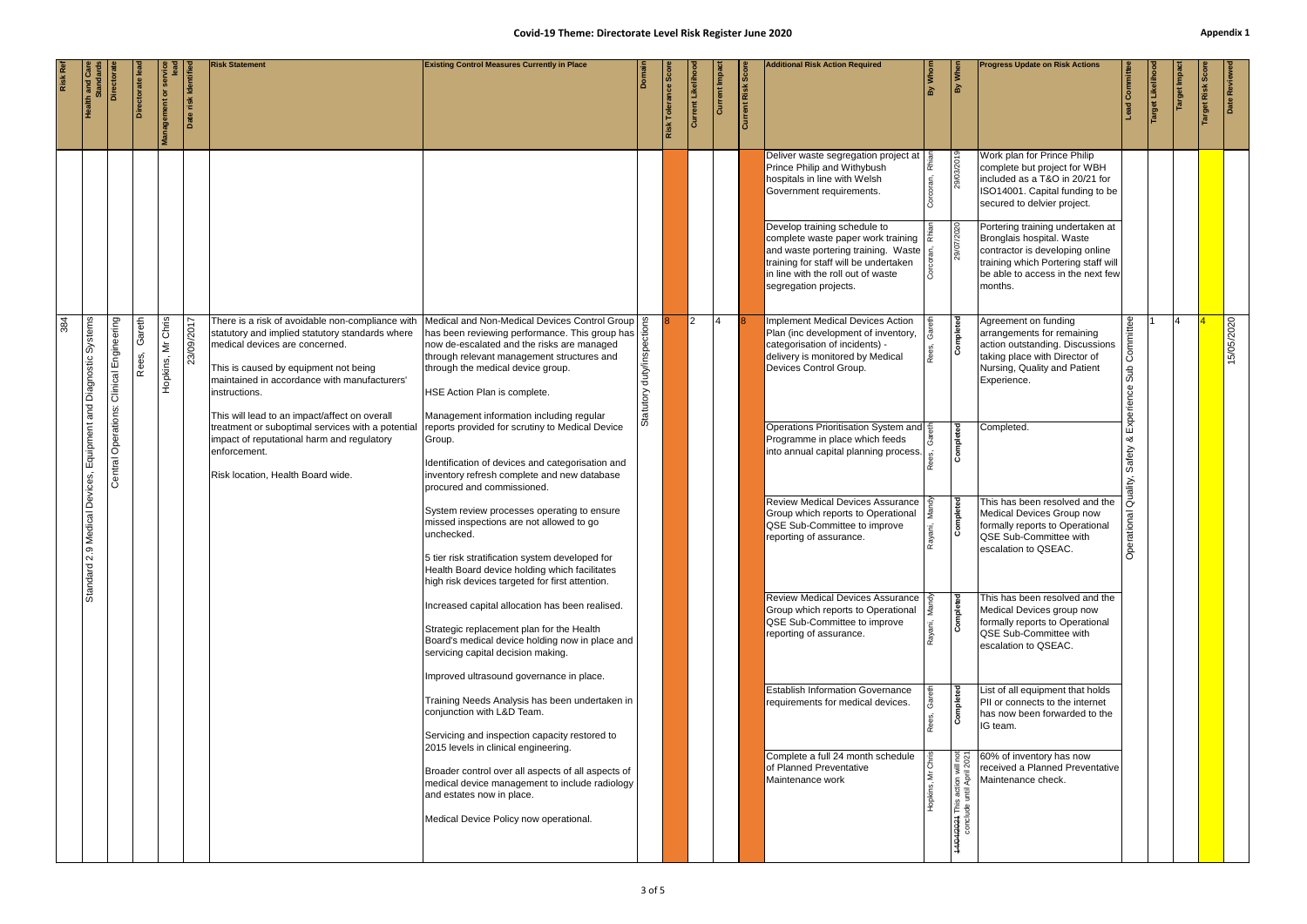### **Covid-19 Theme: Directorate Level Risk Register June 2020 Appendix 1 Appendix 1**

|                                                     | 15/05/2020                                                                                                                                                                                                                                                                                                                                                                                                                                                                                                                                                                                                                                                                                                                                                                                                                                                                                                              |
|-----------------------------------------------------|-------------------------------------------------------------------------------------------------------------------------------------------------------------------------------------------------------------------------------------------------------------------------------------------------------------------------------------------------------------------------------------------------------------------------------------------------------------------------------------------------------------------------------------------------------------------------------------------------------------------------------------------------------------------------------------------------------------------------------------------------------------------------------------------------------------------------------------------------------------------------------------------------------------------------|
| Date Review<br>Target Risk !                        |                                                                                                                                                                                                                                                                                                                                                                                                                                                                                                                                                                                                                                                                                                                                                                                                                                                                                                                         |
| Target Imp                                          | 13.                                                                                                                                                                                                                                                                                                                                                                                                                                                                                                                                                                                                                                                                                                                                                                                                                                                                                                                     |
| Target Likeliho                                     |                                                                                                                                                                                                                                                                                                                                                                                                                                                                                                                                                                                                                                                                                                                                                                                                                                                                                                                         |
| Com                                                 | Committee<br>을<br>perien<br>Safety<br>uality,<br>Operationa                                                                                                                                                                                                                                                                                                                                                                                                                                                                                                                                                                                                                                                                                                                                                                                                                                                             |
| <b>Progress Update on Risk Actions</b>              | 8 reporting radiographers now<br>trained and in post.<br>Review to commence, with HR<br>support, on efficiency of current<br>staff and to evaluate the gaps.<br>eview completed . identification<br>of succession planning  current<br>staff able to fill the capacity.<br>Robust governance<br>identifiedand implemented<br>Software installed to permit bulk<br>upload of images to 3rd party<br>reporting company. Routinely<br>used across all sites.<br>Radiology Services Manager<br>and Clinical Director in contact<br>with deanery to improve traiing<br>facilities Radiologist who is<br>trainer working in conjunction<br>with NAID<br>Trainees to start 1st August<br>Awaiting feedback from RCR<br>Feedback recieved and Job<br>description approved<br>Communications team about to<br>launch new recruitment video in<br>Arabic<br>Working across all sites to<br>maximise current levels of<br>capacity |
| When<br>àλ                                          | Completed<br>Completed<br>Completed<br>Completed<br>beted<br>completed<br>Completed                                                                                                                                                                                                                                                                                                                                                                                                                                                                                                                                                                                                                                                                                                                                                                                                                                     |
| By Whor                                             | Evans,<br>Amanda                                                                                                                                                                                                                                                                                                                                                                                                                                                                                                                                                                                                                                                                                                                                                                                                                                                                                                        |
| <b>Additional Risk Action Required</b>              | Advertise for substantive and locum<br>radiologists and recruit trainee<br>reporting radiographers.<br>Increase number of reporting<br>Radiographers.<br>Monitor delay in unreported<br>studies.<br>Unreported studies sent to third<br>party tele-radiology company.<br>work with the National Imaging<br>Academy to recruit trainee<br>radiologists<br>Job description approval<br>Re launch the camapaign for<br>substantive radiologists with the<br>support of workforce<br>Continual monitoring of radiology<br>reporting lists to ensure no delays in $\begin{bmatrix} 5 & \frac{1}{3} \\ \frac{2}{3} & \frac{1}{3} \\ \frac{1}{3} & \frac{1}{3} \\ \frac{1}{3} & \frac{1}{3} \end{bmatrix}$                                                                                                                                                                                                                     |
| <b>Current Risk Sco</b>                             |                                                                                                                                                                                                                                                                                                                                                                                                                                                                                                                                                                                                                                                                                                                                                                                                                                                                                                                         |
| <b>Current Impa</b>                                 | 13                                                                                                                                                                                                                                                                                                                                                                                                                                                                                                                                                                                                                                                                                                                                                                                                                                                                                                                      |
| Current Lik                                         | $\mathcal{P}$                                                                                                                                                                                                                                                                                                                                                                                                                                                                                                                                                                                                                                                                                                                                                                                                                                                                                                           |
| Risk Tolerance Scor                                 |                                                                                                                                                                                                                                                                                                                                                                                                                                                                                                                                                                                                                                                                                                                                                                                                                                                                                                                         |
|                                                     |                                                                                                                                                                                                                                                                                                                                                                                                                                                                                                                                                                                                                                                                                                                                                                                                                                                                                                                         |
|                                                     | Public<br>Staff or<br>Patient,                                                                                                                                                                                                                                                                                                                                                                                                                                                                                                                                                                                                                                                                                                                                                                                                                                                                                          |
| <b>Existing Control Measures Currently in Place</b> | Arrangements in place for additional reporting by<br>existing radiology team (In lieu of Locum).<br>Unreported studies sent to third party tele-<br>radiology company (Everlight).<br>Recruitment campaign commenced to target<br>radiologists with special interest.<br>Radiologist money utilised to employ consultant<br>radiographer in breast.<br>Communication with both Swansea Bay and the<br>This will lead to an impact/affect on the failure to National Imaging Academy for additional support<br>with joint appointments and trainee radiologist<br>placements.<br>Continued communication with Swansea Bay<br>around joint appointments.<br>Reporting radiographers working to capacity,<br>worklists redone to accomodate.<br>Reporting radiographers trained for appropriate<br>studies.<br>Use of some locums and low cost agency to fill<br>some gaps.                                                |
| <b>Risk Statement</b>                               | There is a risk of avoidable delay in diagnosis<br>and treatment of patients, leading to a poorer<br>quality of care.<br>Increases in diagnostic waiting time breaches<br>and cancer pathway breaches.<br>This is caused by unavailability of consultants in<br>specialised areas (MSK Paeds and<br>Interventional).<br>treat patients, clinical deterioration and death.<br>Lack of availability to cover MDT meetings.<br>Increased costs for external reporting. Inpatients<br>may have increased length of stay due to delay<br>in reported studies being available. Increased<br>turnaround time for reports.<br>Financial impacts due to high cost of external<br>reporting and agency staff<br>Risk location, Health Board wide.                                                                                                                                                                                 |
| Date risk Identifi                                  | 01/01/2016                                                                                                                                                                                                                                                                                                                                                                                                                                                                                                                                                                                                                                                                                                                                                                                                                                                                                                              |
| ৯                                                   | Amanda<br>Evans,                                                                                                                                                                                                                                                                                                                                                                                                                                                                                                                                                                                                                                                                                                                                                                                                                                                                                                        |
| Directorate le                                      | Sarah<br>Perry,                                                                                                                                                                                                                                                                                                                                                                                                                                                                                                                                                                                                                                                                                                                                                                                                                                                                                                         |
| <b>Director</b>                                     | Radiology<br>USC:                                                                                                                                                                                                                                                                                                                                                                                                                                                                                                                                                                                                                                                                                                                                                                                                                                                                                                       |
|                                                     | Safe and Clinically Effective Care<br>3.1<br>Standard                                                                                                                                                                                                                                                                                                                                                                                                                                                                                                                                                                                                                                                                                                                                                                                                                                                                   |
| <b>Risk Ref</b>                                     | $\frac{11}{11}$                                                                                                                                                                                                                                                                                                                                                                                                                                                                                                                                                                                                                                                                                                                                                                                                                                                                                                         |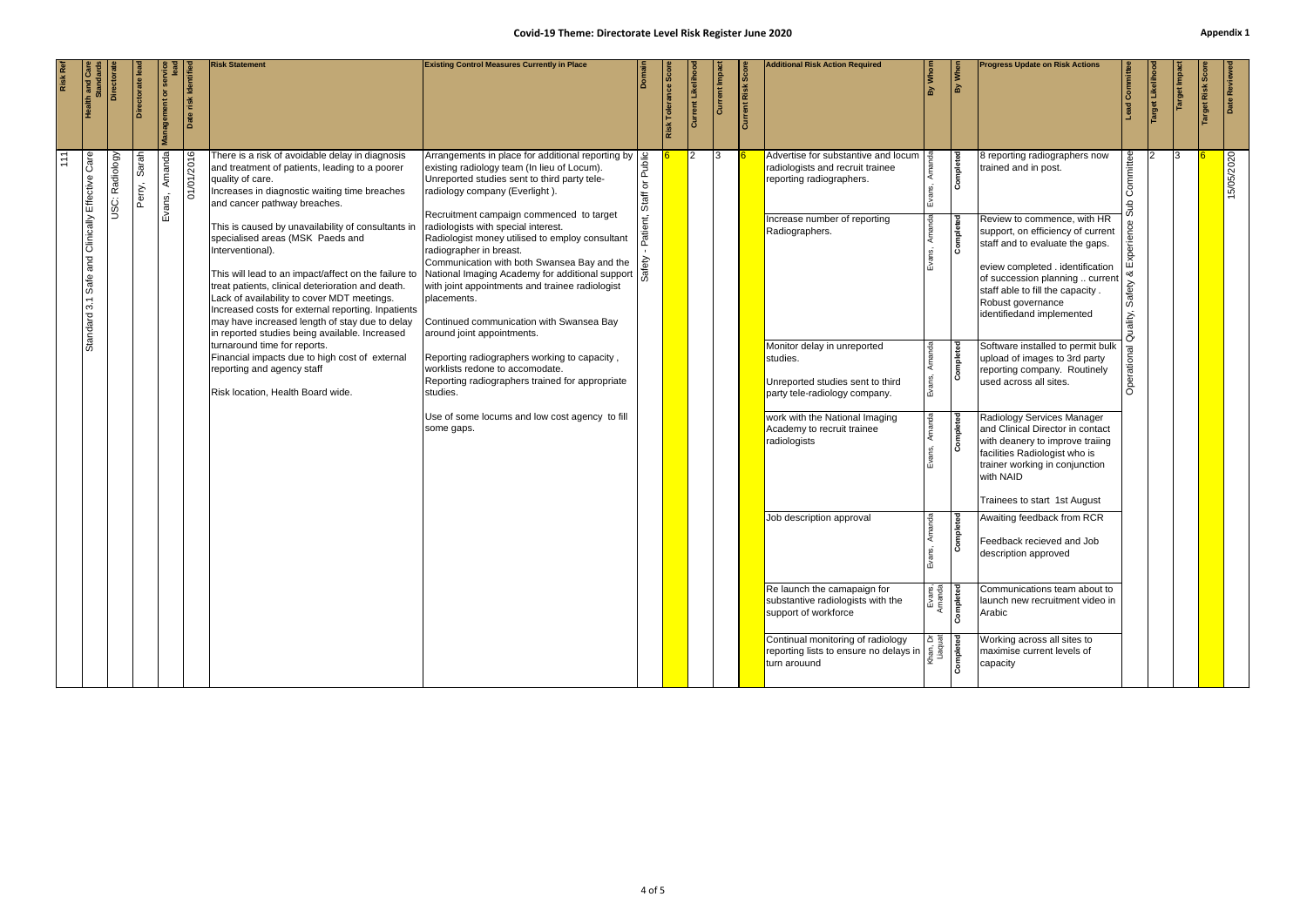|     |                                                                              | Director                                       | Directorate le       | a<br>Management or                                   | Date risk Identifie | <b>Risk Statement</b>                                                                                                                                                                                                                                                                                                                                                                                                                                                                                                                                                                                                                                                                                                                                                                                                                                                              | <b>Existing Control Measures Currently in Place</b>                                                                                                                                                                                                                                                                                          |                                                | Risk Tolerance Sco | rent Likeliho<br>Curr | Current Impac | Current Risk Scor | <b>Additional Risk Action Required</b>                                                                                                                                                                                                                                                                                                                                                                                                                                                                                  | By Whom | By When                            | <b>Progress Update on Risk Actions</b>                                                                                                                                                                                                                                                                                                                                                                                 | Committ                                                          | Target Likelih | Target Impa | Target Risk Scor | Date Review |
|-----|------------------------------------------------------------------------------|------------------------------------------------|----------------------|------------------------------------------------------|---------------------|------------------------------------------------------------------------------------------------------------------------------------------------------------------------------------------------------------------------------------------------------------------------------------------------------------------------------------------------------------------------------------------------------------------------------------------------------------------------------------------------------------------------------------------------------------------------------------------------------------------------------------------------------------------------------------------------------------------------------------------------------------------------------------------------------------------------------------------------------------------------------------|----------------------------------------------------------------------------------------------------------------------------------------------------------------------------------------------------------------------------------------------------------------------------------------------------------------------------------------------|------------------------------------------------|--------------------|-----------------------|---------------|-------------------|-------------------------------------------------------------------------------------------------------------------------------------------------------------------------------------------------------------------------------------------------------------------------------------------------------------------------------------------------------------------------------------------------------------------------------------------------------------------------------------------------------------------------|---------|------------------------------------|------------------------------------------------------------------------------------------------------------------------------------------------------------------------------------------------------------------------------------------------------------------------------------------------------------------------------------------------------------------------------------------------------------------------|------------------------------------------------------------------|----------------|-------------|------------------|-------------|
|     |                                                                              |                                                |                      |                                                      |                     |                                                                                                                                                                                                                                                                                                                                                                                                                                                                                                                                                                                                                                                                                                                                                                                                                                                                                    |                                                                                                                                                                                                                                                                                                                                              |                                                |                    |                       |               |                   | Review reporting radiographer<br>capacity in light of recent<br>retirements and vacancies of<br>radiographers<br>Recruit more reporting<br>radiographers on Chest and<br>Abdomen reporting as resilience in<br>the system                                                                                                                                                                                                                                                                                               |         | 02/02/00/08 0 <del>202/20/18</del> | Appendicular and Axial reporting<br>current being evaluated.<br>Visits to Homerton to review<br>arrangements and ensure<br>Hywel Dda has robust<br>governance and peer support<br>for reporting rads<br>Reporting radiographers<br>governance improved however<br>chest and Abdo reporting is an<br>issue due to training                                                                                              |                                                                  |                |             |                  |             |
|     |                                                                              |                                                |                      |                                                      |                     |                                                                                                                                                                                                                                                                                                                                                                                                                                                                                                                                                                                                                                                                                                                                                                                                                                                                                    |                                                                                                                                                                                                                                                                                                                                              |                                                |                    |                       |               |                   | Review radiology referral pathways<br>and levels of innapropriate tests                                                                                                                                                                                                                                                                                                                                                                                                                                                 |         | 0202/60/08 0202/60/F6              | Radiology dashboard produced<br>with assistance from<br>programme management office.<br>Demand optimisation work<br>underway<br>The COVID-19 pandemic and<br>the restoration of services have<br>impacted o the ability to drive<br>this work . However as each<br>service is restored pathways will<br>be reviewed and improved                                                                                       |                                                                  |                |             |                  |             |
| 857 | and Safety<br>$\Rightarrow$<br>Standard 2.1 Managing Risk and Promoting Heal | ery/Maternity<br>Children's: Midwif<br>Nomen & | Lisa<br>mphrey,<br>훈 | Julie<br>$\overline{\mathsf{M}}$ rs<br>ins,<br>Jenki | 22/05/2020          | There is a risk of of staff not being fully compliant All staff encouraged to complete mandatory e-<br>with mandatory and statutory training<br>requirements in line with national and local<br>guidance as a result of COVID 19 pandemic.<br>This is caused by COVID 19 pandemic and need complete annually.<br>for all personnel to adhere to social distancing (2)<br>meters) and staff being unable to work due to<br>shielding and not being patient facing(in<br>administration roles) in line with National<br>Government Guidelines and advice.<br>This will lead to an impact/affect on all staff not<br>being compliant with mandatory training<br>requirements<br>In addition staff's skill set and competency my be<br>affected resulting in non adherence to guidelines<br>and policies and potentially poor patient<br>outcome.<br>Risk location, Health Board wide. | learning.<br>All staff were compliant with annual mandatory<br>training up until end of March 2020 and all staff<br>Exploring Webinar teaching for interpretation of<br>fetal monitoring.<br>Weekly fetal monitoring workshops held via<br>remote Zoom facility.<br>PROMPT reviewing current policies to<br>incorporate COVID 19 guidelines. | Public<br><b>hex</b><br>ent,<br>Pati<br>Safety |                    |                       | 15            |                   | All Wales HOM to review in<br>partnership with Welsh Government $\frac{5}{5}$<br>and with Welsh Risk Pool the future<br>plans for Mandatory Training<br>requirements across Wales.<br>Arrange a virtual Masterclass on<br>interpretation of CTG with Mr Edwin<br>Chandrahan to maintain staffs<br>knowledge on interpretation of<br>CTG's<br>Establish weekly CTG reflections to $\frac{g}{\frac{g}{2}} = \frac{g}{\frac{g}{2}}$<br>maintain obstetric midwifery skills $\frac{g}{\frac{g}{2}} = \frac{g}{\frac{g}{2}}$ |         | 31/07/2020<br>31/07/2020           | All Wales HOM to review in<br>partnership with Welsh<br>Government and with Welsh<br>Risk Pool the future plans for<br><b>Mandatory Training</b><br>requirements across Wales.<br>Arrange a virtual Masterclass on<br>interpretation of CTG with Mr<br>Edwin Chandrahan to maintain<br>staffs knowledge on<br>interpretation of CTG's<br>Establish weekly CTG<br>reflections to maintain obstetric<br>midwifery skills | Committee<br>۽<br>∣ø<br>Experience<br>య<br>Safety<br>Operational |                | 13.         |                  | 22/05/2020  |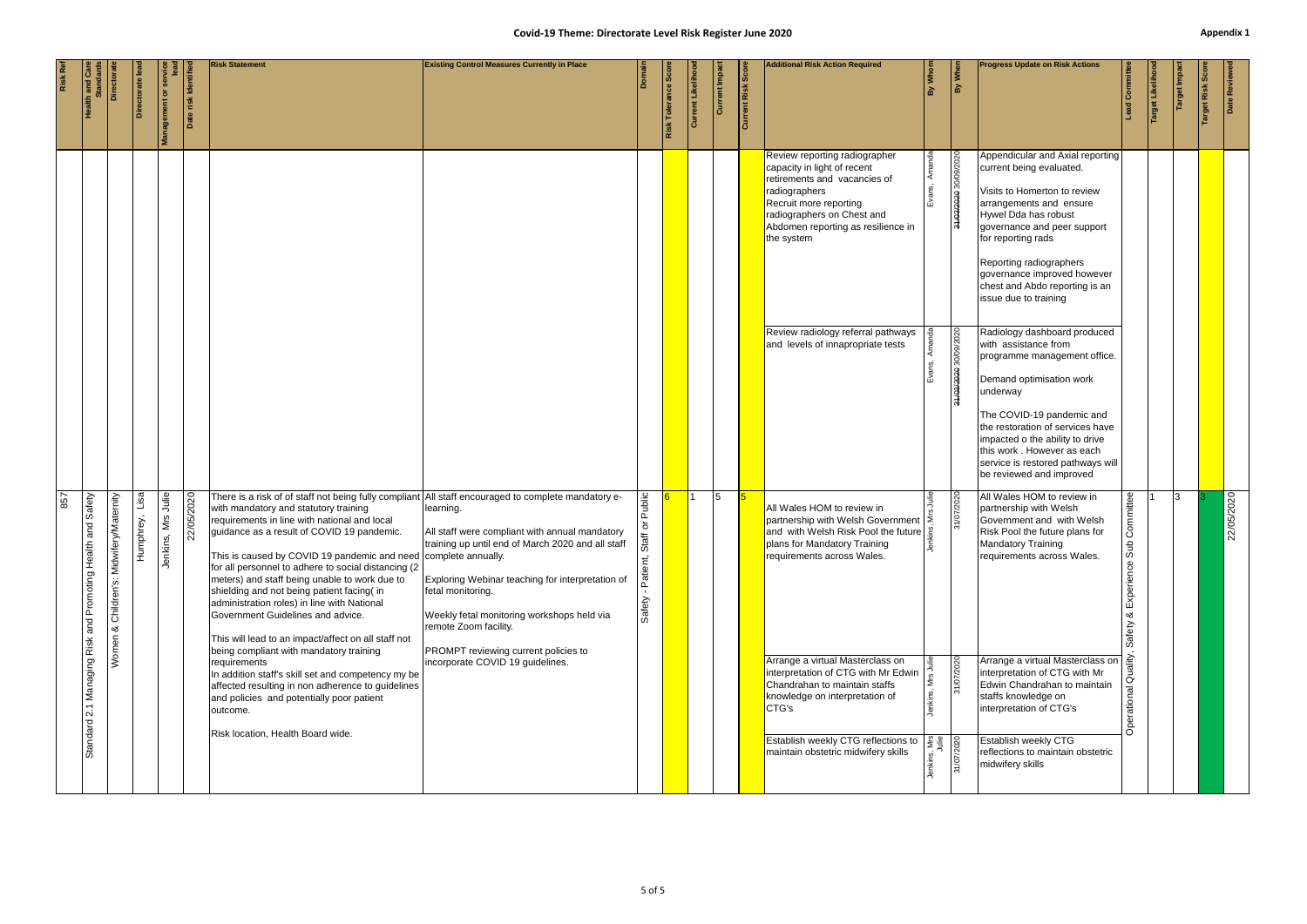<span id="page-14-0"></span>

|                                                           | <b>Directora</b> | etorate lea | anagement or                 | Date risk Identif | <b>Risk Statement</b>                                                                                                                                                                                                                                                                                                                                                                                                                                                                                                                                                                                                                                  | <b>Existing Control Measures Currently in Place</b>                                                                                                                                                                                                                                                    |                                 | $\overline{\text{sec}}$<br>Tolerance<br>Risk | Current Likelih | Current Impac | <b>Current Risk Score</b> | <b>Additional Risk Action Required</b>                                                                                                                                                          | 火 | $\frac{1}{\frac{3}{2}}$ | <b>Progress Update on Risk Actions</b>                                                                                                                                                                                                                                                                       | <b>In Com</b>                                  | at Likelih | arget Impa | Risk | Date Reviewe |
|-----------------------------------------------------------|------------------|-------------|------------------------------|-------------------|--------------------------------------------------------------------------------------------------------------------------------------------------------------------------------------------------------------------------------------------------------------------------------------------------------------------------------------------------------------------------------------------------------------------------------------------------------------------------------------------------------------------------------------------------------------------------------------------------------------------------------------------------------|--------------------------------------------------------------------------------------------------------------------------------------------------------------------------------------------------------------------------------------------------------------------------------------------------------|---------------------------------|----------------------------------------------|-----------------|---------------|---------------------------|-------------------------------------------------------------------------------------------------------------------------------------------------------------------------------------------------|---|-------------------------|--------------------------------------------------------------------------------------------------------------------------------------------------------------------------------------------------------------------------------------------------------------------------------------------------------------|------------------------------------------------|------------|------------|------|--------------|
| Rob<br>Services (Catering/Laundry<br>Elliott,             |                  |             | 특<br>$\gtrapprox$<br>Baines, | 10/03/2020        | There is a risk of that a patient, member of staff<br>or a member of the public may receive a meal<br>that contains an allergen that they are allergic to<br>This is caused by a meal containing one of the<br>recognised allergens being consumed by<br>someone allergic to a particular allergen                                                                                                                                                                                                                                                                                                                                                     | Catering staff are trained in allergens as part of<br>their food hygiene training<br>Allergen Information is displayed in dining rooms                                                                                                                                                                 |                                 |                                              |                 | 15.           |                           | Review of all training records<br>including food hygiene training by all<br>catering managers by 11.7.20                                                                                        |   | 07/10/2020              | New action                                                                                                                                                                                                                                                                                                   | Committee<br><b>du</b> S<br>ပ္ပ                |            | 15         |      | 03/06/2020   |
| Specialist                                                |                  |             |                              |                   | This will lead to an impact/affect on the health of<br>a person with very serious consequences<br>Risk location, Health Board wide.                                                                                                                                                                                                                                                                                                                                                                                                                                                                                                                    |                                                                                                                                                                                                                                                                                                        |                                 |                                              |                 |               |                           | Ensure supervision is available to<br>cover new due to Covid and existing<br>staff and catering managers to<br>check supervision is always<br>available                                         |   | 07/10/2020              | Rota check of supervision will be<br>on going process                                                                                                                                                                                                                                                        | య<br>afety                                     |            |            |      |              |
| ुं<br>тŭ                                                  |                  |             |                              |                   |                                                                                                                                                                                                                                                                                                                                                                                                                                                                                                                                                                                                                                                        |                                                                                                                                                                                                                                                                                                        |                                 |                                              |                 |               |                           | Catering managers to check allergen<br>posters are visible and staff made<br>aware of posters                                                                                                   |   | 31/07/2020              | Catering managers to ensure<br>staff meetings take place and<br>allergens always an agenda item<br>and minutes provided to all staff                                                                                                                                                                         | $\overline{a}$                                 |            |            |      |              |
|                                                           |                  |             |                              |                   |                                                                                                                                                                                                                                                                                                                                                                                                                                                                                                                                                                                                                                                        |                                                                                                                                                                                                                                                                                                        |                                 |                                              |                 |               |                           | Allergen awareness and training is to $E$<br>be raised by joint dietetic and<br>catering meetings                                                                                               |   | 31/07/2020              | Meetings not taking place due to<br>Covid with dietetics but will be<br>raised now and at future<br>meetings                                                                                                                                                                                                 |                                                |            |            |      |              |
| Access<br>Peter<br>Ceredigior<br>Skitt,<br>Counties:<br>ო |                  |             | lina<br>Hawkes,              | 01/04/2016        | There is a risk of delayed patient transfers<br>resulting in further deconditioning of patients and embedded in practice as part of a formalised<br>hence avoidable harm. Increase of hospital<br>patients being discharged directly to long term<br>placements.<br>This is caused by a lack of timely care packages<br>and interim placements and a fragile domiciliary<br>care provision within the Ceredigion and<br>neighbouring counties.<br>This will lead to an impact/affect on patients' loss Joint tendering process has been undertaken<br>of functional ability, delayed transfers of care, risk between Ceredigion County Council and the | Delayed Transfers of Care monthly meetings<br>Welsh Government reporting.<br>Robust processes in place with regards to<br>Continuing Health Care requests which include<br>Fast track arrangements.<br>All Wales Escalation Guidance process in place<br>which reports into the daily All Wales calls. | Public<br>৯<br>atient,<br>afety |                                              | 4               | 4             |                           | Develop Community Resource<br>Teams (North and South) which will<br>include access to domiciliary care for $\frac{3}{2}$<br>a period of two weeks to enable a<br>package of care to be sourced. |   | Completed               | The South Ceredigion<br><b>Community Resource Team</b><br>(Nursing) is established with<br>statistical evidence<br>demonstrating good patient<br>outcomes.<br>The North Community Resource<br>Team (Nursing) is partially<br>established using Integrated<br>Care Funding. This is short term<br>until 2020. | Committee<br>을<br>ഄ<br>Experie<br>౹∞<br>Safety |            |            |      | 18/05/2020   |
|                                                           |                  |             |                              |                   | of hospital acquired infection and being able to<br>maintain patients within their own home.<br>Risk location, Ceredigion.                                                                                                                                                                                                                                                                                                                                                                                                                                                                                                                             | Health Board. Domiciliary Care contracts have<br>been agreed and will be reviewed as part of an<br>ongoing performance process.<br>The Interim Placement Scheme was established<br>as an alternative model of care when hospital                                                                       |                                 |                                              |                 |               |                           | Develop a SBAR demonstrating the<br>risk associated with funding of the<br>interim care beds in relation to the<br><b>TCS strategy</b>                                                          |   | Completed               | Data has been collated.                                                                                                                                                                                                                                                                                      | Quality,<br>rational                           |            |            |      |              |
|                                                           |                  |             |                              |                   |                                                                                                                                                                                                                                                                                                                                                                                                                                                                                                                                                                                                                                                        | beds were de-commissioned in Cardigan<br>Hospital. The scheme 'block-purchased' beds in<br>privately run nursing homes (maximum 6 weeks<br>per patient) to enable timely assessment. The<br>scheme worked successfully from 2015 until                                                                 |                                 |                                              |                 |               |                           | Engage with the Transformation<br>Programme in order to develop a<br>24/7 service which can respond for a $\frac{3}{2}$<br>short term.                                                          |   | Completed               | Work has commenced with<br>Ceredigion County Council to<br>develop a service spec and<br>business case.                                                                                                                                                                                                      |                                                |            |            |      |              |
|                                                           |                  |             |                              |                   |                                                                                                                                                                                                                                                                                                                                                                                                                                                                                                                                                                                                                                                        | March 2018. In 2018-19 funding from the<br>scheme was realigned to saving targets.                                                                                                                                                                                                                     |                                 |                                              |                 |               |                           | Utilise data to understand the scope<br>and demand for a 24 / 7 response<br>service                                                                                                             |   | Completed               | Work has commenced with<br>Ceredigion County Council and<br>HDUHB to scope the service.                                                                                                                                                                                                                      |                                                |            |            |      |              |
|                                                           |                  |             |                              |                   |                                                                                                                                                                                                                                                                                                                                                                                                                                                                                                                                                                                                                                                        |                                                                                                                                                                                                                                                                                                        |                                 |                                              |                 |               |                           | Working with the LA, a service<br>specification is being developed<br>aligned with Programme 1 and<br>Programme 3 of the Transitional<br>Framework                                              |   | Completed               | Programme 3 draft submitted to<br>Regional                                                                                                                                                                                                                                                                   |                                                |            |            |      |              |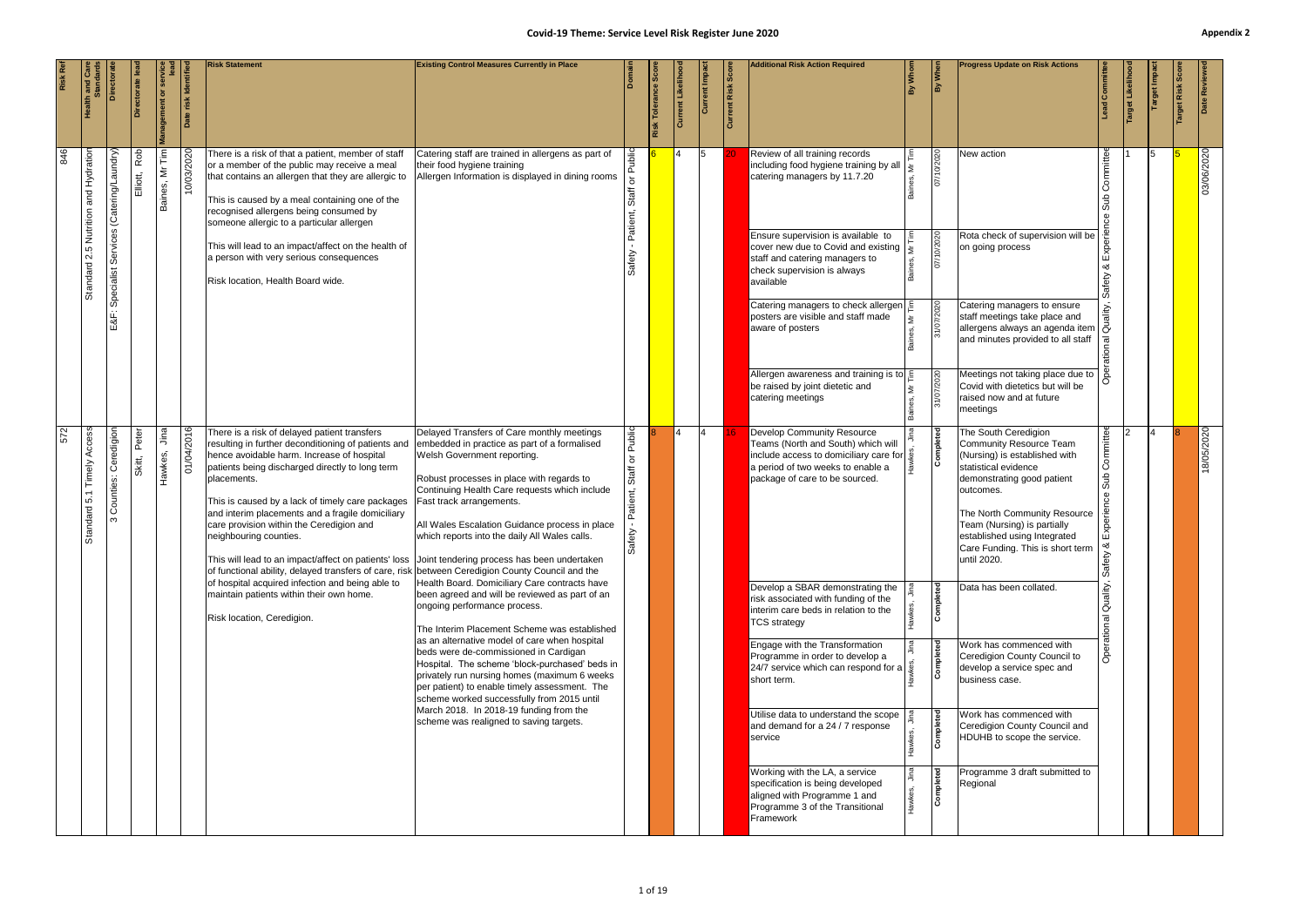|     | <b>Health and Candary</b>     | Directorat           | Directorate     | Management or servic | Date risk Identifie | <b>Risk Statement</b>                                                                                                                                                                                    | <b>Existing Control Measures Currently in Place</b>                                                           | Domain                                | <b>Risk Tolerance</b> | Current Likeliho | Current Impa | Current Risk Score | <b>Additional Risk Action Required</b>                                                                                                                                                         | By Whom                                | By When                    | <b>Progress Update on Risk Actions</b>                                                                                                                                                                                           | ad Committe    | arget Likelih | <b>Target Impa</b> | Risk<br><b>Target</b> | Date Reviewe |
|-----|-------------------------------|----------------------|-----------------|----------------------|---------------------|----------------------------------------------------------------------------------------------------------------------------------------------------------------------------------------------------------|---------------------------------------------------------------------------------------------------------------|---------------------------------------|-----------------------|------------------|--------------|--------------------|------------------------------------------------------------------------------------------------------------------------------------------------------------------------------------------------|----------------------------------------|----------------------------|----------------------------------------------------------------------------------------------------------------------------------------------------------------------------------------------------------------------------------|----------------|---------------|--------------------|-----------------------|--------------|
|     |                               |                      |                 |                      |                     |                                                                                                                                                                                                          |                                                                                                               |                                       |                       |                  |              |                    | Work with the Regional partnership<br>to agree a scheme to fit within the<br>Programme 1 and 3 Transitional<br>Framework.                                                                      |                                        | Completed                  | Local plans are being developed<br>alongside Regional priorities                                                                                                                                                                 |                |               |                    |                       |              |
|     |                               |                      |                 |                      |                     |                                                                                                                                                                                                          |                                                                                                               |                                       |                       |                  |              |                    | Prioritize the outcomes required for<br>sustainable projects                                                                                                                                   |                                        | Completed                  | The North Locality Programme<br>Manager's has been appointed<br>as well as the Ceredigion<br>Regional Lead, both posts are<br>regionally funded, however both<br>posts have now been re-aligned<br>to support COVID 19 activity. |                |               |                    |                       |              |
|     |                               |                      |                 |                      |                     |                                                                                                                                                                                                          |                                                                                                               |                                       |                       |                  |              |                    | Monitor and review capacity and<br>waiting times on a regular basis                                                                                                                            |                                        | 30/06/2020                 | Daily (Mon - Fri) COVID-19<br>Touch Point meetings have been<br>established which have Social<br>Care representation                                                                                                             |                |               |                    |                       |              |
| 720 | Care                          | Counties: Ceredigion | Peter<br>Skitt, | Jina<br>Hawkes,      | 15/04/2019          | There is a risk of avoidable harm to patients and<br>staff due to lack of staffing to meet patient acuity<br>at Tregaron hospital.<br>This is caused by sickness, retention and<br>recruitment of staff. | Trying to assure that appropriate patients are<br>placed within Tregaron Hospital, whose needs<br>can be met. | Public<br>$\rm \overline{o}$<br>Staff |                       |                  | 14           |                    | Negate risks around gaps in rostas,<br>ensure that appropriate patients are<br>admitted in Tregaron (whose needs<br>can be met).                                                               |                                        | Completed                  | Regular reviews and updates of<br>situation                                                                                                                                                                                      | mmittee<br>Sub |               |                    |                       | 18/05/2020   |
|     | Safe and Clinically Effective | $\infty$             |                 |                      |                     | This will lead to an impact/affect on potential<br>impact on patient care due to insufficient staffing<br>levels to meet patient need.                                                                   |                                                                                                               | Patient,                              |                       |                  |              |                    | Options paper to be taken forward in<br>order to reduce the risk of patient<br>harm in Tregaron hospital.                                                                                      | Evans,<br>Tracey -<br><b>Completed</b> |                            | Options paper has been written                                                                                                                                                                                                   | <b>xperier</b> |               |                    |                       |              |
|     | $\overline{3}$ .<br>indard    |                      |                 |                      |                     | Risk location, Tregaron Hospital.                                                                                                                                                                        |                                                                                                               | Safety                                |                       |                  |              |                    | The CMT needs to review the<br>contingency planning associated<br>with staff shortages on both a short<br>and medium term                                                                      |                                        | Completed                  | All patients are screened prior to<br>admission to ensure safe care<br>can be delivered.                                                                                                                                         | €ù<br>Quality, |               |                    |                       |              |
|     | Sta                           |                      |                 |                      |                     |                                                                                                                                                                                                          |                                                                                                               |                                       |                       |                  |              |                    | Risk needs to be escalated. Report $\vert \cdot \rangle$<br>to be written clearly demonstrating<br>that all effort has been undertake to<br>ensure safety regarding staff and<br>patient care. |                                        | $\overline{e}$<br>Complete | Contingency plan and options<br>paper developed and submitted<br>to Mandy Rayani. Beds have<br>been reduced to 7                                                                                                                 | Operational    |               |                    |                       |              |
|     |                               |                      |                 |                      |                     |                                                                                                                                                                                                          |                                                                                                               |                                       |                       |                  |              |                    | The staffing levels reflect the<br>number and acuity of patients<br>admitted in to Tregaron hospital.                                                                                          | Evans,<br>Tracey -<br>Completed        |                            | Processes in place to ensure<br>that the hospital is staffed<br>appropriately.                                                                                                                                                   |                |               |                    |                       |              |
|     |                               |                      |                 |                      |                     |                                                                                                                                                                                                          |                                                                                                               |                                       |                       |                  |              |                    | Ongoing review of staffing levels and $\frac{1}{2}$<br>patient acuity.                                                                                                                         |                                        | Completed                  | Processes in place to ensure<br>that the hospital is staffed<br>appropriately to meet patient<br>need.                                                                                                                           |                |               |                    |                       |              |
|     |                               |                      |                 |                      |                     |                                                                                                                                                                                                          |                                                                                                               |                                       |                       |                  |              |                    | Utilise the site to enable flow from<br>the acute sites during the COVID-19   $\frac{8}{6}$<br>pandemic and therefore utilise<br>additional capacity associated with<br>the pandemic.          |                                        | 22/06/2020                 | Develop an SBAR to enable<br>Tregaron to be used as a green<br>step down / step up and re-hab<br>facility to enable patient flow.                                                                                                |                |               |                    |                       |              |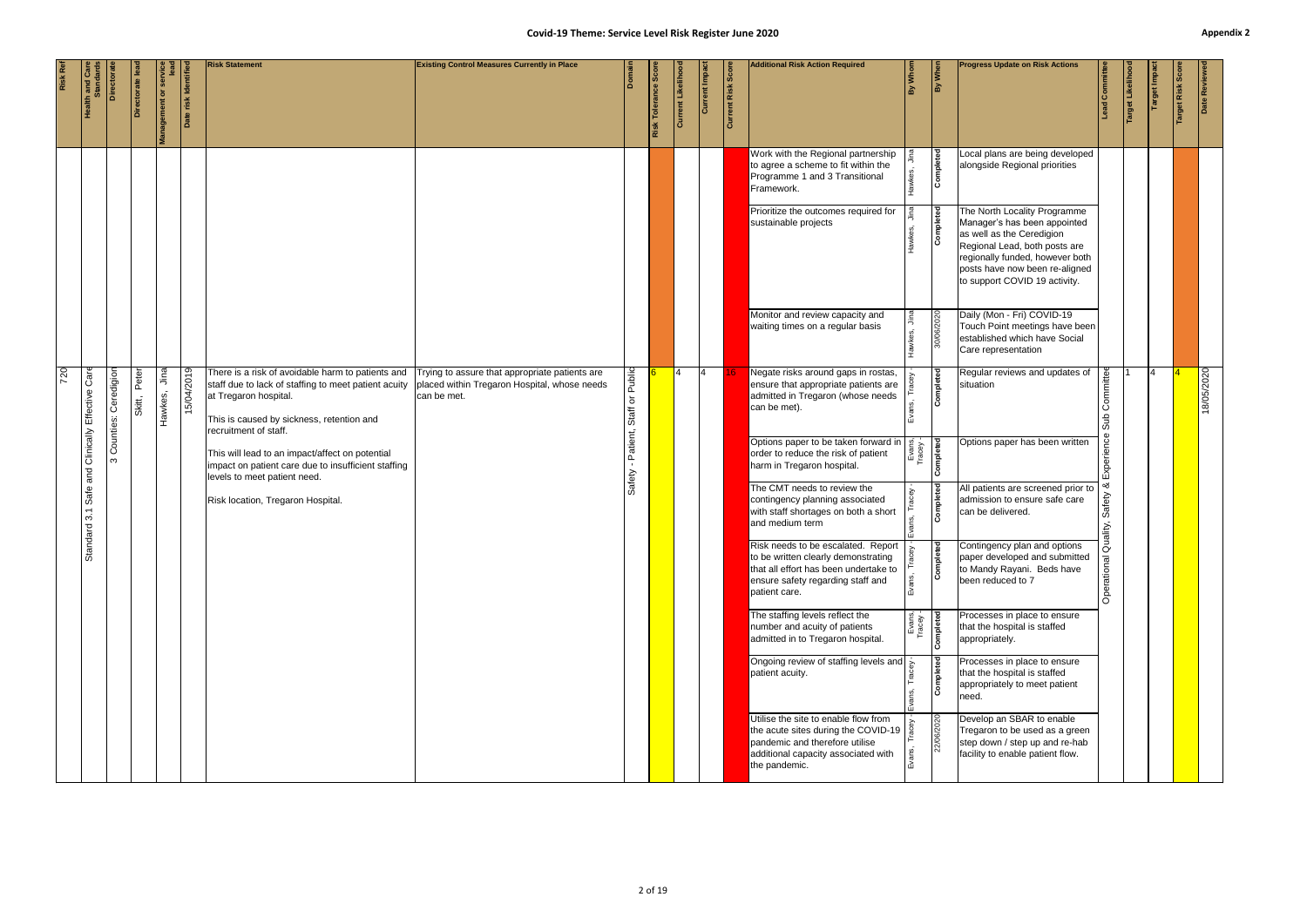| Date Review                                         | 04/06/2020                                                                                                                                                                                                                                                                                                                                                                                                                                                                                                                                                                                                                                                                                       | 18/05/2020                                                                                                                                                                                                                                                                                                                                                                                                                                                                                                                                                                                                                                                                                                                                                                                                                                                                                                                                                                                                                                                                                                                                                                                         |
|-----------------------------------------------------|--------------------------------------------------------------------------------------------------------------------------------------------------------------------------------------------------------------------------------------------------------------------------------------------------------------------------------------------------------------------------------------------------------------------------------------------------------------------------------------------------------------------------------------------------------------------------------------------------------------------------------------------------------------------------------------------------|----------------------------------------------------------------------------------------------------------------------------------------------------------------------------------------------------------------------------------------------------------------------------------------------------------------------------------------------------------------------------------------------------------------------------------------------------------------------------------------------------------------------------------------------------------------------------------------------------------------------------------------------------------------------------------------------------------------------------------------------------------------------------------------------------------------------------------------------------------------------------------------------------------------------------------------------------------------------------------------------------------------------------------------------------------------------------------------------------------------------------------------------------------------------------------------------------|
| Risk                                                |                                                                                                                                                                                                                                                                                                                                                                                                                                                                                                                                                                                                                                                                                                  |                                                                                                                                                                                                                                                                                                                                                                                                                                                                                                                                                                                                                                                                                                                                                                                                                                                                                                                                                                                                                                                                                                                                                                                                    |
| arget Impa                                          |                                                                                                                                                                                                                                                                                                                                                                                                                                                                                                                                                                                                                                                                                                  |                                                                                                                                                                                                                                                                                                                                                                                                                                                                                                                                                                                                                                                                                                                                                                                                                                                                                                                                                                                                                                                                                                                                                                                                    |
| Target Likelih                                      |                                                                                                                                                                                                                                                                                                                                                                                                                                                                                                                                                                                                                                                                                                  |                                                                                                                                                                                                                                                                                                                                                                                                                                                                                                                                                                                                                                                                                                                                                                                                                                                                                                                                                                                                                                                                                                                                                                                                    |
| ad Committee                                        | Committee<br>Safety<br>and<br>ealth                                                                                                                                                                                                                                                                                                                                                                                                                                                                                                                                                                                                                                                              | Committee<br><b>du</b> S<br>ပ္ပ<br>Exper<br>య<br>Safety<br>ality,                                                                                                                                                                                                                                                                                                                                                                                                                                                                                                                                                                                                                                                                                                                                                                                                                                                                                                                                                                                                                                                                                                                                  |
|                                                     |                                                                                                                                                                                                                                                                                                                                                                                                                                                                                                                                                                                                                                                                                                  |                                                                                                                                                                                                                                                                                                                                                                                                                                                                                                                                                                                                                                                                                                                                                                                                                                                                                                                                                                                                                                                                                                                                                                                                    |
| <b>Progress Update on Risk Actions</b>              | New action, to be updated at<br>next review.<br>New action, to be updated at<br>next review.                                                                                                                                                                                                                                                                                                                                                                                                                                                                                                                                                                                                     | The second baseline of<br>community staffing was<br>completed in October 2018<br>Awaiting feedback relating to the<br>first draft report.<br>Second draft completed<br>6/10/2018.<br>Third staffing principles for DN<br>teams report has been produced.<br>deams report has been produced.<br>existence in the state of the contract of a<br>Continue to monitor against<br>principles and report on a six<br>monthly basis. Report submitted<br>Feb 2020.                                                                                                                                                                                                                                                                                                                                                                                                                                                                                                                                                                                                                                                                                                                                        |
| By When                                             | 31/07/2020<br>31/07/2020                                                                                                                                                                                                                                                                                                                                                                                                                                                                                                                                                                                                                                                                         | Completed<br>Completed<br>Completed<br>30/03/2020                                                                                                                                                                                                                                                                                                                                                                                                                                                                                                                                                                                                                                                                                                                                                                                                                                                                                                                                                                                                                                                                                                                                                  |
|                                                     |                                                                                                                                                                                                                                                                                                                                                                                                                                                                                                                                                                                                                                                                                                  |                                                                                                                                                                                                                                                                                                                                                                                                                                                                                                                                                                                                                                                                                                                                                                                                                                                                                                                                                                                                                                                                                                                                                                                                    |
| <b>Additional Risk Action Required</b>              | Secure additional accommodation<br>centrally in Carmarthenshire which<br>would reduce high numbers of staff<br>in Llanelli and Carmarthen.<br>Monitor Covid-19 related sickness<br>trends as a measure of compliance<br>to mitigating actions.                                                                                                                                                                                                                                                                                                                                                                                                                                                   | Update response for the 6-monthly<br>monitoring of the response for the<br>Chief Nursing Officer staffing<br>principles for DN teams to be<br>completed.<br>Create a second staffing principles<br>for DN teams six monthly monitoring<br>report for the Chief Nursing Officer<br>Create a third staffing principles for<br>DN teams six monthly monitoring<br>report for the Chief Nursing Officer<br>(completed March 2019)<br>Continue to create six monthly<br>reports (March and September)                                                                                                                                                                                                                                                                                                                                                                                                                                                                                                                                                                                                                                                                                                   |
| Current Risk Score                                  |                                                                                                                                                                                                                                                                                                                                                                                                                                                                                                                                                                                                                                                                                                  |                                                                                                                                                                                                                                                                                                                                                                                                                                                                                                                                                                                                                                                                                                                                                                                                                                                                                                                                                                                                                                                                                                                                                                                                    |
| Current Impac                                       |                                                                                                                                                                                                                                                                                                                                                                                                                                                                                                                                                                                                                                                                                                  | 4                                                                                                                                                                                                                                                                                                                                                                                                                                                                                                                                                                                                                                                                                                                                                                                                                                                                                                                                                                                                                                                                                                                                                                                                  |
| rrent Likeliho<br>lЗ                                |                                                                                                                                                                                                                                                                                                                                                                                                                                                                                                                                                                                                                                                                                                  | I3.                                                                                                                                                                                                                                                                                                                                                                                                                                                                                                                                                                                                                                                                                                                                                                                                                                                                                                                                                                                                                                                                                                                                                                                                |
| rance Score<br>$\frac{1}{2}$<br>Risk                |                                                                                                                                                                                                                                                                                                                                                                                                                                                                                                                                                                                                                                                                                                  |                                                                                                                                                                                                                                                                                                                                                                                                                                                                                                                                                                                                                                                                                                                                                                                                                                                                                                                                                                                                                                                                                                                                                                                                    |
|                                                     | Public<br>$\rm \overline{o}$<br>ΨĘ                                                                                                                                                                                                                                                                                                                                                                                                                                                                                                                                                                                                                                                               | $\overline{5}$<br>Patient,                                                                                                                                                                                                                                                                                                                                                                                                                                                                                                                                                                                                                                                                                                                                                                                                                                                                                                                                                                                                                                                                                                                                                                         |
| <b>Existing Control Measures Currently in Place</b> | Where applicable desks have been moved to<br>accommodate the 2m social distancing<br>requirements. Hot desking is now prohibited.<br>Staff who come into the office observe social<br>Clinell wipes and hand sanitizers are available in<br>each office and staff are asked to clean desks at<br>the start/end of occupation.<br>Offices are locked when not in use.<br>Staff have been allocated new Health Board<br>laptops and associated soft tokens, also the use<br>of Skype and Microsoft Teams is promoted.<br>Only 1 person allowed in the kitchen areas at any<br>one time. Staff also "announce†when they<br>need to go down the corridor or access the<br>kitchen/toilet facilities. | Regular review of service specification, resources<br>and caseloads.<br>Use of bank and agency.<br>of nurses are vulnerable to COVID-19 and are<br>therefore unable to undertake face to face patient $\frac{1}{60}$<br>work.                                                                                                                                                                                                                                                                                                                                                                                                                                                                                                                                                                                                                                                                                                                                                                                                                                                                                                                                                                      |
| <b>Risk Statement</b>                               | There is a risk of to Carmarthen community<br>nursing staff and their ability to correctly adhere<br>to the social distancing regulations.<br>This is caused by current office design and layout distancing.<br>that they currently occupy and the requirement<br>for social distancing within the community teams<br>during the current COVID-19 pandemic.<br>This will lead to an impact/affect on potential for<br>staff to contract COVID-19, Increase in sickness<br>level, on-going medical concerns for staff. This<br>may affect the functions of Community Nursing<br>within Carmarthenshire.<br>Risk location, Carmarthenshire.                                                        | There is a risk of avoidable harm by nursing<br>services being unable to provide the level &<br>quality of care to keep patients in the community<br>as recommended by nurse staffing principles and Escalation policy.<br>supported by Welsh Government.<br>This is caused by an inability to release staff to<br>attend mandatory and essential training, the lack The Coronavirus pandemic has resulted in<br>of clarity of the roles and responsibilities between reduced capacity within the service as a number<br>health and social care in the delivery of specific<br>tasks, insufficient numbers of nursing staff,<br>delays in the recruitment process and an<br>increased workload.<br>This will lead to an impact/affect on care being<br>compromised as nurses are not able to access<br>the knowledge and skills required to deliver<br>evidence based practice. Capacity will be<br>reduced, timely response and may cause delays<br>in discharge from the acute hospitals. Inability to<br>meet tier 1 targets, increased complaints.<br>Negative impact on the ability to meet patients<br>nursing needs and ensure a safe quality service.<br>Risk location, Health Board wide. |
| risk Identifi                                       | 30/03/2020                                                                                                                                                                                                                                                                                                                                                                                                                                                                                                                                                                                                                                                                                       | $\frac{1000}{2000}$<br>$\sqrt{27}$                                                                                                                                                                                                                                                                                                                                                                                                                                                                                                                                                                                                                                                                                                                                                                                                                                                                                                                                                                                                                                                                                                                                                                 |
| ement or s                                          | Sarah<br>Cameron,                                                                                                                                                                                                                                                                                                                                                                                                                                                                                                                                                                                                                                                                                | Jina<br>Hawkes,                                                                                                                                                                                                                                                                                                                                                                                                                                                                                                                                                                                                                                                                                                                                                                                                                                                                                                                                                                                                                                                                                                                                                                                    |
| ectorate lea                                        | Rhia<br>Dawson,                                                                                                                                                                                                                                                                                                                                                                                                                                                                                                                                                                                                                                                                                  | Peter<br>Skitt,                                                                                                                                                                                                                                                                                                                                                                                                                                                                                                                                                                                                                                                                                                                                                                                                                                                                                                                                                                                                                                                                                                                                                                                    |
| <b>Directora</b>                                    | Community Nursing<br>Carmarthenshire:<br>Counties:<br>ო                                                                                                                                                                                                                                                                                                                                                                                                                                                                                                                                                                                                                                          | Ceredigior<br>Counties:<br>ო                                                                                                                                                                                                                                                                                                                                                                                                                                                                                                                                                                                                                                                                                                                                                                                                                                                                                                                                                                                                                                                                                                                                                                       |
|                                                     | I Promoting Health and<br>Safety<br>and<br>Risk<br>Managing<br>$\mathbf{a}$<br>Standard <sup>:</sup>                                                                                                                                                                                                                                                                                                                                                                                                                                                                                                                                                                                             |                                                                                                                                                                                                                                                                                                                                                                                                                                                                                                                                                                                                                                                                                                                                                                                                                                                                                                                                                                                                                                                                                                                                                                                                    |
|                                                     | 859                                                                                                                                                                                                                                                                                                                                                                                                                                                                                                                                                                                                                                                                                              | 574                                                                                                                                                                                                                                                                                                                                                                                                                                                                                                                                                                                                                                                                                                                                                                                                                                                                                                                                                                                                                                                                                                                                                                                                |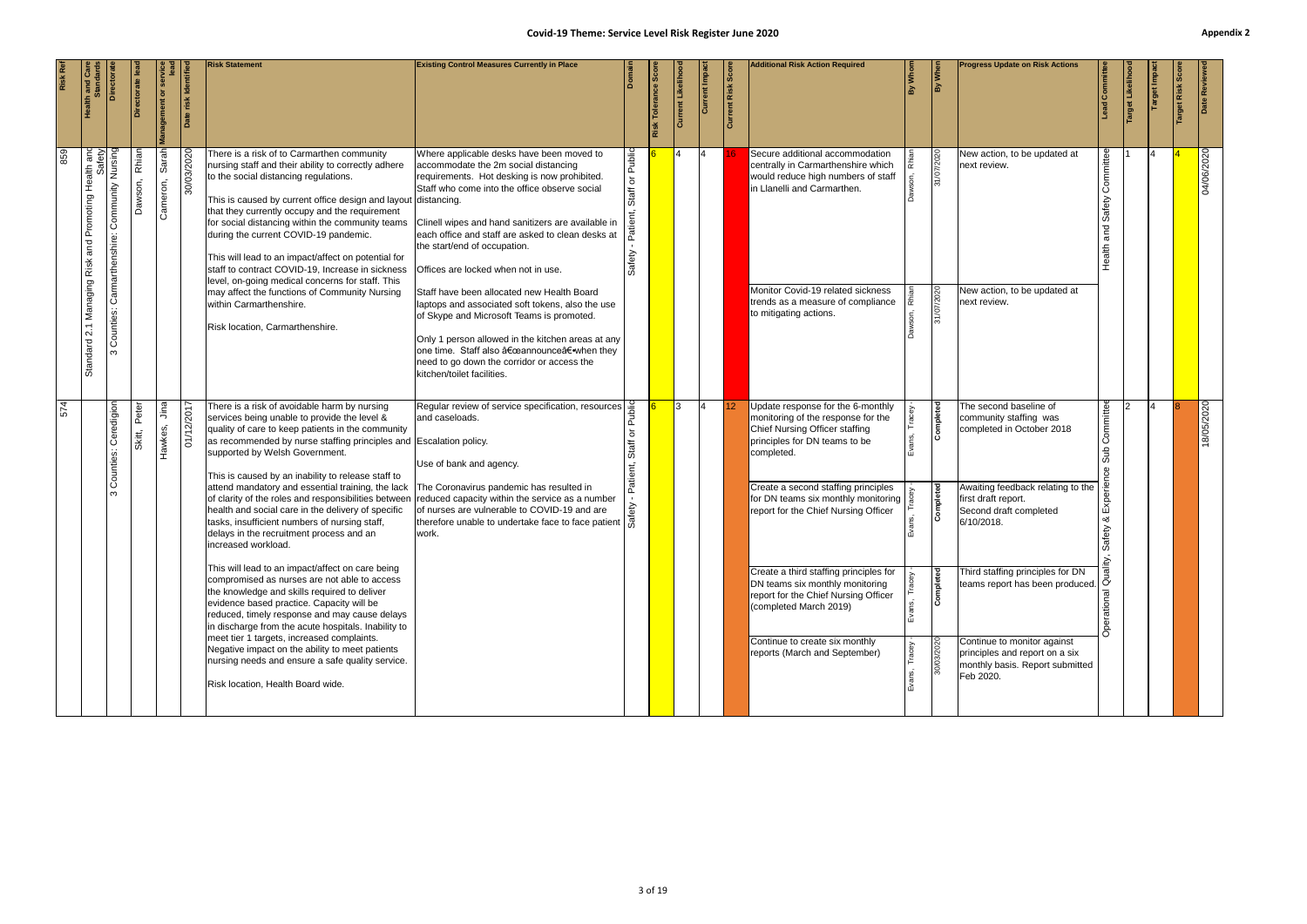|     | <b>Health and Care</b><br>Standards | Directorat                                | ectorate le     | lanagement or servic | Date risk Identifie | <b>Risk Statement</b>                                                                                                                                                                                                                                                                                                                                                                                                                                                                                                                                                                                                                                                                                                                      | Covid-19 Theme: Service Level Risk Register June 2020<br><b>Existing Control Measures Currently in Place</b>                                                                                                                                                                      | Domair                                                            | Risk Tolerance Sco | Current Likelihoo | Current Impa | Current Risk Scor | <b>Additional Risk Action Required</b>                                                                                                                              | By Whom        | By When    | <b>Progress Update on Risk Actions</b>                                                                                                                                                                                                                                                                                                                                                                                                               | -ead Committee                                                                             | arget Likelih | Target Impa | arget Risk Sco | Appe<br>Date Reviewed |
|-----|-------------------------------------|-------------------------------------------|-----------------|----------------------|---------------------|--------------------------------------------------------------------------------------------------------------------------------------------------------------------------------------------------------------------------------------------------------------------------------------------------------------------------------------------------------------------------------------------------------------------------------------------------------------------------------------------------------------------------------------------------------------------------------------------------------------------------------------------------------------------------------------------------------------------------------------------|-----------------------------------------------------------------------------------------------------------------------------------------------------------------------------------------------------------------------------------------------------------------------------------|-------------------------------------------------------------------|--------------------|-------------------|--------------|-------------------|---------------------------------------------------------------------------------------------------------------------------------------------------------------------|----------------|------------|------------------------------------------------------------------------------------------------------------------------------------------------------------------------------------------------------------------------------------------------------------------------------------------------------------------------------------------------------------------------------------------------------------------------------------------------------|--------------------------------------------------------------------------------------------|---------------|-------------|----------------|-----------------------|
|     |                                     |                                           |                 |                      |                     |                                                                                                                                                                                                                                                                                                                                                                                                                                                                                                                                                                                                                                                                                                                                            |                                                                                                                                                                                                                                                                                   |                                                                   |                    |                   |              |                   | Implement escalation policy.<br>Regularly review the service.                                                                                                       | Tracey<br>ins, | 30/06/2020 | The escalation policy was<br>implemented during March 2020,<br>prioritising and limiting patient<br>contacts. COVID-19 vulnerable<br>staff are deployed to undertake<br>telephone patient contact as well<br>as administration duties. Daily<br>(Mon - Fri) COVID-19 Touch<br>Point meetings have been<br>established where community<br>nursing activity is being reported<br>and when appropriate de-<br>escalating actions are put into<br>place. |                                                                                            |               |             |                |                       |
| 573 |                                     | Ceredigion<br>Counties:<br>$\mathfrak{S}$ | Peter<br>Skitt, | Jina<br>Hawkes,      | 01/10/2016          | There is a risk of avoidable harm to existing<br>patients and new referrals being directed onto<br>district nurses' caseloads.<br>This is caused by GP practices no longer<br>providing treatment and management for<br>ambulant patients with leg ulcers. This risk has<br>been growing incrementally since 2014.<br>This will lead to an impact/affect on an already<br>overburdened district nursing resource which will<br>draw out longer waits and potentially exacerbate<br>existing conditions. In Jan 2017 there are 52<br>clinic sessions in operation to accommodate<br>venous leg ulcers. GP practices intend to serve<br>notice on venous, arterial and leg ulcers of mixed<br>arteriology. This will impact on patient flow, | Counties have established leg ulcer clinics to<br>accommodate ambulatory patients. These clinics $\frac{12}{5}$<br>are staffed by community nursing staff on a<br>rotational basis.<br>The Coronavirus pandemic has impacted upon<br>the numbers of patients using the Leg Clubs. | $\rm \overline{o}$<br>Staff<br>Patient,<br>$\mathbf{r}$<br>Safety |                    |                   | I4           | 12                | Explore opportunities associated<br>with the Lindsey Leg Club model of<br>delivery. Whilst this will not<br>eliminate the risk, it may support<br>control measures. |                | Completed  | 3 County Leg Ulcer Group has<br>been established which<br>continues to meet with Local<br><b>Medical Council</b><br>representatives<br>A SBAR and Business Plan has<br>been submitted to the Business<br>Planning and Performance<br>Assurance Committee (BPPAC)<br>and HDUHB to provide a<br>HDUHB Leg Ulcer service based<br>on the preferred model.<br>The first Ceredigion Lindsey Leg   @<br>Club has been established.                         | ommittee<br>۱Ō<br>을<br>perier<br>шň<br>∣∝ర<br>ety<br>Quality,<br>$\overline{\mathfrak{G}}$ |               |             |                | 18/05/2020            |
|     |                                     |                                           |                 |                      |                     | delays in discharge, increased length of stay &<br>increased exposure to hospital-acquired infection<br>(HAI).<br>Risk location, Health Board wide.                                                                                                                                                                                                                                                                                                                                                                                                                                                                                                                                                                                        |                                                                                                                                                                                                                                                                                   |                                                                   |                    |                   |              |                   | Monitor and evaluate the Lindsey<br>Leg Club activity and patient<br>outcomes.                                                                                      |                | Completed  | The first Ceredigion Lindsey Leg<br>Club was established in<br>December 2018. The Lindsey<br>Leg Club approach has now<br>been used successfully in<br>Aberystwyth for some time and<br>there are plans to roll out the<br>same model in Lampeter                                                                                                                                                                                                    | Dper                                                                                       |               |             |                |                       |
|     |                                     |                                           |                 |                      |                     |                                                                                                                                                                                                                                                                                                                                                                                                                                                                                                                                                                                                                                                                                                                                            |                                                                                                                                                                                                                                                                                   |                                                                   |                    |                   |              |                   | Monitor and evaluation, especially in<br>relation to the sustainability of<br>volunteers as they are fundamental<br>to the approach.                                |                | Completed  | The Lindsey Leg Club approach<br>has now been used successfully<br>in Aberystwyth for some time<br>and there are plans to roll out the<br>same model in Lampeter.<br>Monitoring continues.                                                                                                                                                                                                                                                           |                                                                                            |               |             |                |                       |
|     |                                     |                                           |                 |                      |                     |                                                                                                                                                                                                                                                                                                                                                                                                                                                                                                                                                                                                                                                                                                                                            |                                                                                                                                                                                                                                                                                   |                                                                   |                    |                   |              |                   | Open Lindsey Leg clubs in Lampeter   $\frac{1}{6}$<br>and Cardigan                                                                                                  |                | Completed  | Lindsey Leg Clubs are now open<br>in both Lampeter and Cardigan                                                                                                                                                                                                                                                                                                                                                                                      |                                                                                            |               |             |                |                       |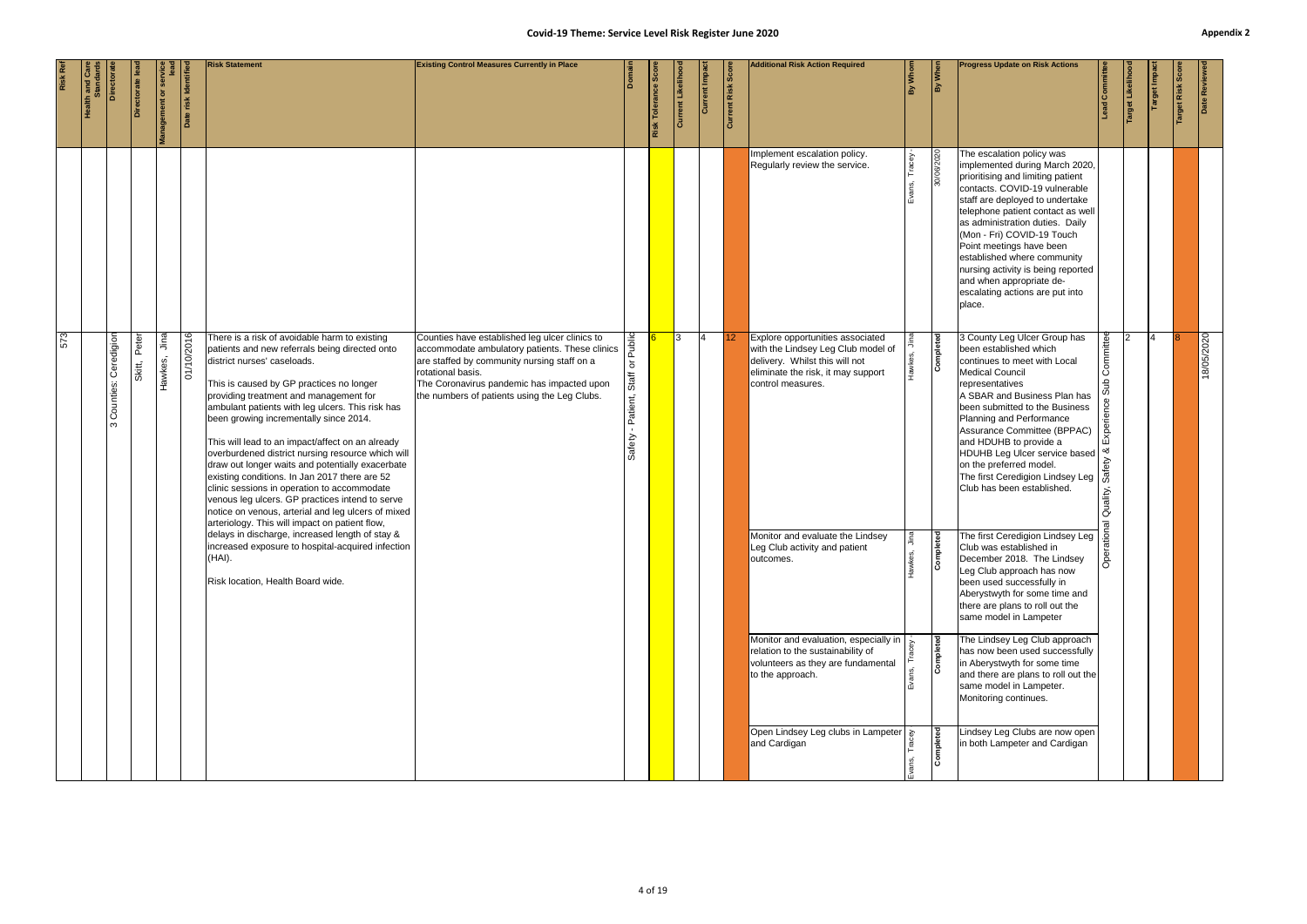|     | <b>ilth and Care</b><br>Standards   | <b>Directorat</b>            | ctorate              | <b>Management or set</b> | Date risk Identifie | <b>Risk Statement</b>                                                                                                                                                                                                                                                                                                                                                                                                                                                   | <b>Existing Control Measures Currently in Place</b>                                                                                                                                                                                               |                                             | Tolerance<br>Risk | <b>Current Likeliho</b> | Current Impa | Current Risk Score | <b>Additional Risk Action Required</b><br>Monitor the scheme in relation to                                                                                                                                                                                                         | By Whom | By When               | <b>Progress Update on Risk Actions</b><br>Patient attendance appears to be                                                                                                                                                                                                                                           | <b>ad Committee</b>                                                | et Likelih | arget Impa | Risk | Date Reviewe |
|-----|-------------------------------------|------------------------------|----------------------|--------------------------|---------------------|-------------------------------------------------------------------------------------------------------------------------------------------------------------------------------------------------------------------------------------------------------------------------------------------------------------------------------------------------------------------------------------------------------------------------------------------------------------------------|---------------------------------------------------------------------------------------------------------------------------------------------------------------------------------------------------------------------------------------------------|---------------------------------------------|-------------------|-------------------------|--------------|--------------------|-------------------------------------------------------------------------------------------------------------------------------------------------------------------------------------------------------------------------------------------------------------------------------------|---------|-----------------------|----------------------------------------------------------------------------------------------------------------------------------------------------------------------------------------------------------------------------------------------------------------------------------------------------------------------|--------------------------------------------------------------------|------------|------------|------|--------------|
|     |                                     |                              |                      |                          |                     |                                                                                                                                                                                                                                                                                                                                                                                                                                                                         |                                                                                                                                                                                                                                                   |                                             |                   |                         |              |                    | patient attendance and sustainability<br>of reliance on volunteers                                                                                                                                                                                                                  |         | Completed             | greater than anticipated, with<br>patient outcomes positive. The<br>flow of both patients and<br>volunteers is being recorded.<br>Meeting with GPs is being<br>arranged.                                                                                                                                             |                                                                    |            |            |      |              |
|     |                                     |                              |                      |                          |                     |                                                                                                                                                                                                                                                                                                                                                                                                                                                                         |                                                                                                                                                                                                                                                   |                                             |                   |                         |              |                    | The Coronavirus pandemic has<br>impacted upon the numbers of<br>patients using the Leg Clubs as well<br>as the capacity within the nursing<br>service to support the clubs -<br>continuous monitoring and reviewing<br>is required.                                                 |         | 30/06/2020            | Daily (Mon - Fri) COVID-19<br>Touch Point meetings have been<br>established where Leg Club<br>activity is being reported.                                                                                                                                                                                            |                                                                    |            |            |      |              |
| 848 | 2.6 Medicines Managemen<br>Standard | P,C,LTC: Medicines Managemen | Jenny<br>Pugh-Jones, | Stuart<br>Rees,          | 15/04/2020          | There is a risk of avoidable harm to patients due<br>to potential unavailability of critical care<br>medicines including haemophiltration fluids.<br>This is caused by increased current demand and<br>national shortages of medicines and also an All<br>Wales Agreement allocating medicines to the<br>highest need across Wales, this enables other<br>Health Boards to draw on Hywel Dda stock of<br>medicines.<br>This will lead to an impact/affect on the Health | All Wales agreement.<br>Dashboard T20 stock levels controls of medicines<br>- updated daily.<br>Action Cards for movement of stock.<br>Stock monitoring daily on all four sites.<br>Input into HB Critical Care Functional Capacity<br>Dashboard. | ublic<br>Staff<br>Patient,<br>Safety        |                   |                         | 14           | $ 12\rangle$       | Increase stock holding by<br>approximately 25% to be undertaken $\vec{b}$<br>by Site Leads.                                                                                                                                                                                         |         | 30/06/2020            | Established monthly stock<br>holding baseline, gradual<br>increase ordering to achieve<br>target of 25%.                                                                                                                                                                                                             | ommittee<br>Ō<br>Sub<br>Experience<br>∞ర<br>ety                    |            |            |      | 04/06/2020   |
|     |                                     |                              |                      |                          |                     | Board's ability to provide and manage medicines<br>for its intensive care patients across Hywel Dda,<br>including those patients requiring ventilation and<br>or renal replacement therapy.<br>Risk location, Health Board wide.                                                                                                                                                                                                                                        |                                                                                                                                                                                                                                                   |                                             |                   |                         |              |                    | Establishing a process for ring-<br>fencing critical care medication for<br>COVID that would alert the HB when   g<br>stocks are becoming low. This can<br>be used to inform when planned<br>surgery likely to need ITU may need<br>to be postponed to preserve stocks<br>for COVID |         | 31/07/2020            | Discussions underway on an All<br>Wales basis.                                                                                                                                                                                                                                                                       | Quality,<br>ational<br>Opei                                        |            |            |      |              |
| 751 |                                     | Theatres<br>Scheduled Care:  | Stephanie<br>e<br>三  | Diane<br>Knight,         | 25/01/2019          | There is a risk of of failure of the Storz camera<br>systems in theatre 2 and Preseli theatre.<br>This is caused by the age of the camera systems<br>currently in use within theatre 2 and Preseli<br>theatre which are now out of support by the<br>manufacturer.<br>This will lead to an impact/affect on service<br>delivery, complaint & organisational reputation.<br>Risk location, Glangwili General Hospital.                                                   | Regular servicing of camera systems and repair<br>where parts are available.                                                                                                                                                                      | interruption/disruption<br>Service/Business |                   |                         | 13           |                    | To identify if a managed service is a<br>viable option.                                                                                                                                                                                                                             | ة       | 30/08/2019 31/03/2021 | Discussion underway for a<br>managed service for camera<br>systems with the manufacturer<br>and the Health Board. Awaiting<br>final figures etc. Discussions on<br>going. 02/03/2020 update:-<br>Awaiting date for meeting to<br>discuss this issue. 11/05/2020<br>Discussions currently on hold<br>due to pandemic. | Experience<br>Committee<br>lety &<br>ශ්<br>Quality,<br>Operational |            |            |      | 11/05/2020   |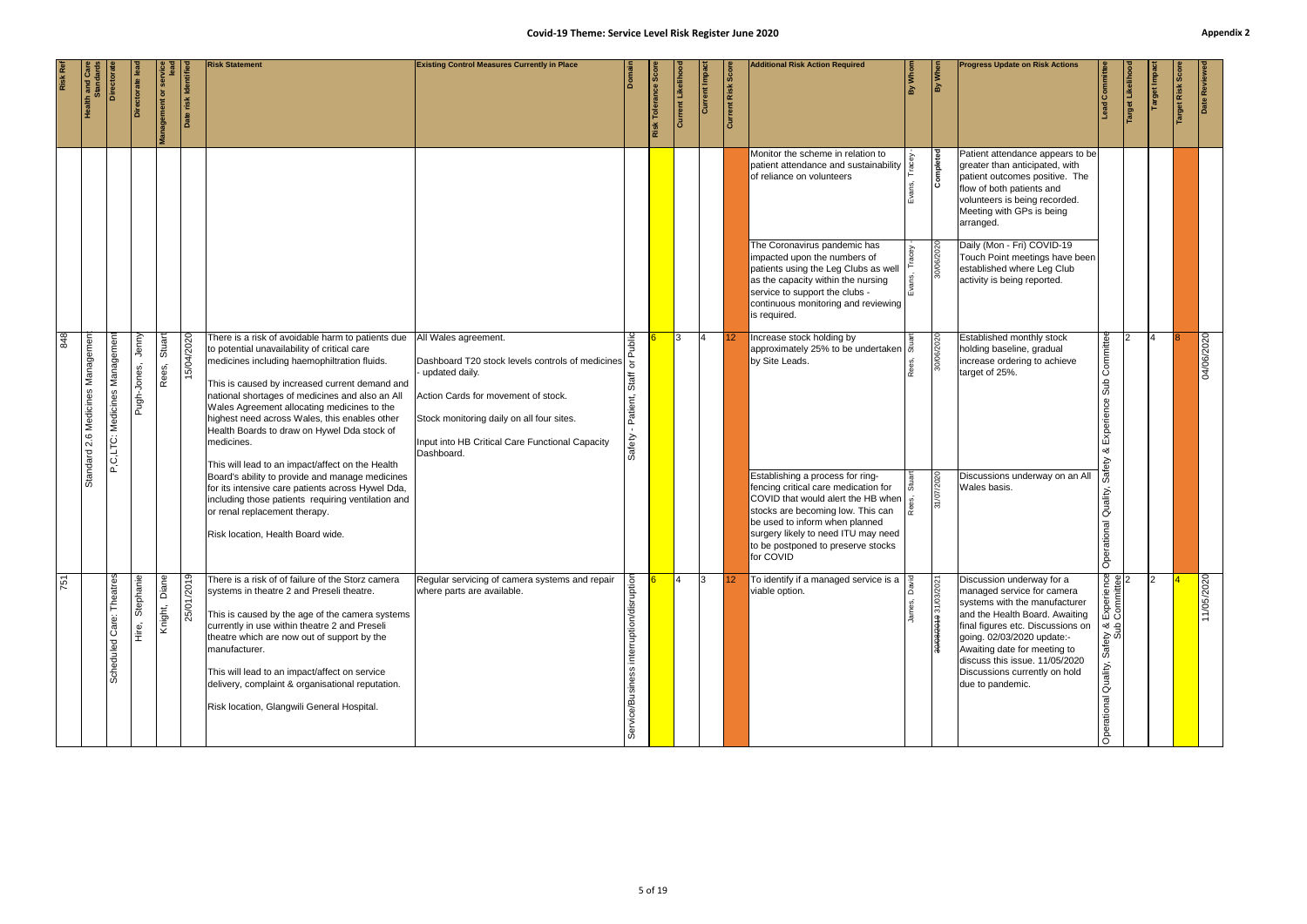|     | <b>Health and Ca</b><br>Standai | Directora                       | eel etcript                  | <b>Management or</b>    | risk Identif | <b>Risk Statement</b>                                                                                                                                                                                                                                                                                                                                                                                                                                              | <b>Existing Control Measures Currently in Place</b>                                                                                                                                                 |                               | Tolerance Scor<br>Risk | Current Likeliho | Current Impac   | Current Risk Score | <b>Additional Risk Action Required</b>                                                                                                                                                                                                                                                                                                                                                       | Whon<br>合 | By When               | <b>Progress Update on Risk Actions</b>                                                                                                                                                                                                                                                                              | ad Committee                                                                                  | Target Likelih | <b>Target Impa</b> | Risk<br>arget | Date Reviewe |
|-----|---------------------------------|---------------------------------|------------------------------|-------------------------|--------------|--------------------------------------------------------------------------------------------------------------------------------------------------------------------------------------------------------------------------------------------------------------------------------------------------------------------------------------------------------------------------------------------------------------------------------------------------------------------|-----------------------------------------------------------------------------------------------------------------------------------------------------------------------------------------------------|-------------------------------|------------------------|------------------|-----------------|--------------------|----------------------------------------------------------------------------------------------------------------------------------------------------------------------------------------------------------------------------------------------------------------------------------------------------------------------------------------------------------------------------------------------|-----------|-----------------------|---------------------------------------------------------------------------------------------------------------------------------------------------------------------------------------------------------------------------------------------------------------------------------------------------------------------|-----------------------------------------------------------------------------------------------|----------------|--------------------|---------------|--------------|
| 752 |                                 | Scheduled Care: Theatres        | Stephanie<br>ie.<br>Hire,    | Diane<br>Knight,        | 25/01/2019   | There is a risk of of the failure of the 3 Storz<br>camera systems in use in DSU 1, DSU 2 & DSU<br>This is caused by the age of the 3 camera<br>systems currently in use within DSU 1, DSU 2<br>and DSU 3 which are now out of support with the<br>manufacturer.<br>This will lead to an impact/affect on service<br>delivery, complaint & organisational reputation.<br>Risk location, Bronglais General Hospital.                                                | Regular servicing of the camera systems and<br>replacement of parts where available                                                                                                                 | erruptio                      |                        |                  | 4               |                    | To identify if a managed service is a<br>viable option.                                                                                                                                                                                                                                                                                                                                      |           | 30/8/2019 31/03/2021  | Discussion underway for a<br>managed service for camera<br>systems with the manufacturer<br>and the Health Board. Awaiting<br>final figures etc. Discussions on<br>going. 02/03/2020 update:-<br>Awaiting date for meeting to<br>discuss this issue. 11/05/2020<br>Discussions currently on hold<br>due to pandemic | ity, Safety &<br>Committee<br>Qualit<br>9<br>9<br>9<br>Operational Q<br>Experience 9          |                |                    |               | 11/05/2020   |
| 753 |                                 | Theatres<br>Scheduled Care:     | Stephanie<br>$\frac{e}{\pm}$ | <b>Diane</b><br>Knight, | 25/01/2019   | There is a risk of of the potential failure of the<br>Storz camera system in main theatres in PPH.<br>This is caused by the age of the camera system<br>currently in use within main theatres which is now<br>out of support with the manufacturer.<br>This will lead to an impact/affect on service<br>delivery, complaints and organisational<br>reputation.<br>Risk location, Prince Philip Hospital.                                                           | Regular servicing and replacement of parts<br>where available.                                                                                                                                      | sruptior<br>ㅎ<br>uption<br>ēΜ |                        | 3                | $\overline{14}$ | 12 <sup>°</sup>    | To see if a managed service is a<br>viable option.                                                                                                                                                                                                                                                                                                                                           |           | 30/08/2019 31/03/2021 | Discussion underway for a<br>managed service for camera<br>systems with the manufacturer<br>and the Health Board. Awaiting<br>final figures etc. Discussions on<br>going 02/03/2020 update:-<br>Awaiting date for meeting to<br>discuss this issue. 11/05/2020<br>Discussions currently on hold<br>due to pandemic. | ା<br>ee<br>$\epsilon$<br>Experien<br>Committe<br>qnS<br>8 Ale<br>Ö<br>Quality,<br>Operational |                |                    |               | 11/05/2020   |
| 754 |                                 | Care: Theatres<br>ΒĐ<br>Schedul | Stephanie<br>。<br>王          | Diane<br>Knight,        | 25/01/2019   | There is a risk of of the potential for the failure of<br>the Storz camera system in theatre 1.<br>This is caused by the age of the camera system<br>in use in theatre 1 which is now out of support<br>with the manufacturer.<br>This will lead to an impact/affect on service<br>delivery, complaint & organisational reputation.<br>Risk location, Withybush General Hospital.                                                                                  | Regularly serviced and repaired where parts are<br>available.                                                                                                                                       | iness<br>Iption<br>etai       |                        |                  | $\vert 4 \vert$ | <b>12</b>          | To see if a managed service is a<br>viable option.                                                                                                                                                                                                                                                                                                                                           |           | 008/2019 30/03/2021   | Discussion underway for a<br>managed service for camera<br>systems with the manufacturer<br>and the Health Board. Awaiting<br>final figures etc.<br>Discussions on going.<br>02/03/2020 update:- Awaiting<br>date for meeting to discuss this<br>issue. 11/05/2020 Discussions<br>on hold due to pandemic           | Quality, Safety &<br>ஜ<br>Operationa<br>Experien                                              |                |                    |               | 11/05/2020   |
| 492 |                                 | E&F: Ceredigion                 | Rob<br>Elliott,              | Elfyn<br>Jones,         | 13/06/2017   | There is a risk of avoidable harm to patients and<br>potentially the general public from slipping or<br>falling on uneven flooring in specific areas around<br>the ward.<br>This is caused by damaged floor surfaces to a<br>range of areas.<br>This will lead to an impact/affect on serious injury.<br>Possible Health and Safety Executive (HSE)<br>intervention in the event of a serious incident<br>occurring.<br>Risk location, Bronglais General Hospital. | Both estates staff and ward staff are fully aware<br>of this issue.<br>Temporary improvements have taken place<br>previously to patch the floor as best as possible<br>to the worst affected areas. | Public<br>১<br>Staff          |                        | l3               | $\overline{4}$  |                    | Due to the scale of work required<br>and the need to replace the entire<br>ward floor, the estates department<br>would need the ward vacated for up<br>to 7 days. Due to current patient<br>demand this is unlikely. Capital<br>funding for this has been submitted.<br>The issue is closure of ward related<br>and not a financial issue.<br>Discussions with ward staff remain<br>ongoing. |           | Completed             | A formal bid will be submitted for<br>2019-20 funding.                                                                                                                                                                                                                                                              | စွ<br>Safety<br>and<br>ealth                                                                  |                |                    |               | 05/06/2020   |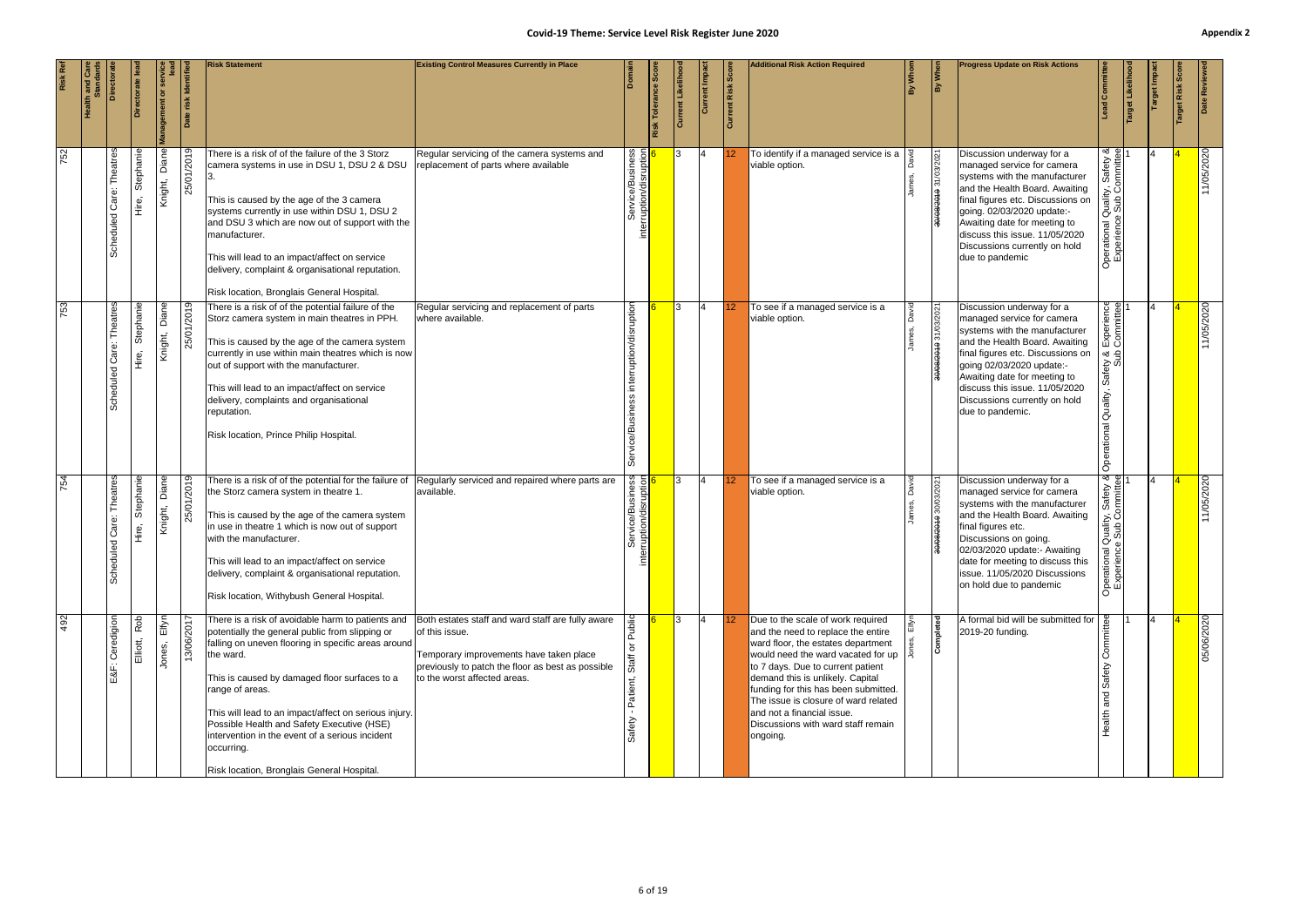#### **Covid-19 Theme: Service Level Risk Register June 2020 Appendix 2** and the state of the state of the state plane of the state of the state of the state of the state of the state of the state of the state of the state of  $p_{\text{cov}}(t) = p_{\text{cov}}(t)$  the floor

|                                                                                                                                                                                                                                                        |                                                                                                                                                                                                                                                                                                                                                                                                                                                                                                                                                                                  | 279                                                                                                                                                                                                                                                                                                                                                                      |                                                                                                                                                                                | <b>Risk Ref</b>                                     |                                                       |
|--------------------------------------------------------------------------------------------------------------------------------------------------------------------------------------------------------------------------------------------------------|----------------------------------------------------------------------------------------------------------------------------------------------------------------------------------------------------------------------------------------------------------------------------------------------------------------------------------------------------------------------------------------------------------------------------------------------------------------------------------------------------------------------------------------------------------------------------------|--------------------------------------------------------------------------------------------------------------------------------------------------------------------------------------------------------------------------------------------------------------------------------------------------------------------------------------------------------------------------|--------------------------------------------------------------------------------------------------------------------------------------------------------------------------------|-----------------------------------------------------|-------------------------------------------------------|
|                                                                                                                                                                                                                                                        |                                                                                                                                                                                                                                                                                                                                                                                                                                                                                                                                                                                  |                                                                                                                                                                                                                                                                                                                                                                          |                                                                                                                                                                                |                                                     |                                                       |
|                                                                                                                                                                                                                                                        | Children's:<br>∞<br>Women                                                                                                                                                                                                                                                                                                                                                                                                                                                                                                                                                        | Services<br>Children's<br>Community                                                                                                                                                                                                                                                                                                                                      |                                                                                                                                                                                | Directora                                           |                                                       |
|                                                                                                                                                                                                                                                        |                                                                                                                                                                                                                                                                                                                                                                                                                                                                                                                                                                                  | Lisal<br>Humphrey,                                                                                                                                                                                                                                                                                                                                                       |                                                                                                                                                                                | Directorate le                                      |                                                       |
|                                                                                                                                                                                                                                                        |                                                                                                                                                                                                                                                                                                                                                                                                                                                                                                                                                                                  | Margaret<br>Devonald-Morris,                                                                                                                                                                                                                                                                                                                                             |                                                                                                                                                                                | $\overline{\sigma}$                                 |                                                       |
|                                                                                                                                                                                                                                                        |                                                                                                                                                                                                                                                                                                                                                                                                                                                                                                                                                                                  | 01/09/2016                                                                                                                                                                                                                                                                                                                                                               |                                                                                                                                                                                | risk Identifi<br>Bate                               |                                                       |
|                                                                                                                                                                                                                                                        | This will lead to an impact/affect on inequality in<br>LD services across HDUHB is also a UK wide<br>problem. Evidence shows that many physical,<br>sensory and mental health needs of people with<br>learning disabilities go unrecognised and unmet<br>their quality of life, life chances, life expectancy<br>and experience of services(Strengthening the<br>commitment, 2012).<br>Risk location, Health Board wide.                                                                                                                                                         | There is a risk of inequality of care for children<br>and young people requiring access to Learning<br>Disability (LD) services.<br>This is caused by lack of health practitioners with<br>the appropriate knowledge and skills to assess,<br>monitor and review commissioned LD services<br>for children and young people in residential care<br>under 18 years of age. |                                                                                                                                                                                | <b>Risk Statement</b>                               |                                                       |
|                                                                                                                                                                                                                                                        | The Service Delivery Manager or Senior Nurse<br>for Community Services attends the 3 Complex<br>Needs Panels where updates are provided<br>regarding the residential placements.<br>by services, with consequent negative impacts on Learning Disability Continuing Health Care Adult<br>commissioning team work with children's services<br>regarding continuing care assessments.                                                                                                                                                                                              | Children's Disability Teams in Ceredigion and<br>Carmarthenshire, and the Key working model<br>undertaken by Action for Children in<br>Pembrokeshire provide multiagency services.<br>The young people who reside in residential<br>settings are reviewed by Social Care, our<br>Disability Team practitioners and for some the<br>LAC nurse.                            |                                                                                                                                                                                | <b>Existing Control Measures Currently in Place</b> | Covid-19 Theme: Service Level Risk Register June 2020 |
|                                                                                                                                                                                                                                                        |                                                                                                                                                                                                                                                                                                                                                                                                                                                                                                                                                                                  | Public<br>$\overline{\circ}$<br>Staff<br>Patient,<br>Safety                                                                                                                                                                                                                                                                                                              |                                                                                                                                                                                |                                                     |                                                       |
|                                                                                                                                                                                                                                                        |                                                                                                                                                                                                                                                                                                                                                                                                                                                                                                                                                                                  |                                                                                                                                                                                                                                                                                                                                                                          |                                                                                                                                                                                | Risk Tolerance Sco                                  |                                                       |
|                                                                                                                                                                                                                                                        |                                                                                                                                                                                                                                                                                                                                                                                                                                                                                                                                                                                  | <b>3</b>                                                                                                                                                                                                                                                                                                                                                                 |                                                                                                                                                                                | Current Likeliho                                    |                                                       |
|                                                                                                                                                                                                                                                        |                                                                                                                                                                                                                                                                                                                                                                                                                                                                                                                                                                                  | $\overline{4}$                                                                                                                                                                                                                                                                                                                                                           |                                                                                                                                                                                | Current Impac                                       |                                                       |
|                                                                                                                                                                                                                                                        |                                                                                                                                                                                                                                                                                                                                                                                                                                                                                                                                                                                  |                                                                                                                                                                                                                                                                                                                                                                          |                                                                                                                                                                                |                                                     |                                                       |
|                                                                                                                                                                                                                                                        |                                                                                                                                                                                                                                                                                                                                                                                                                                                                                                                                                                                  |                                                                                                                                                                                                                                                                                                                                                                          |                                                                                                                                                                                | <b>Current Risk Score</b>                           |                                                       |
| Engage with Learning disabilities<br>regarding the Continuing Care<br>assessment of children and young<br>people.                                                                                                                                      | Clinical Lead, Service Delivery<br>Manager and Senior Nurse to work<br>with LD services in developing the<br>strategy in line with 'Together for<br>Children and Young People's service $\frac{5}{5}$<br>improvement programme.                                                                                                                                                                                                                                                                                                                                                  | Develop a Health Board Learning<br>Disability strategy for children and<br>young people in partnership with the<br>Learning Disability service.                                                                                                                                                                                                                          | Need to arrange when ward decant<br>can take place to allow flooring work<br>to be undertaken.                                                                                 | <b>Additional Risk Action Required</b>              |                                                       |
|                                                                                                                                                                                                                                                        |                                                                                                                                                                                                                                                                                                                                                                                                                                                                                                                                                                                  | $\overline{\mathbb{B}}$                                                                                                                                                                                                                                                                                                                                                  |                                                                                                                                                                                | By Whom                                             |                                                       |
| Completed                                                                                                                                                                                                                                              | Completed                                                                                                                                                                                                                                                                                                                                                                                                                                                                                                                                                                        | Completed                                                                                                                                                                                                                                                                                                                                                                | 31/03/2021                                                                                                                                                                     | By When                                             |                                                       |
| The Learning Disability Nurse<br>Assessor is supporting the<br>children's nurse assessor<br>relating to the assessment and<br>funding requirements of children<br>and young people who have a<br>learning disability and<br>behaviours that challenge. | people. 02/10/19 meeting with<br>LD and SCAMHS services.<br>Meeting coordinated by LD<br>services to begin mapping and<br>developing a LD strategy for<br>Children and Young People.<br>Following on from meeting, email<br>communication on 23/01/20 from<br>Head of Nursing Mental Health<br>and Learning Disability stating<br>that escalation to the Health<br>Board's Vice Chair has been<br>raised regarding the issue of the<br>absence of a strategic Children's<br>lead across a number of<br>Directorates for learning<br>Disability and Behaviours that<br>challenge. | Met with the Interim Director of<br>Mental Health and Learning<br>Disabilities on 22/08/18 who will<br>set up the initial steering group<br>to scope our current practice,<br>practices across Wales,<br>reviewing National and NICE<br>guidelines to support the<br>development of a Health Board<br>strategy for children and young                                    | Action owner to discuss at site<br>senior managers meeting when<br>decant of ward can potentially<br>take place. This currently<br>continues to be delayed due to<br>COVID-19. | <b>Progress Update on Risk Actions</b>              |                                                       |
|                                                                                                                                                                                                                                                        | ∞ర<br>Safety<br>Quality,<br>À                                                                                                                                                                                                                                                                                                                                                                                                                                                                                                                                                    | mmittee<br>Sub<br>qperience                                                                                                                                                                                                                                                                                                                                              |                                                                                                                                                                                | ad Committe                                         |                                                       |
|                                                                                                                                                                                                                                                        |                                                                                                                                                                                                                                                                                                                                                                                                                                                                                                                                                                                  |                                                                                                                                                                                                                                                                                                                                                                          |                                                                                                                                                                                | Target Likelih                                      |                                                       |
|                                                                                                                                                                                                                                                        |                                                                                                                                                                                                                                                                                                                                                                                                                                                                                                                                                                                  |                                                                                                                                                                                                                                                                                                                                                                          |                                                                                                                                                                                | arget Impa                                          |                                                       |
|                                                                                                                                                                                                                                                        |                                                                                                                                                                                                                                                                                                                                                                                                                                                                                                                                                                                  |                                                                                                                                                                                                                                                                                                                                                                          |                                                                                                                                                                                | Risk                                                |                                                       |
|                                                                                                                                                                                                                                                        |                                                                                                                                                                                                                                                                                                                                                                                                                                                                                                                                                                                  | 19/06/2020                                                                                                                                                                                                                                                                                                                                                               |                                                                                                                                                                                | Date Reviewe                                        | Appe                                                  |
|                                                                                                                                                                                                                                                        |                                                                                                                                                                                                                                                                                                                                                                                                                                                                                                                                                                                  |                                                                                                                                                                                                                                                                                                                                                                          |                                                                                                                                                                                |                                                     |                                                       |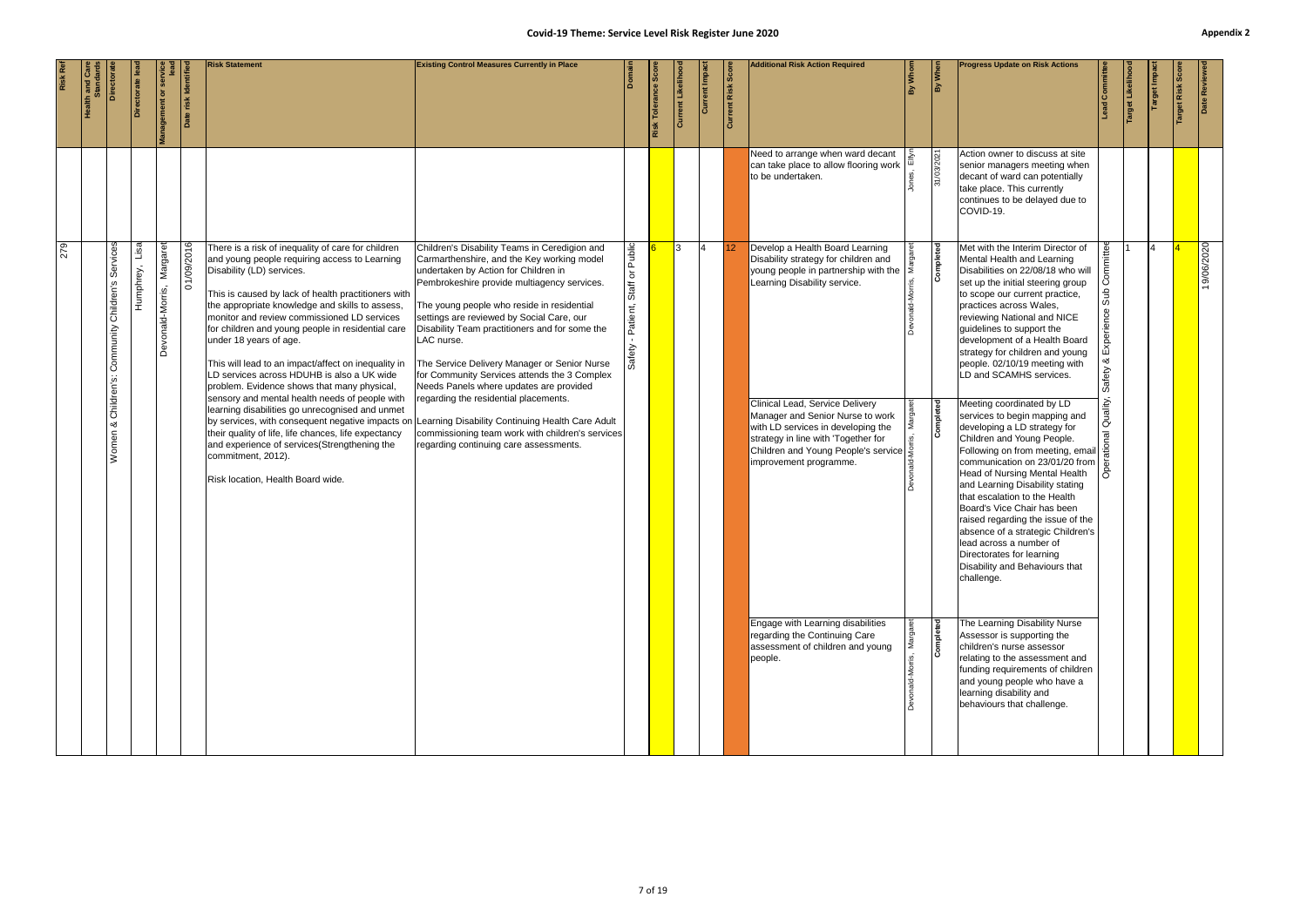|     | <b>ath and Care</b><br>Standards                                        | <b>Directorate</b>               | ctorate         | Management or servi | Date risk Identified | <b>Risk Statement</b>                                                                                                                                                                                                                                                                                                                                                                                                                                                                                                                                                                                                    | <b>Existing Control Measures Currently in Place</b>                                                                                                                                                 | Domain                                                         | Risk Tolerance Scor | Current Likeliho | Current Impa | <b>Current Risk Score</b> | <b>Additional Risk Action Required</b>                                                                                                                                                                                                                                                                                                                                                                                                                     | By Whom   | By When                           | <b>Progress Update on Risk Actions</b>                                                                                                                                                                                                                                             | ad Committee                                                            | Target Likelihoo | <b>Target Impact</b> | <b>Sco</b><br><b>Target Risk</b> | Date Review |
|-----|-------------------------------------------------------------------------|----------------------------------|-----------------|---------------------|----------------------|--------------------------------------------------------------------------------------------------------------------------------------------------------------------------------------------------------------------------------------------------------------------------------------------------------------------------------------------------------------------------------------------------------------------------------------------------------------------------------------------------------------------------------------------------------------------------------------------------------------------------|-----------------------------------------------------------------------------------------------------------------------------------------------------------------------------------------------------|----------------------------------------------------------------|---------------------|------------------|--------------|---------------------------|------------------------------------------------------------------------------------------------------------------------------------------------------------------------------------------------------------------------------------------------------------------------------------------------------------------------------------------------------------------------------------------------------------------------------------------------------------|-----------|-----------------------------------|------------------------------------------------------------------------------------------------------------------------------------------------------------------------------------------------------------------------------------------------------------------------------------|-------------------------------------------------------------------------|------------------|----------------------|----------------------------------|-------------|
|     |                                                                         |                                  |                 |                     |                      |                                                                                                                                                                                                                                                                                                                                                                                                                                                                                                                                                                                                                          |                                                                                                                                                                                                     |                                                                |                     |                  |              |                           | Clinical Lead, Service Delivery<br>Manager/Senior Nurse Community,<br>Head of Nursing for Mental Health<br>and Learning Disabilities, and Head<br>of Specialist Child and Adolescent<br>Mental Health Service (SCAMHS) & $\frac{1}{2}$<br>Psychological Therapies to work<br>together in developing a robust<br>service delivery for Children and<br>young People who have a Learning<br>Disability including those who have<br>behaviours that challenge. |           | 30/04/2021                        | 25/03/20, meeting postponed<br>due to COVID-19 planning.<br>30/04/20, meeting with Head of<br>SCAMHS and Lead Psychology,<br>re: attached email<br>communication detailing the<br>outcome and actions.<br>Progress delayed due to COVID.                                           |                                                                         |                  |                      |                                  |             |
|     |                                                                         |                                  |                 |                     |                      |                                                                                                                                                                                                                                                                                                                                                                                                                                                                                                                                                                                                                          |                                                                                                                                                                                                     |                                                                |                     |                  |              |                           | <b>Business Continuity Action Plans</b><br>$\frac{1}{2}$ (BCAP) developed for both Disability $\frac{1}{2}$<br>teams in Carmarthenshire and<br>Ceredigion as a result of Welsh<br>Government directive in response to<br>COVID-19.                                                                                                                                                                                                                         | ∣∑<br>l ∑ | 0202/21/12 0 <del>202/90/08</del> | BCAP's submitted via email to<br>Community Bronze Group on<br>08/04/20 and are attached to this<br>risk.<br>The key working service<br>delivered by Action for children<br>in Pembrokeshire have also<br>restricted face to face visits, re:<br>email communication on<br>notepad. |                                                                         |                  |                      |                                  |             |
| 852 | Promote<br>endence<br>$\mathsf{S}$<br>Care<br>Planning<br>ဖ<br>Standard | Counties: Ceredigion<br>$\infty$ | Peter<br>Skitt, | Peter<br>Skitt,     | 18/05/2020           | There is a risk of harm to patients due to a lack of Daily County meeting are established along with<br>resilience within domiciliary care / care homes<br>during the Coronavirus pandemic<br>This is caused by lack of staff capacity due to:<br>staff being vulnerable to COVID-19, staff having<br>to self-isolate whilst awaiting screening results;<br>reluctance to take on additional clients without<br>appropriate assurances in place.<br>This will lead to an impact/affect on patient flow<br>from hospital as well as increased demand on<br>services to fill the gap.<br>Risk location, Health Board wide. | regular sit rep reporting.<br>Local authority has deployed staff from<br>alternative departments to support the sectors,<br>however this may not be in place once services<br>start to re-commence. | Public<br>$\overline{\circ}$<br>Staff<br>Patient,<br>ΨĘ<br>Saf |                     |                  | 13           |                           | Regular communications with Local<br>Authority.                                                                                                                                                                                                                                                                                                                                                                                                            |           | 30/06/2020                        | Daily touch point meetings in<br>place                                                                                                                                                                                                                                             | Experience Sub<br>Committee<br>య<br>Safety<br><b>Operational Qualit</b> |                  |                      |                                  | 18/05/2020  |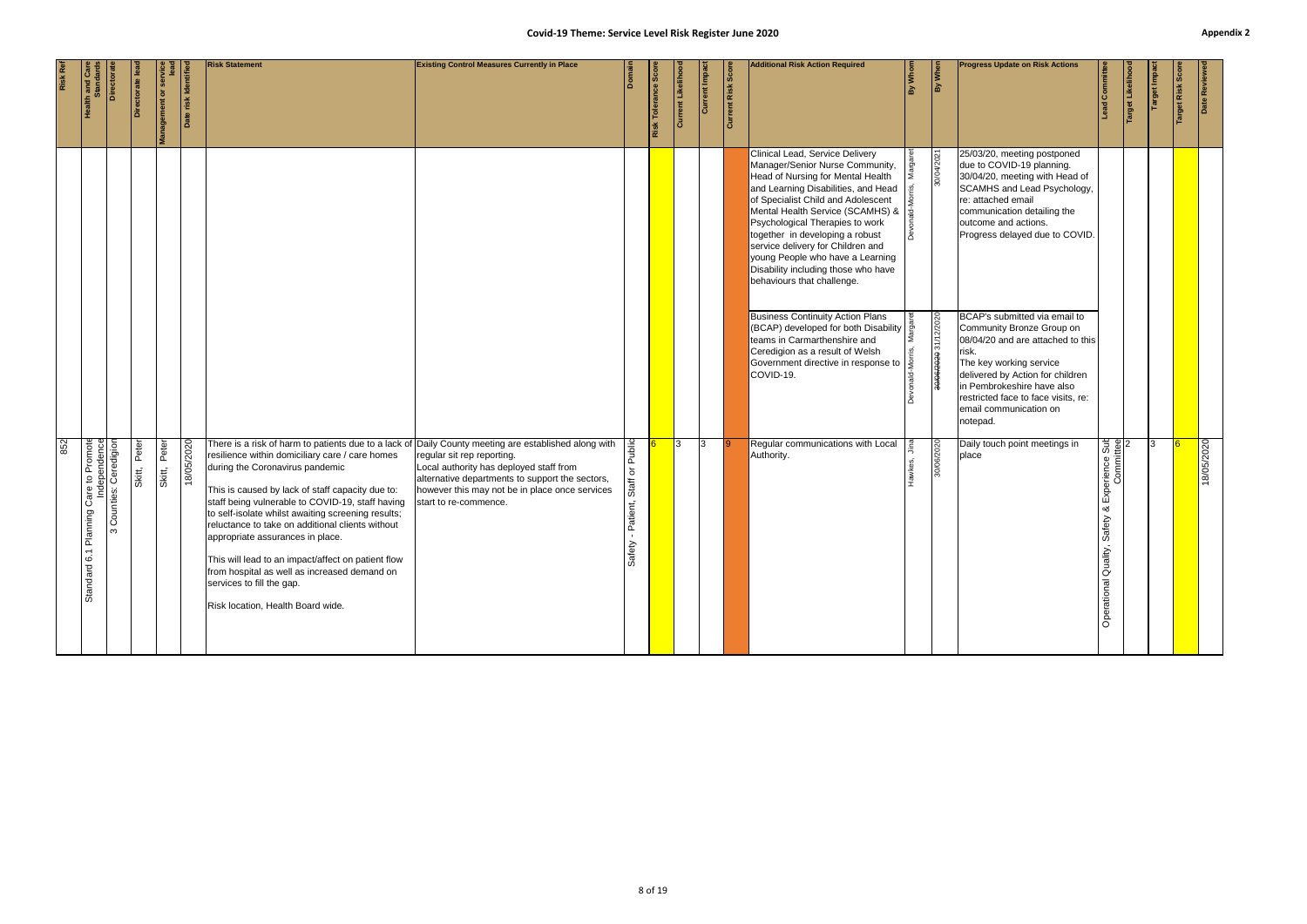|     |                                                            |                                             |                 |                      |              | <b>Risk Statement</b>                                                                                                                                                                                                                                                                                                                                                                                                                                                                                                                                                                                                                                                                            | <b>Existing Control Measures Currently in Place</b>                                                                                                                                                                                                                                 |                     | Score             |                   |               |                           | <b>Additional Risk Action Required</b>                                                                                                                                                                                                                                                 |                                      | <b>Progress Update on Risk Actions</b>                                                                                                                                |                                                       |                |            |               |
|-----|------------------------------------------------------------|---------------------------------------------|-----------------|----------------------|--------------|--------------------------------------------------------------------------------------------------------------------------------------------------------------------------------------------------------------------------------------------------------------------------------------------------------------------------------------------------------------------------------------------------------------------------------------------------------------------------------------------------------------------------------------------------------------------------------------------------------------------------------------------------------------------------------------------------|-------------------------------------------------------------------------------------------------------------------------------------------------------------------------------------------------------------------------------------------------------------------------------------|---------------------|-------------------|-------------------|---------------|---------------------------|----------------------------------------------------------------------------------------------------------------------------------------------------------------------------------------------------------------------------------------------------------------------------------------|--------------------------------------|-----------------------------------------------------------------------------------------------------------------------------------------------------------------------|-------------------------------------------------------|----------------|------------|---------------|
|     |                                                            |                                             | ectorate lea    | anagement or         | risk Identif |                                                                                                                                                                                                                                                                                                                                                                                                                                                                                                                                                                                                                                                                                                  |                                                                                                                                                                                                                                                                                     |                     | Tolerance<br>Risk | Likelih<br>Currel | Current Impac | <b>Current Risk Score</b> |                                                                                                                                                                                                                                                                                        | $\frac{1}{\frac{3}{2}}$              |                                                                                                                                                                       | ad Committee                                          | Target Likelih | arget Impa | Date Reviewed |
| 758 | System<br>Equipment and Diagnostic<br>2.9 Medical Devices, | Clinical Engineering<br>Central Operations: | Gareth<br>Rees, | Mr Chris<br>Hopkins, | 2/07/2019    | There is a risk of of not achieving compliance<br>with the new legislation for Medical Device<br>Regulations (MDR) and the In Vitro Diagnostic<br>Medical Device Regulation(IVDR) which comes<br>into force from May 2020.<br>This is caused by the new regulations placing<br>further legal obligations on the UHB will need to<br>be met by 26 May 2020 for medical devices and<br>26 May 2022 for in vitro diagnostic devices.<br>This will lead to an impact/affect on<br>organisational reputation as the UHB will be non-<br>compliant with legal requirements and general<br>safety and performance requirements. Possible<br>fines and prosecution.<br>Risk location, Health Board wide. | An All Wales task and finish group is in place.<br>An action plan is in place in order to address the<br>requirements of the new MDR.<br>ISO 13485 Registration required with BSI.                                                                                                  | duty/inspe<br>utory |                   |                   | Ι3            |                           | Secure funding to implement the<br>new regulations.<br>Establish a local Task and Finish<br>Group under the guidance of the<br>Medical Device Governance and<br>Assurance Group.<br>A recognised quality system ISO<br>13485 needs to be in place for<br>HSDU and Clinical Engineering | Completed<br>Completed<br>23/12/2019 | Funding secured.<br>T&F Group established.<br>HSDU have already achieved<br>compliance and certification to<br>ISO 13485. Clinical Engineering                        | <b>inittee</b><br>Sub<br>Experi<br>Safety<br>Quality, |                |            | 15/05/2020    |
|     | Standard                                                   |                                             |                 |                      |              |                                                                                                                                                                                                                                                                                                                                                                                                                                                                                                                                                                                                                                                                                                  |                                                                                                                                                                                                                                                                                     |                     |                   |                   |               |                           | Departments.                                                                                                                                                                                                                                                                           |                                      | are working towards certification<br>in November 2020.<br>Certification now on hold until<br>after the COVID-19 crisis.                                               |                                                       |                |            |               |
| 803 | Effectively<br>Communicating                               | Hours<br>Out of<br>Central Operations:      | Gareth<br>Rees, | Nick<br>Davies,      | 19/11/2019   | There is a risk of disruption of the Out of Hours<br>Service due to the failure of the out of hours and<br>111 IT systems.<br>This is caused by a number of issues including<br>failure of Hywel Dda, WAST IT system, CAS<br>(111) system and Adastra (OOH) system.<br>This will lead to an impact/affect on on data                                                                                                                                                                                                                                                                                                                                                                             | Action cards to support operational staff in the<br>event of a IT outage are in wide circulation.<br>Communication lines between WAST (111) and<br>OOHs are established.<br>Links to on-call local IT support are in place and<br>access to Advanced helpdesk has been<br>procured. | sruption            |                   | I3.               | 13            |                           | New IT solution (nationally based) is $\frac{3}{2}$<br>under development with proposed<br>roll-out date of Q4 2021. This will be<br>reviewed by the national programme   8<br>team and the HB will be advised of<br>progress as appropriate.                                           | 30/09/2021                           | Procurement stages complete<br>and work to build new system<br>has commenced. Ops<br>managers and Clinical Leads are<br>involved in the development of<br>the system. |                                                       |                | I3.        | 21/05/2020    |
|     | 3.2<br>Standard:                                           |                                             |                 |                      |              | sharing and information processing which will<br>directly affect patient care. Resulting in potential<br>clinical risk to patients, to include care not being<br>accessed. The need to revert to contingency<br>processes to ensure patient referrals and sharing demand is held in WGH switchboard to receive<br>of confidential, or complex information impacts on demand from 111.<br>information governance.                                                                                                                                                                                                                                                                                 | Contingency developed, paper documentation is<br>in place and manned fax lines are present in all<br>OOH bases; a Safe Haven fax to coordinate OOH $\frac{1}{2}$<br>Access to on-call service managerial support is in                                                              |                     |                   |                   |               |                           | Enquiry with IT to provide additional $\frac{3}{2}$<br>independent fax lines to improve<br>contingency measures and efficiency<br>and security of data sharing.<br>Provision of "incident boxes" to be<br>allocated to all OOH bases for use in                                        | Complete<br>Completed                | <b>B</b> Currently agreed and installing<br>an alternative solution for fax<br>machines.<br>Allocated to members of Admin<br>team to circulate and is in              |                                                       |                |            |               |
|     |                                                            |                                             |                 |                      |              | Risk location, Health Board wide.                                                                                                                                                                                                                                                                                                                                                                                                                                                                                                                                                                                                                                                                | place.                                                                                                                                                                                                                                                                              |                     |                   |                   |               |                           | the event of system failure.<br>Transition to local installation of<br>Adastra software via "SmartClient" in<br>order to remove risks associated<br>with Citrix environment.                                                                                                           | Completed                            | progress.<br>No longer valid as an action as<br>no longer an option to deliver.                                                                                       |                                                       |                |            |               |
|     |                                                            |                                             |                 |                      |              |                                                                                                                                                                                                                                                                                                                                                                                                                                                                                                                                                                                                                                                                                                  |                                                                                                                                                                                                                                                                                     |                     |                   |                   |               |                           |                                                                                                                                                                                                                                                                                        |                                      |                                                                                                                                                                       |                                                       |                |            |               |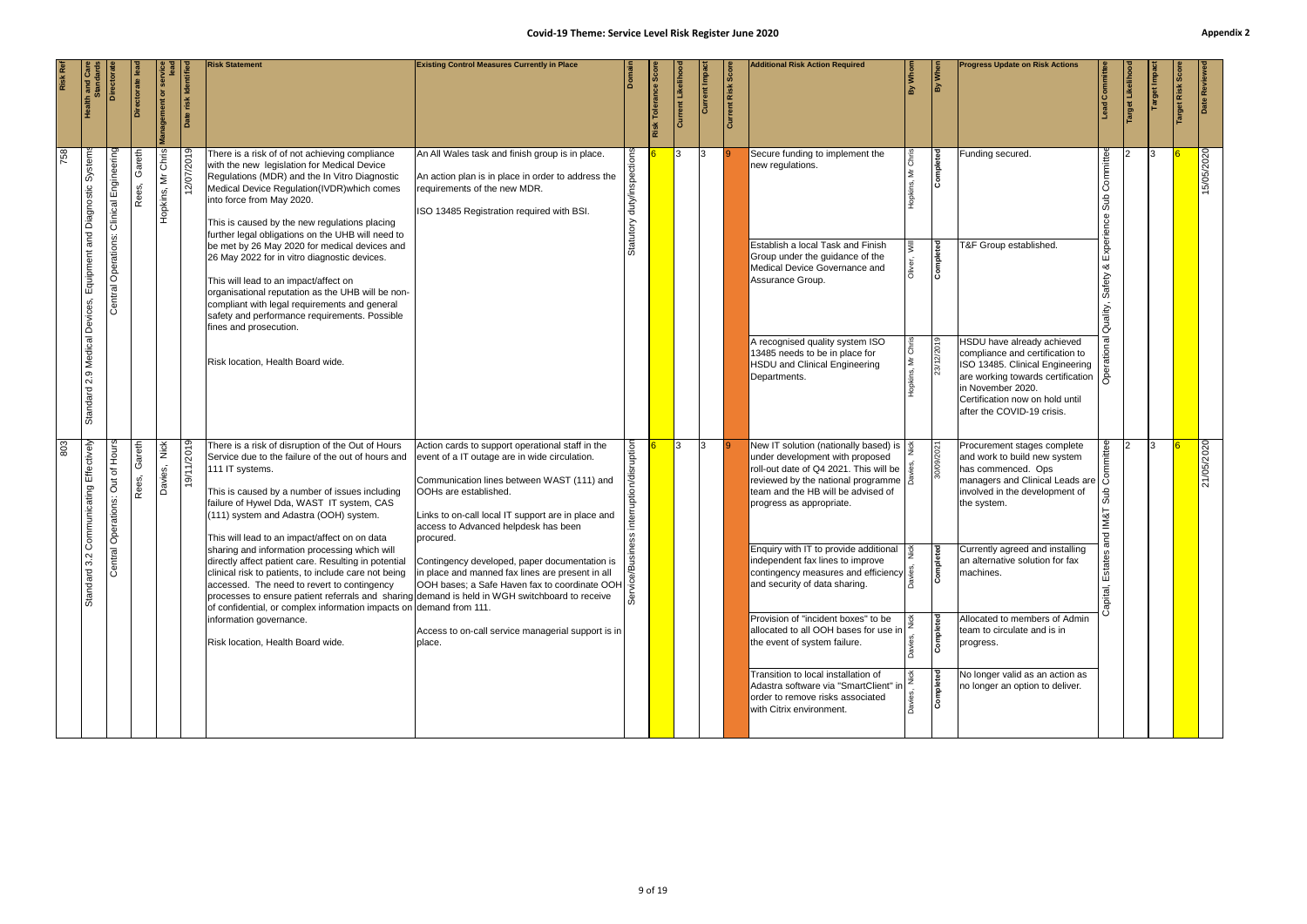|     |                                                                            | <b>Directora</b>                                 | Directorate lea | Management or         | risk Identifi | <b>Risk Statement</b>                                                                                                                                                                                                                                                                                                                                                                                                                                                                                                                           | <b>Existing Control Measures Currently in Place</b>                                                                                                                                                                                                                                                                                                                                                                                                |                                                    | <b>Score</b><br>Risk Tolerance | Current Likeliho | Current Impac | <b>Current Risk Score</b> | <b>Additional Risk Action Required</b>                                                                                                                                                                                                                                                                                                                                                                       | ă | $\frac{1}{\frac{3}{2}}$                                         | <b>Progress Update on Risk Actions</b>                                                                                                                                                                                                                                                                                                                                                                                                                                                                                                                                                                             | <b>Lead Committed</b>                                                                     | Target Likelih | <b>Target Impa</b> | Risk | Date Reviewe |
|-----|----------------------------------------------------------------------------|--------------------------------------------------|-----------------|-----------------------|---------------|-------------------------------------------------------------------------------------------------------------------------------------------------------------------------------------------------------------------------------------------------------------------------------------------------------------------------------------------------------------------------------------------------------------------------------------------------------------------------------------------------------------------------------------------------|----------------------------------------------------------------------------------------------------------------------------------------------------------------------------------------------------------------------------------------------------------------------------------------------------------------------------------------------------------------------------------------------------------------------------------------------------|----------------------------------------------------|--------------------------------|------------------|---------------|---------------------------|--------------------------------------------------------------------------------------------------------------------------------------------------------------------------------------------------------------------------------------------------------------------------------------------------------------------------------------------------------------------------------------------------------------|---|-----------------------------------------------------------------|--------------------------------------------------------------------------------------------------------------------------------------------------------------------------------------------------------------------------------------------------------------------------------------------------------------------------------------------------------------------------------------------------------------------------------------------------------------------------------------------------------------------------------------------------------------------------------------------------------------------|-------------------------------------------------------------------------------------------|----------------|--------------------|------|--------------|
| 851 | Acces:<br>Timely<br><u>ທ່</u><br>Standard                                  | Ceredigio<br>Counties:<br>ო                      | Peter<br>Skitt, | Peter<br>Skitt,       | 18/05/2020    | There is a risk of patients who would ordinarily<br>present to our services, but are now delayed or<br>prevented from initial or follow-up appointments.<br>This is caused by the in-direct consequence of<br>the coronavirus pandemic which has resulted in<br>specialist nurses supporting other services, clinic<br>sites operating as COVID sites and social<br>distancing restrictions.<br>This will lead to an impact/affect on patients may<br>not receive timely assessments and<br>interventions.<br>Risk location, Health Board wide. | Community specialist nurses have prioritised their<br>patients to maintain contact with those who are<br>most vulnerable.<br>Alternative communication channels are being<br>utilised where appropriate.<br>Emergency clinics are operational.                                                                                                                                                                                                     | ŏ<br>Staff<br>atient,                              |                                |                  |               |                           | Capacity in Cardigan Integrated<br>Care centre to be maintained to<br>enable emergency clinics when<br>required<br>Monitor the quantity of outpatient<br>clinics operational in Ceredigion,<br>currently operating 15% of pre-covid                                                                                                                                                                          |   | 31/05/2020<br>30/09/2020                                        | Capacity in Cardigan ICC is<br>currently available for emergency<br>clinics<br>Processes are being put in place<br>to monitor changes to the<br>delivery of outpatient clinics                                                                                                                                                                                                                                                                                                                                                                                                                                     | င္ဟ မွ ၂၁<br>Experien<br>Committe<br>త - ≙<br>ຍັນ<br>ອັນ<br>Saf<br>$\circ$<br>Operational |                |                    |      | 18/05/2020   |
| 850 | 2.1 Managing Risk and<br>oting Health and Safety<br>ndard<br>Promo<br>Stai | Experience<br>Quality & Patient<br>Nursing,      | Sian<br>Passey, | Cathie<br>Steele,     | 01/04/2020    | There is a risk of issuing affecting the quality of<br>care and patient safety will not reported.<br>This is caused by changes in wards and staffing<br>during the Covid-19 pandemic.<br>This will lead to an impact/affect on a positive<br>patient safety culture.<br>openness and transparency<br>escalation and timely investigation of patient<br>safety incidents.<br>Risk location, .                                                                                                                                                    | Incident reporting procedure in place<br>Corporate induction includes incident reporting<br>Datix available for all staff<br>Patient safety awareness briefings<br>Concerns management during Covid-19 question<br>and answer document circulated to managers by<br>Director of Nursing<br>Monitoring and scrutiny of incident reporting by<br>the Quality Assurance and Safety Team.<br>Assurance report QSEAC and extraordinary<br>QSEAC (Covid) | Public<br>$\overline{\circ}$<br>Patient,<br>Safety |                                | <b>3</b>         | 13            |                           |                                                                                                                                                                                                                                                                                                                                                                                                              |   |                                                                 |                                                                                                                                                                                                                                                                                                                                                                                                                                                                                                                                                                                                                    | Operational Quality, Safety &<br>Experience Sub Committee                                 |                | $\mathcal{R}$      |      | 15/05/2020   |
| 832 | ဇ္လီ<br>Effective<br>Safe and Clinically<br>Standard 3.1                   | Practice<br>linical<br>ပ<br>Effective<br>Θ.<br>Σ | John<br>Evans,  | lisa<br><b>Davies</b> | 06/02/2020    | There is a risk of that NICE and other National<br>Guidance is not effectively disseminated and<br>implemented across the Health Board<br>This is caused by a lack of clinical engagement in<br>the Effective Clinical Practice agenda, and a<br>failure to identify the appropriate clinical leads<br>This will lead to an impact/affect on service<br>developments to improve outcomes for patients,<br>and delivery of safe and effective care.<br>Risk location, Health Board wide.                                                         | AMD for Quality and Safety is in place;<br>Clinical Director for Clinical Audit has been<br>appointed.                                                                                                                                                                                                                                                                                                                                             | mplaints/Audi<br>Quality/Cc                        |                                |                  | 13            |                           | Appoint to clinical roles - Quality<br>Improvement site leads (x4).<br>Structures and systems are being<br>developed to streamline the<br>dissemination of NICE and other<br>Guidance, in order to free up<br>capacity to further support clinical<br>engagement.<br>Progress the clinical engagement<br>and communications workstreams<br>identified within the project plan for<br>clinical effectiveness. |   | 2020 31/07/2020<br>29/05<br>28/08/2020 30/09/2020<br>26/02/2021 | Advert has been developed and<br>will go out imminently.<br>Delayed by COVID-19. Advert<br>has now been re-issued,<br>therefore recruitment has re-<br>commenced.<br>Review of systems and<br>structures has commenced.<br>Delayed due to COVID-19.<br>Capacity has been redeployed to<br>the management of COVID-19<br>guidance.<br>A project plan for clinical<br>effectiveness is in draft and work $\sqrt{\frac{6}{5}}$<br>in the clinical engagement and<br>communication workstreams is<br>underway. Further development<br>of these workstreams is subject<br>to the review which is currently<br>underway. | mittee<br>duĉ<br>ality                                                                    |                | 3                  |      | 26/05/2020   |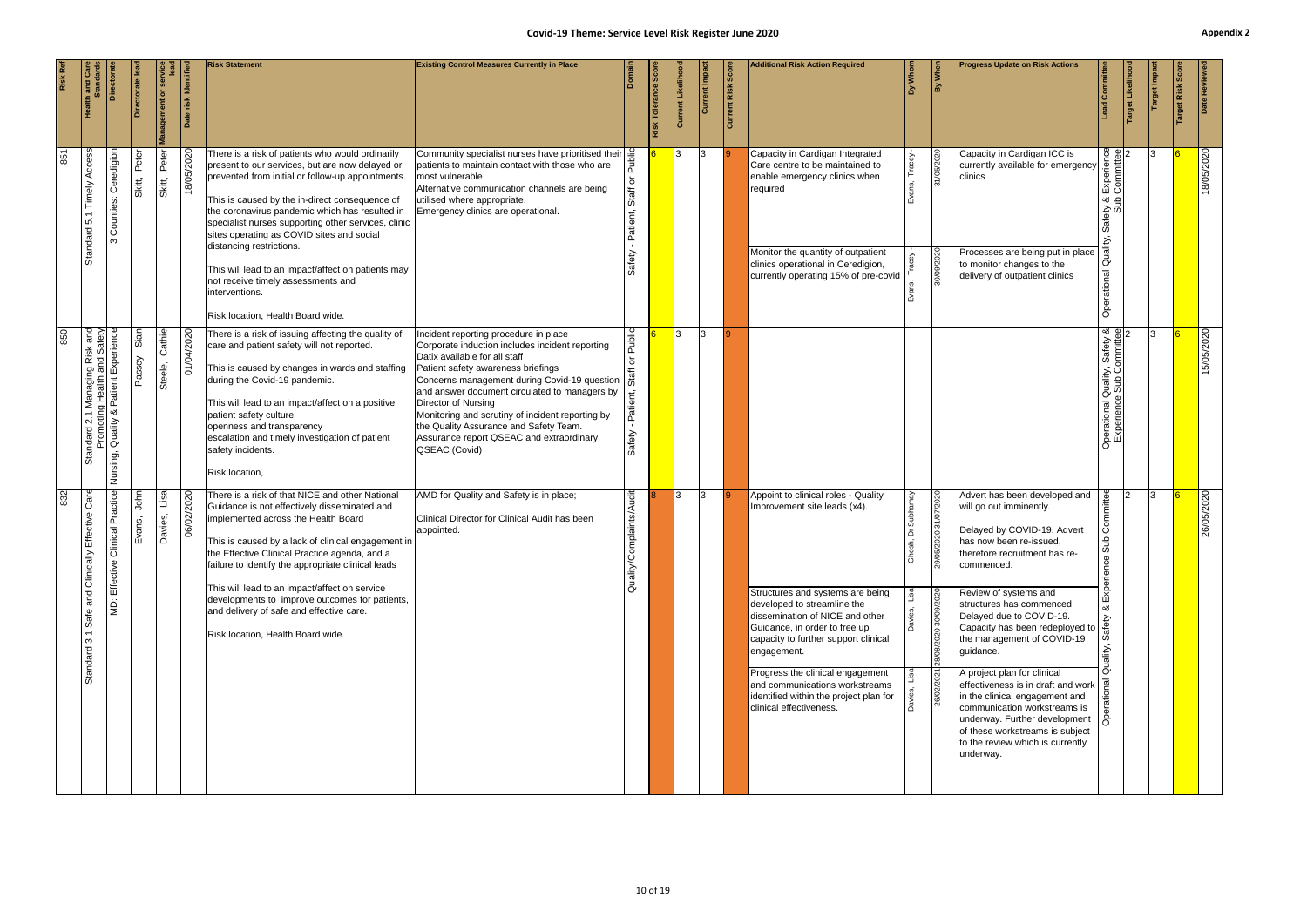|     |                                                                              | Director                                          | ectorate le       | inagement or                 | risk Identif<br>$\mathbf{\Omega}$ | <b>Risk Statement</b>                                                                                                                                                                                                                                                                                                                                                                                                                                                                                                                                                                                                                                                                                                                                                                                                                                           | <b>Existing Control Measures Currently in Place</b>                                                                                                                                                                                                                                                                                                            |                             | ါ္တိ<br>Tolerance \$<br>Risk | <b>Current Likelih</b> | Current Impa   | Current Risk Scor | <b>Additional Risk Action Required</b>                                                                                                                                                                                                                                                                                                                                                                                                                                                                                                                                                                                                                                                                                        | 嵛                                                                                  | By Whe                                                   | <b>Progress Update on Risk Actions</b>                                                                                                                                                                                                                                                                                                                                                                                                                                                                                                                                                                                                           | Commi                                                         | Target Likelih | arget Imp | Date Review    |
|-----|------------------------------------------------------------------------------|---------------------------------------------------|-------------------|------------------------------|-----------------------------------|-----------------------------------------------------------------------------------------------------------------------------------------------------------------------------------------------------------------------------------------------------------------------------------------------------------------------------------------------------------------------------------------------------------------------------------------------------------------------------------------------------------------------------------------------------------------------------------------------------------------------------------------------------------------------------------------------------------------------------------------------------------------------------------------------------------------------------------------------------------------|----------------------------------------------------------------------------------------------------------------------------------------------------------------------------------------------------------------------------------------------------------------------------------------------------------------------------------------------------------------|-----------------------------|------------------------------|------------------------|----------------|-------------------|-------------------------------------------------------------------------------------------------------------------------------------------------------------------------------------------------------------------------------------------------------------------------------------------------------------------------------------------------------------------------------------------------------------------------------------------------------------------------------------------------------------------------------------------------------------------------------------------------------------------------------------------------------------------------------------------------------------------------------|------------------------------------------------------------------------------------|----------------------------------------------------------|--------------------------------------------------------------------------------------------------------------------------------------------------------------------------------------------------------------------------------------------------------------------------------------------------------------------------------------------------------------------------------------------------------------------------------------------------------------------------------------------------------------------------------------------------------------------------------------------------------------------------------------------------|---------------------------------------------------------------|----------------|-----------|----------------|
| 664 | Care<br>Effective<br>Clinically<br>and<br>Safe<br>$\overline{3}$<br>Standard | Momen & Children's: Community Children's Services | Lisa<br>Humphrey, | Margaret<br>Devonald-Morris, | 8102/11/60                        | There is a risk of unsustainable care delivery for<br>children and young people who have continuing<br>care packages delivered by only two 3rd sector<br>providers.<br>This is caused by only two providers, one<br>covering Carmarthenshire and the other covers<br>Ceredigion and Pembrokeshire.<br>This will lead to an impact/affect on the provider<br>covering Pembrokeshire has had issues with one<br>package where family dynamics/expectations has<br>been a contributing factor in retaining and<br>recruiting care staff. This can lead to assessed<br>need not being met and potential increase<br>admissions to secondary care and or use of<br>Health Board Bank Staff.<br>Risk location, Health Board wide, Pembrokeshire.                                                                                                                      | Implemented impact assessments and<br>contingency plans for all care packages HB<br>wide.<br>Children's Community Nursing Service working<br>with Health & Safety and Social Care to address<br>the family's dynamics and expectations.<br>Use of HB core community staff and bank staff to<br>cover packages of care to avoid admission to<br>secondary care. | <b>Public</b><br>১<br>Staff |                              |                        | $\overline{4}$ |                   | Liaise with providers, Service<br>Delivery Manager (SDM)/Senior<br>Nurse (SN) Community, Children's<br>Community Nurse Team Leader and<br>Nurse Assessor to ensure the lease<br>disruption to transfer of care delivery $\frac{1}{2}$<br>from one provider to another.<br>SDM/SN Community to work with<br>Finance team to explore increase in<br>nursing resource to develop 'in-<br>house home care team' funded via<br>the Continuing Care Budget.<br>Team Leader to plan monthly<br>meetings with 3rd sector provider to<br>develop action plans around<br>recruitment and retention.<br>Seek authorization from Bronze<br>Command to maintain contract<br>payment for Continuing Care<br>package delivery in Carmarthen. | <sub>onald-Morris,</sub><br>Margaret<br><b>Completed</b><br>ld-Morris,<br>Margaret | Completed<br>31/07/2019 31/12/2020<br>Completed          | <b>Children's Community Nursing</b><br><b>Team Leader and Nurse</b><br>Assessor to undertake weekly<br>monitoring of care, identify gaps<br>in service and implement action<br>plan to address.<br>SDM/SN Community liaising with<br>finance lead sharing SBAR<br>development. Establishment for<br>Continuing care packages<br>identified on IMTP. Delayed due<br>to COVID pandemic.<br>Meeting booked with 3rd sector<br>provider, Health Board<br>Procurement and Team Leader<br>to review position.<br>SBAR submitted to Bronze<br>Command on 06/04/20, the<br>Chair Person escalated to Gold<br>Command, approval confirmed<br>0n 22/04/20. | mittee<br>Sub<br>Quality<br>ional                             |                |           | 19/06/2020     |
| 844 | Care<br>and Clinically Effective<br>Safe<br>$3.1$<br>Standard                | actice<br>MD: Effective Clinical Pra              | John<br>Evans,    | esi<br>Davies,               | 2020<br>28/02                     | There is a risk of clinicians delivering<br>care/treatment on behalf of the Health Board are and leads for onward cascade, according to NICE<br>unable to specify the standards that guided their<br>care and management of the patient, or explain<br>any deliberate and informed departure<br>This is caused by by the failure of Directorates<br>(as owning groups) to respond to existing<br>processes for dissemination, assessment and<br>recording around compliance with NICE/other<br>Guidance, and decisions around departure from<br>guidance or standards.<br>This will lead to an impact/affect on<br>considerations of the Ombudsman when<br>preparing any report on investigations being<br>undertaken into complaints about the care and<br>treatment of patients in Hywel Dda University<br>Health Board.<br>Risk location, Health Board wide. | NICE Guidance is disseminated to owning groups<br>and Other National Guidance Implementation<br>Policy.<br>A system exists to capture dissemination of NICE $\sqrt{3}$<br>Guidance and record the status, using a Status<br>Feedback Form and Baseline Assessment if<br>required.                                                                              | mplaints <sub>/</sub>       |                              |                        |                |                   | Review and further develop<br>processes to disseminate, assess<br>and record compliance with<br>NICE/other Guidance.<br>Explore systems/software to support<br>dissemination, assessment and<br>recording compliance with<br>NICE/other Guidance.<br>Develop a risk-based work<br>programme for a systematic review<br>position regarding dissemination,<br>assessment and recording around<br>compliance with NICE/other<br>Guidance, and decisions around<br>departure from guidance or<br>standards.<br>Review process for approval of<br>COVID-19 related national and local<br>guidance with a view to identifying<br>lessons learned and implementing<br>new ways of working.                                           |                                                                                    | 3/2021<br>31/0<br>31/12/2020<br>30/09/2020<br>30/09/2020 | Review has commenced<br>Systems are currently being<br>identified and assessed,<br>including AMaT and Datix Cloud<br>Approach is in development.<br>Discussions have commenced to<br>review scope to amend current<br>processes.                                                                                                                                                                                                                                                                                                                                                                                                                 | nittee<br>ု<br>ပိ၏<br>duS<br>afety<br>Quality,<br>Operational |                |           | 0702<br>26/05/ |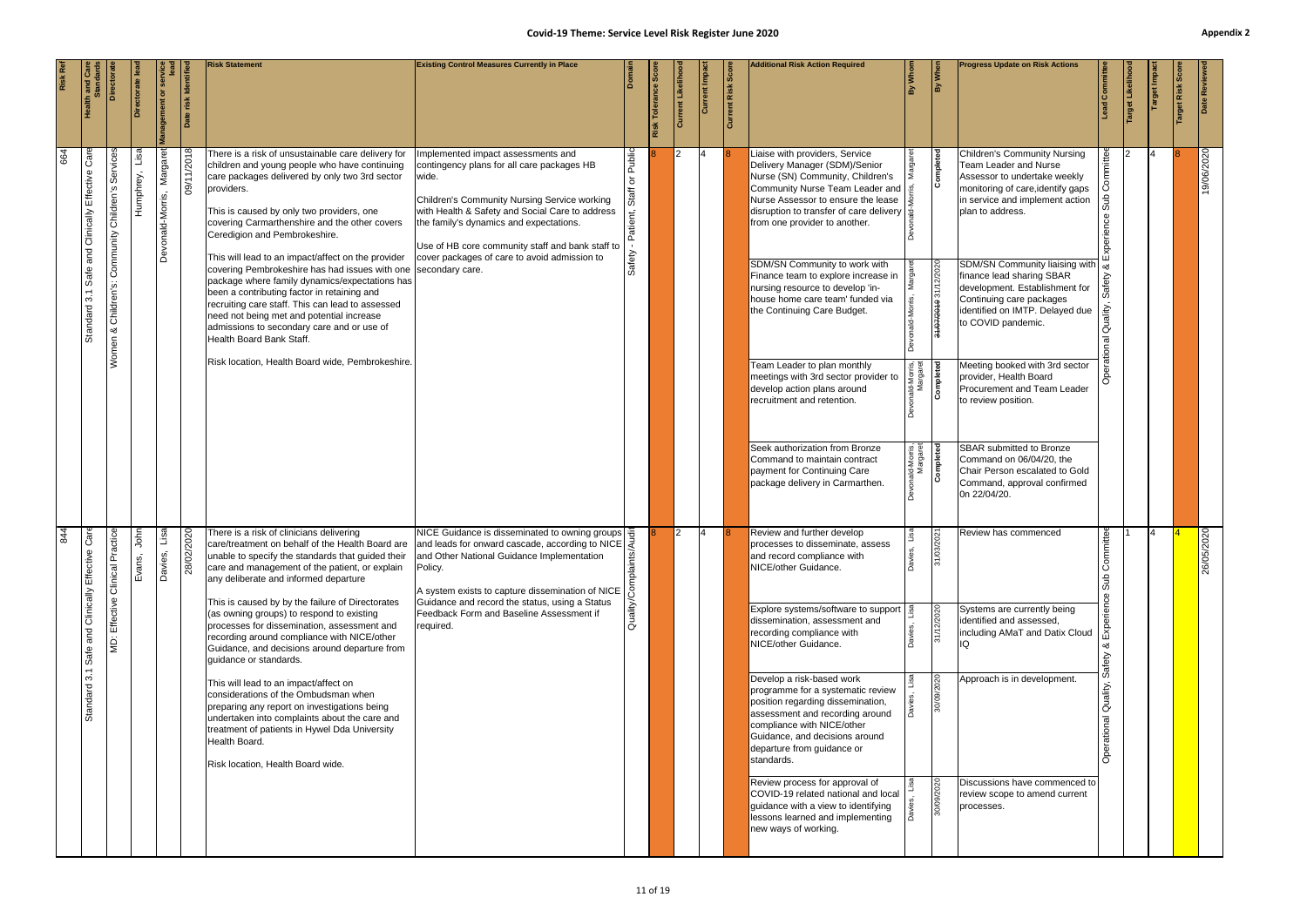| Date Reviewe                                        | 21/05/2020                                                                                                                                                                                                                                                                                                                                                                                                                                                                                                                                                                                                                                                                                                                                                                                                                                                                                                                                                                                                                                                                                                                                                                                                                                                                                                                                                                                                                                                                                                                                                                                          |                         |
|-----------------------------------------------------|-----------------------------------------------------------------------------------------------------------------------------------------------------------------------------------------------------------------------------------------------------------------------------------------------------------------------------------------------------------------------------------------------------------------------------------------------------------------------------------------------------------------------------------------------------------------------------------------------------------------------------------------------------------------------------------------------------------------------------------------------------------------------------------------------------------------------------------------------------------------------------------------------------------------------------------------------------------------------------------------------------------------------------------------------------------------------------------------------------------------------------------------------------------------------------------------------------------------------------------------------------------------------------------------------------------------------------------------------------------------------------------------------------------------------------------------------------------------------------------------------------------------------------------------------------------------------------------------------------|-------------------------|
| Risk                                                |                                                                                                                                                                                                                                                                                                                                                                                                                                                                                                                                                                                                                                                                                                                                                                                                                                                                                                                                                                                                                                                                                                                                                                                                                                                                                                                                                                                                                                                                                                                                                                                                     |                         |
| arget Impa                                          |                                                                                                                                                                                                                                                                                                                                                                                                                                                                                                                                                                                                                                                                                                                                                                                                                                                                                                                                                                                                                                                                                                                                                                                                                                                                                                                                                                                                                                                                                                                                                                                                     |                         |
| <b>Hiselin</b>                                      |                                                                                                                                                                                                                                                                                                                                                                                                                                                                                                                                                                                                                                                                                                                                                                                                                                                                                                                                                                                                                                                                                                                                                                                                                                                                                                                                                                                                                                                                                                                                                                                                     |                         |
| d Committee                                         | mittee<br>Assur<br>య<br>lanning<br>People,                                                                                                                                                                                                                                                                                                                                                                                                                                                                                                                                                                                                                                                                                                                                                                                                                                                                                                                                                                                                                                                                                                                                                                                                                                                                                                                                                                                                                                                                                                                                                          |                         |
| <b>Progress Update on Risk Actions</b>              | Expressions of interest have<br>been received. Clinical Lead,<br>Deputy MD and 111 Clinical<br>Advisor will all support with<br>immediate pressures. Interviews 8<br>to be arranged for remaining<br>applicants<br>Service leads and medical<br>directors to meet and address<br>issue and agree lines of<br>communication<br>Meeting has been arranged for<br>28/01/2020 and invite circulated-<br>responses awaited<br>Expressions of interest<br>receieved and workforce<br>approval gained- currently<br>meeting with staff to ensure roles<br>are appropriate and ascertain<br>availability- rota to be prepared<br>by 24/01/2020 with a view to<br>initial deployment on 01/02/2020<br>Delayed due to external<br>educational requirements.<br>Service leads are in discussion<br>with WAST leads regarding the<br>potential increase.<br>Now have sufficient sessional<br>GPs in place.                                                                                                                                                                                                                                                                                                                                                                                                                                                                                                                                                                                                                                                                                                      |                         |
| $\frac{1}{\frac{3}{2}}$                             | Completed<br>Completed<br>Completed<br>Completed<br>30/06/2020 31/12/2021<br>Completed                                                                                                                                                                                                                                                                                                                                                                                                                                                                                                                                                                                                                                                                                                                                                                                                                                                                                                                                                                                                                                                                                                                                                                                                                                                                                                                                                                                                                                                                                                              |                         |
| By Whom                                             | Da                                                                                                                                                                                                                                                                                                                                                                                                                                                                                                                                                                                                                                                                                                                                                                                                                                                                                                                                                                                                                                                                                                                                                                                                                                                                                                                                                                                                                                                                                                                                                                                                  |                         |
| <b>Additional Risk Action Required</b>              | Recruit and deploy clinical shift lead<br>GPs (where engagement can be<br>secured) at times of highest<br>demand to direct demand to<br>available clinicians and to allocate<br>available resources. This will<br>require cross-border agreements<br>where GPs operate from their<br>particular base but cover calls<br>across the HB footprint<br>Direction and challenge of current<br>GP activity and cultural behaviour is<br>required by Medical Directorate to<br>ensure all GPs contribute fairly to<br>HB wide demand (to include<br>telephone advice and face to face<br>consultation- including home visiting-<br>regardless of geographical location.<br>To hold a senior management/<br>service lead and 111 lead meeting to<br>discuss current concern, understand  <br>risks and discuss potential solutions-<br>to be chaired by Director of<br>Operations<br>Maximise clinician availability to<br>support wider workforce pressure-<br>while developing multi-disciplinary<br>approach to service delivery.<br>2 month pilot utilising Acute<br>Response Team (ART) staff on a<br>bank basis to support OOH demand<br>on a 3-county basis, ensuring<br>access to patients (especially<br>palliative care) is secures- without<br>affecting capacity of existing ART<br>caseload<br>Increase the deployment of WAST<br><b>Advanced Paramedic Practitioners</b><br>into the OOH rotation. Currently<br>utilises skills of 2 WTE, looking to<br>increase to 3 WTE.<br>Recruitment of additional clinicians<br>(to include GP and Advanced Nurse<br>Practitioners) upon the receipt of | potential applications. |
| <b>Current Risk Score</b>                           |                                                                                                                                                                                                                                                                                                                                                                                                                                                                                                                                                                                                                                                                                                                                                                                                                                                                                                                                                                                                                                                                                                                                                                                                                                                                                                                                                                                                                                                                                                                                                                                                     |                         |
| Current Impa                                        | 14                                                                                                                                                                                                                                                                                                                                                                                                                                                                                                                                                                                                                                                                                                                                                                                                                                                                                                                                                                                                                                                                                                                                                                                                                                                                                                                                                                                                                                                                                                                                                                                                  |                         |
| Current Likeliho                                    |                                                                                                                                                                                                                                                                                                                                                                                                                                                                                                                                                                                                                                                                                                                                                                                                                                                                                                                                                                                                                                                                                                                                                                                                                                                                                                                                                                                                                                                                                                                                                                                                     |                         |
| Tolerance                                           |                                                                                                                                                                                                                                                                                                                                                                                                                                                                                                                                                                                                                                                                                                                                                                                                                                                                                                                                                                                                                                                                                                                                                                                                                                                                                                                                                                                                                                                                                                                                                                                                     |                         |
|                                                     |                                                                                                                                                                                                                                                                                                                                                                                                                                                                                                                                                                                                                                                                                                                                                                                                                                                                                                                                                                                                                                                                                                                                                                                                                                                                                                                                                                                                                                                                                                                                                                                                     |                         |
| Domair                                              | ৯<br>Staff<br>Patient,<br>Safety                                                                                                                                                                                                                                                                                                                                                                                                                                                                                                                                                                                                                                                                                                                                                                                                                                                                                                                                                                                                                                                                                                                                                                                                                                                                                                                                                                                                                                                                                                                                                                    |                         |
| <b>Existing Control Measures Currently in Place</b> | Rota coordinators focus on maximising shift fill at<br>all times.<br>Remote working solutions have been identified<br>and clinicians secured when available.<br>Enhanced clinical support secured via the 111<br>clinical support hub - when available.<br>Escalation plan shared with hospital managers,<br>Additional ED resources can be secured for<br>potential increased ED attendance if required.<br>Ability to increase pay in recognition of poor<br>working conditions in an attempt to increase<br>resilience.<br>Advanced Paramedic Practitioners (APP) rotation<br>utilising WAST Advanced Paramedic<br>Practitioners to support with HB wide activity-<br>when available.                                                                                                                                                                                                                                                                                                                                                                                                                                                                                                                                                                                                                                                                                                                                                                                                                                                                                                            |                         |
| <b>Risk Statement</b>                               | There is a risk of that patients requiring urgent<br>primary care assessment and treatment during<br>out of hours periods may not be seen within<br>clinically acceptable time periods.<br>This is caused by periodic staffing shortfalls<br>within the GP out of hours service coupled with<br>increased 111 generated demand along with<br>ambulance service and ED escalation.<br>This will lead to an impact/affect on clinical safety Executive team and 111 managers.<br>impacts arising from delayed or no care provision<br>along with poor patient experience. This could<br>result in significant harm to patients and the<br>potential for increased complaints and possible<br>litigation towards the HB.<br>Risk location, Carmarthenshire, Ceredigion,<br>Pembrokeshire.                                                                                                                                                                                                                                                                                                                                                                                                                                                                                                                                                                                                                                                                                                                                                                                                              |                         |
| Date risk Identifie                                 | 03/01/2020                                                                                                                                                                                                                                                                                                                                                                                                                                                                                                                                                                                                                                                                                                                                                                                                                                                                                                                                                                                                                                                                                                                                                                                                                                                                                                                                                                                                                                                                                                                                                                                          |                         |
| inagement or                                        | Nick<br>Davies,                                                                                                                                                                                                                                                                                                                                                                                                                                                                                                                                                                                                                                                                                                                                                                                                                                                                                                                                                                                                                                                                                                                                                                                                                                                                                                                                                                                                                                                                                                                                                                                     |                         |
| ectorate                                            | Gareth<br>Rees,                                                                                                                                                                                                                                                                                                                                                                                                                                                                                                                                                                                                                                                                                                                                                                                                                                                                                                                                                                                                                                                                                                                                                                                                                                                                                                                                                                                                                                                                                                                                                                                     |                         |
| <b>Directorat</b>                                   | Hours<br>đ<br>$\vec{5}$<br>Central Operations:                                                                                                                                                                                                                                                                                                                                                                                                                                                                                                                                                                                                                                                                                                                                                                                                                                                                                                                                                                                                                                                                                                                                                                                                                                                                                                                                                                                                                                                                                                                                                      |                         |
| <b>Health and Called</b><br><b>Standard</b>         | Safety<br>Promoting Health and<br>and<br>Managing Risk<br>$\overline{2.1}$<br>Standard                                                                                                                                                                                                                                                                                                                                                                                                                                                                                                                                                                                                                                                                                                                                                                                                                                                                                                                                                                                                                                                                                                                                                                                                                                                                                                                                                                                                                                                                                                              |                         |
|                                                     |                                                                                                                                                                                                                                                                                                                                                                                                                                                                                                                                                                                                                                                                                                                                                                                                                                                                                                                                                                                                                                                                                                                                                                                                                                                                                                                                                                                                                                                                                                                                                                                                     |                         |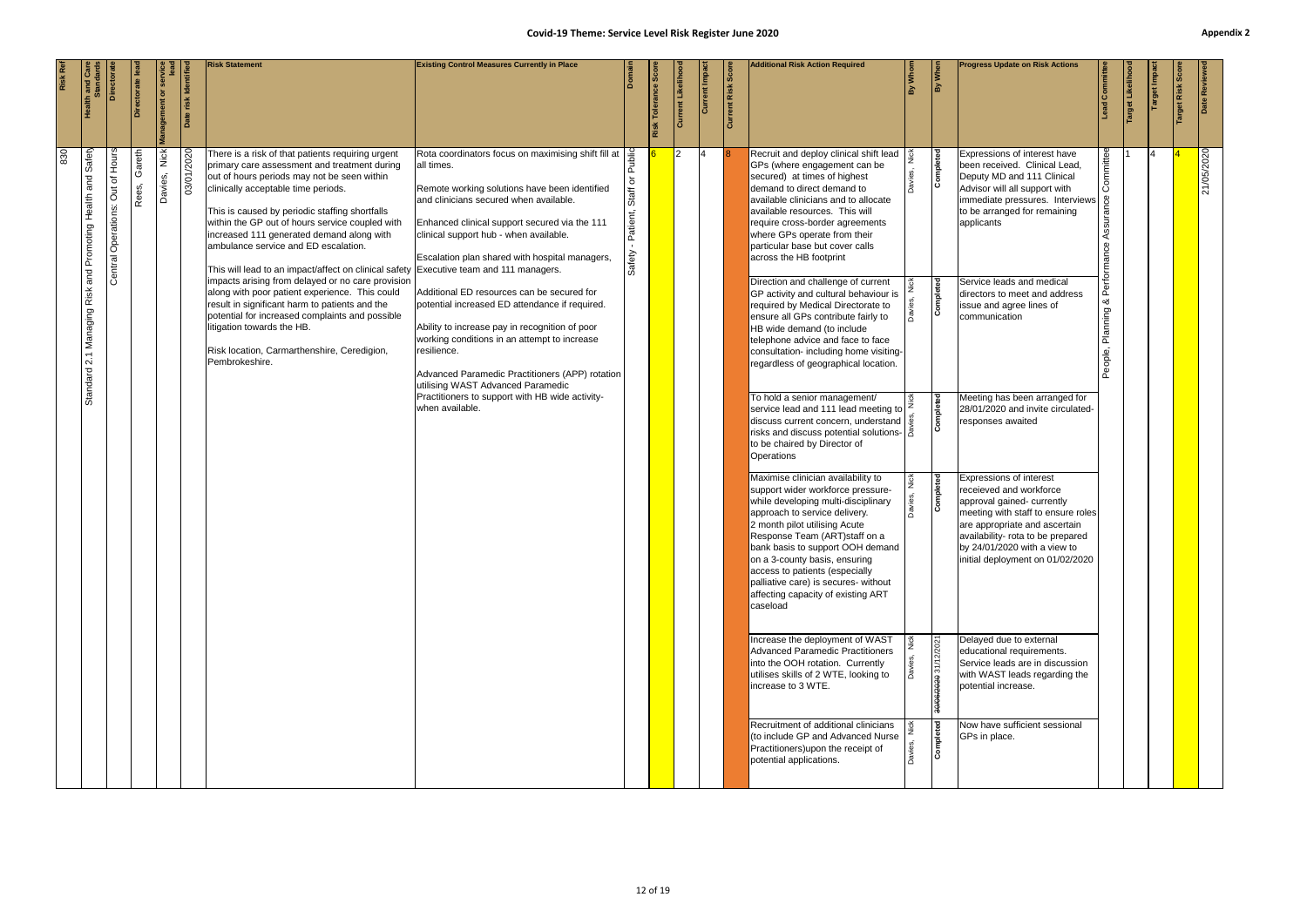| Date Reviewed                                       |                                                                                                                                                                                                                                                                                                                                                                                                                                                                                                                                                                                                    |                                                                                                                                                                                                                                                                                                                                                                       |
|-----------------------------------------------------|----------------------------------------------------------------------------------------------------------------------------------------------------------------------------------------------------------------------------------------------------------------------------------------------------------------------------------------------------------------------------------------------------------------------------------------------------------------------------------------------------------------------------------------------------------------------------------------------------|-----------------------------------------------------------------------------------------------------------------------------------------------------------------------------------------------------------------------------------------------------------------------------------------------------------------------------------------------------------------------|
| <b>Target Risk</b>                                  |                                                                                                                                                                                                                                                                                                                                                                                                                                                                                                                                                                                                    |                                                                                                                                                                                                                                                                                                                                                                       |
| <b>Target Impac</b>                                 |                                                                                                                                                                                                                                                                                                                                                                                                                                                                                                                                                                                                    |                                                                                                                                                                                                                                                                                                                                                                       |
| Target Likeliho                                     |                                                                                                                                                                                                                                                                                                                                                                                                                                                                                                                                                                                                    |                                                                                                                                                                                                                                                                                                                                                                       |
| Lead Committee                                      |                                                                                                                                                                                                                                                                                                                                                                                                                                                                                                                                                                                                    |                                                                                                                                                                                                                                                                                                                                                                       |
| <b>Progress Update on Risk Actions</b>              | Working group established and<br>workstreams assigned.<br>Workforce planning will be<br>complex and may require a<br>complete statistical review of the<br>service in collaboration with the<br>Delivery Unit. It is envisaged<br>that a plan will be devised within<br>12 months (July 2021- delayed<br>due to COVID) but rollout likely<br>to take several years when<br>educational requirements etc are<br>taken into account. This will be<br>reviewed as the project plan<br>develops and the workforce<br>profile (and availability) is<br>established.<br>Benefit to nurse triage has been | identified, SDM now to link with<br>resourcing and with Nurse<br>Directors to identify appropriate<br>job descriptions, costings,<br>business case and develop<br>nurse hierarchy to enable<br>securing of funding and then<br>recruitment process to<br>begin. Action has been delayed<br>due to COVID planning and the<br>current standing down of the<br>TCS team. |
| By When                                             | 31/12/2025                                                                                                                                                                                                                                                                                                                                                                                                                                                                                                                                                                                         | 29/05/2020 31/12/2020                                                                                                                                                                                                                                                                                                                                                 |
| By Whom                                             | Nick<br>Dav                                                                                                                                                                                                                                                                                                                                                                                                                                                                                                                                                                                        |                                                                                                                                                                                                                                                                                                                                                                       |
| <b>Additional Risk Action Required</b>              | Complete service redesign is<br>needed and this work is being<br>undertaken in collaboration with the<br>Transformation Directorate.<br>SDM to assess the potential benefit                                                                                                                                                                                                                                                                                                                                                                                                                        | of a Triage Nurse service- and<br>possible implementation- to support $\begin{bmatrix} .0 \\ .0 \\ .0 \end{bmatrix}$ with current service demand and<br>delivery                                                                                                                                                                                                      |
| <b>Current Risk Score</b>                           |                                                                                                                                                                                                                                                                                                                                                                                                                                                                                                                                                                                                    |                                                                                                                                                                                                                                                                                                                                                                       |
| Current Impact                                      |                                                                                                                                                                                                                                                                                                                                                                                                                                                                                                                                                                                                    |                                                                                                                                                                                                                                                                                                                                                                       |
| <b>Current Likeliho</b>                             |                                                                                                                                                                                                                                                                                                                                                                                                                                                                                                                                                                                                    |                                                                                                                                                                                                                                                                                                                                                                       |
| Risk Tolerance Score                                |                                                                                                                                                                                                                                                                                                                                                                                                                                                                                                                                                                                                    |                                                                                                                                                                                                                                                                                                                                                                       |
| ۱ā                                                  |                                                                                                                                                                                                                                                                                                                                                                                                                                                                                                                                                                                                    |                                                                                                                                                                                                                                                                                                                                                                       |
| <b>Existing Control Measures Currently in Place</b> |                                                                                                                                                                                                                                                                                                                                                                                                                                                                                                                                                                                                    |                                                                                                                                                                                                                                                                                                                                                                       |
| <b>Risk Statement</b>                               |                                                                                                                                                                                                                                                                                                                                                                                                                                                                                                                                                                                                    |                                                                                                                                                                                                                                                                                                                                                                       |
| Date risk Identified                                |                                                                                                                                                                                                                                                                                                                                                                                                                                                                                                                                                                                                    |                                                                                                                                                                                                                                                                                                                                                                       |
| ment or                                             |                                                                                                                                                                                                                                                                                                                                                                                                                                                                                                                                                                                                    |                                                                                                                                                                                                                                                                                                                                                                       |
| Directorate lead                                    |                                                                                                                                                                                                                                                                                                                                                                                                                                                                                                                                                                                                    |                                                                                                                                                                                                                                                                                                                                                                       |
| Directorate                                         |                                                                                                                                                                                                                                                                                                                                                                                                                                                                                                                                                                                                    |                                                                                                                                                                                                                                                                                                                                                                       |
| <b>Health and Car</b><br>Standard                   |                                                                                                                                                                                                                                                                                                                                                                                                                                                                                                                                                                                                    |                                                                                                                                                                                                                                                                                                                                                                       |
| Risk Ref                                            |                                                                                                                                                                                                                                                                                                                                                                                                                                                                                                                                                                                                    |                                                                                                                                                                                                                                                                                                                                                                       |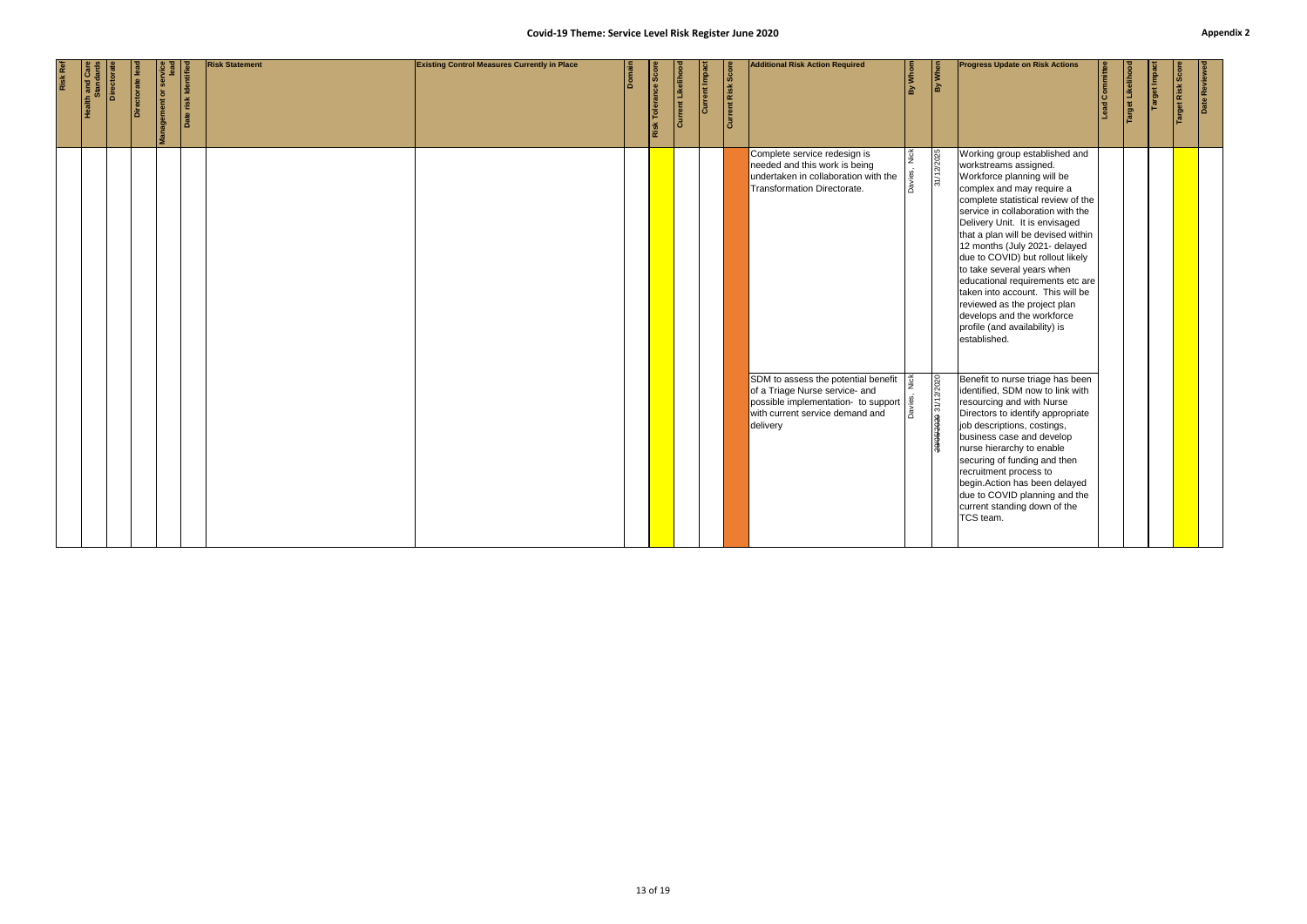|                                                     |                                                                                                                                                                                                                                                                                                                                                                                                                                                                                                                                                                                                                                                                                                                                                                                                                                                | 1/05/2020                                                                                                                                                                                                                                                                                                                                                                                                                                                                                                                                                                                                                                    |
|-----------------------------------------------------|------------------------------------------------------------------------------------------------------------------------------------------------------------------------------------------------------------------------------------------------------------------------------------------------------------------------------------------------------------------------------------------------------------------------------------------------------------------------------------------------------------------------------------------------------------------------------------------------------------------------------------------------------------------------------------------------------------------------------------------------------------------------------------------------------------------------------------------------|----------------------------------------------------------------------------------------------------------------------------------------------------------------------------------------------------------------------------------------------------------------------------------------------------------------------------------------------------------------------------------------------------------------------------------------------------------------------------------------------------------------------------------------------------------------------------------------------------------------------------------------------|
| Date Reviewe                                        | 22/05/2020                                                                                                                                                                                                                                                                                                                                                                                                                                                                                                                                                                                                                                                                                                                                                                                                                                     | $\dot{4}$                                                                                                                                                                                                                                                                                                                                                                                                                                                                                                                                                                                                                                    |
| arget Impa<br>Risk                                  |                                                                                                                                                                                                                                                                                                                                                                                                                                                                                                                                                                                                                                                                                                                                                                                                                                                | 13.                                                                                                                                                                                                                                                                                                                                                                                                                                                                                                                                                                                                                                          |
|                                                     |                                                                                                                                                                                                                                                                                                                                                                                                                                                                                                                                                                                                                                                                                                                                                                                                                                                |                                                                                                                                                                                                                                                                                                                                                                                                                                                                                                                                                                                                                                              |
| d Committee                                         | ommittee<br>Ō<br>Sub<br>∞ర<br>Safety                                                                                                                                                                                                                                                                                                                                                                                                                                                                                                                                                                                                                                                                                                                                                                                                           | ommittee<br>∣○<br>Sub<br>ā                                                                                                                                                                                                                                                                                                                                                                                                                                                                                                                                                                                                                   |
|                                                     |                                                                                                                                                                                                                                                                                                                                                                                                                                                                                                                                                                                                                                                                                                                                                                                                                                                |                                                                                                                                                                                                                                                                                                                                                                                                                                                                                                                                                                                                                                              |
| <b>Progress Update on Risk Actions</b>              | Update Standing Operating<br>Pathway and clinical<br>documentation in line with<br>RCOG guidelines<br>Follow de-escalation pathway for<br>maternity services as pandemic<br>allows in conjunction with Bronze<br>control group                                                                                                                                                                                                                                                                                                                                                                                                                                                                                                                                                                                                                 | Ongoing appraisal of case load<br>and referrals monitored.<br>No investment to date.<br>Investment for 2020-2022<br>included in IMTP.<br>Action & Delivery Plan<br>completed, to present at the next<br>Q&S meeting.<br>SBAR completed and presented<br>to Paediatric Task and finish<br>group.                                                                                                                                                                                                                                                                                                                                              |
| By Whe                                              | 31/07/2020<br>30/09/2020                                                                                                                                                                                                                                                                                                                                                                                                                                                                                                                                                                                                                                                                                                                                                                                                                       | Completed                                                                                                                                                                                                                                                                                                                                                                                                                                                                                                                                                                                                                                    |
| តិ                                                  |                                                                                                                                                                                                                                                                                                                                                                                                                                                                                                                                                                                                                                                                                                                                                                                                                                                | ld-Morris,<br>Margaret<br><sub>nald-Morris,</sub><br>Margaret<br><b>Completed</b><br><sub>nald-Morris,</sub><br>Margaret<br><b>Completed</b><br><sub>inald-Morris,</sub><br>Margaret<br><b>Completed</b>                                                                                                                                                                                                                                                                                                                                                                                                                                     |
| <b>Additional Risk Action Required</b>              | <b>Update Standing Operating Pathway</b><br>and clinical documentation in line<br>with RCOG guidelines<br>Follow de-escalation pathway for<br>maternity services as pandemic<br>allows in conjunction with Bronze<br>control group                                                                                                                                                                                                                                                                                                                                                                                                                                                                                                                                                                                                             | Monitor existing caseload, referrals<br>to be reviewed against the traffic<br>light framework to ensure a safe,<br>sustainable service delivery.<br><b>Ensure investment for service</b><br>delivery is included in the Delivery<br>Action Plans.<br>Develop a paediatric action &<br>delivery plan in line with NICE<br>guidance self assessment.<br>Develop an additional SBAR which<br>includes nursing and medical<br>staffing as an action from the<br>Paediatric Task and finish Group.                                                                                                                                                |
|                                                     |                                                                                                                                                                                                                                                                                                                                                                                                                                                                                                                                                                                                                                                                                                                                                                                                                                                |                                                                                                                                                                                                                                                                                                                                                                                                                                                                                                                                                                                                                                              |
| <b>Current Risk Score</b>                           |                                                                                                                                                                                                                                                                                                                                                                                                                                                                                                                                                                                                                                                                                                                                                                                                                                                |                                                                                                                                                                                                                                                                                                                                                                                                                                                                                                                                                                                                                                              |
| Current Impa<br>Currer                              | IЗ                                                                                                                                                                                                                                                                                                                                                                                                                                                                                                                                                                                                                                                                                                                                                                                                                                             | 13<br>2                                                                                                                                                                                                                                                                                                                                                                                                                                                                                                                                                                                                                                      |
| ခြွ<br>Likelih<br>Tolerance<br>Risk                 |                                                                                                                                                                                                                                                                                                                                                                                                                                                                                                                                                                                                                                                                                                                                                                                                                                                |                                                                                                                                                                                                                                                                                                                                                                                                                                                                                                                                                                                                                                              |
|                                                     |                                                                                                                                                                                                                                                                                                                                                                                                                                                                                                                                                                                                                                                                                                                                                                                                                                                |                                                                                                                                                                                                                                                                                                                                                                                                                                                                                                                                                                                                                                              |
|                                                     |                                                                                                                                                                                                                                                                                                                                                                                                                                                                                                                                                                                                                                                                                                                                                                                                                                                | Quality/                                                                                                                                                                                                                                                                                                                                                                                                                                                                                                                                                                                                                                     |
| <b>Existing Control Measures Currently in Place</b> | Pathway formatted in line with RCOG guidelines,<br>Maintenance of essential maternity services<br>through COVID 19 Pandemic.<br>Signage in place to direct service users to<br>appropriate areas.<br>Working document in place to guide staff in<br>clinical RED/GREEN areas.<br>Dedicated theatres for COVID 19 patients.<br>care.<br>Guideline for Home birth delivery working in<br>partnership with WAST.<br>Postnatal contraceptive pathway implemented<br>POP pill available on discharge from hospital.<br>Working in partnership with Newborn Blood Spot<br>Screening to ensure compliance.<br>Maintaining inter hospital transfers as and when<br>required.                                                                                                                                                                           | team in place.<br>Traffic Light System in place to ensure a safe and<br>sustainable Children's Community Nursing<br>Service that has the flexibility to meet the holistic<br>nursing needs of current caseload.<br>All Wales Paediatric Advanced Care Plan and<br>delivery action plan in place.                                                                                                                                                                                                                                                                                                                                             |
| <b>Risk Statement</b>                               | There is a risk of to service users and staff as a<br>result of departments needing to be reconfigured ASW guidelines and NHS Wales collaborative<br>due to COVID 19.<br>This is caused by reconfiguration of services,<br>Ante Natal Clinic(ANC), DAU, Triage, Antenatal<br>Ward and MLU have been relocated and<br>community maternity services have been<br>streamlined in line with RCOG guidelines and the<br>Antenatal Screening Wales Guidelines.<br>Resulting in virtual consultations and streamlined<br>antenatal and postnatal care due to the COVID<br>19 pandemic.<br>This will lead to an impact/affect on service users Telephone consultations for antenatal/postnatal<br>and staff, lack of face to face services may<br>increase incidents and mis-diagnosis, claims and<br>complaints.<br>Risk location, Health Board wide. | There is a risk of delayed and sub-optimal care of One Hywel Dda children's community nursing<br>paediatric patients requiring community nursing<br>and a holistic approach to palliative care needs in<br>line with NICE Guidance 61 End of Life care for<br>infants.<br>This is caused by non-compliance with Royal<br>College of Nursing Standards re ratio of nursing<br>to child, young people population.<br>This will lead to an impact/affect on timely<br>interventions and clinical outcomes for children<br>and families, in addition to them coming to terms<br>with end of life prognosis.<br>Risk location, Health Board wide. |
| risk Identifie                                      | 22/05/2020                                                                                                                                                                                                                                                                                                                                                                                                                                                                                                                                                                                                                                                                                                                                                                                                                                     | /04/2017<br>$\frac{4}{3}$                                                                                                                                                                                                                                                                                                                                                                                                                                                                                                                                                                                                                    |
| $\frac{1}{2}$                                       | Julie<br>Mrs<br>Jenkins,                                                                                                                                                                                                                                                                                                                                                                                                                                                                                                                                                                                                                                                                                                                                                                                                                       | Margar<br>onald-Morris,                                                                                                                                                                                                                                                                                                                                                                                                                                                                                                                                                                                                                      |
| ectorate                                            | Humphrey,                                                                                                                                                                                                                                                                                                                                                                                                                                                                                                                                                                                                                                                                                                                                                                                                                                      | rey,<br>Humphi<br>Humphi                                                                                                                                                                                                                                                                                                                                                                                                                                                                                                                                                                                                                     |
| Directora                                           | Midwifery/Maternity<br>Children's:<br>య<br>Women                                                                                                                                                                                                                                                                                                                                                                                                                                                                                                                                                                                                                                                                                                                                                                                               | Services<br>Community Children's<br>Children's:<br>Women &                                                                                                                                                                                                                                                                                                                                                                                                                                                                                                                                                                                   |
|                                                     | Safety<br>Promoting Health and<br>Managing Risk and<br>$\overline{2.1}$<br>Standard                                                                                                                                                                                                                                                                                                                                                                                                                                                                                                                                                                                                                                                                                                                                                            |                                                                                                                                                                                                                                                                                                                                                                                                                                                                                                                                                                                                                                              |
|                                                     | 858                                                                                                                                                                                                                                                                                                                                                                                                                                                                                                                                                                                                                                                                                                                                                                                                                                            | 294                                                                                                                                                                                                                                                                                                                                                                                                                                                                                                                                                                                                                                          |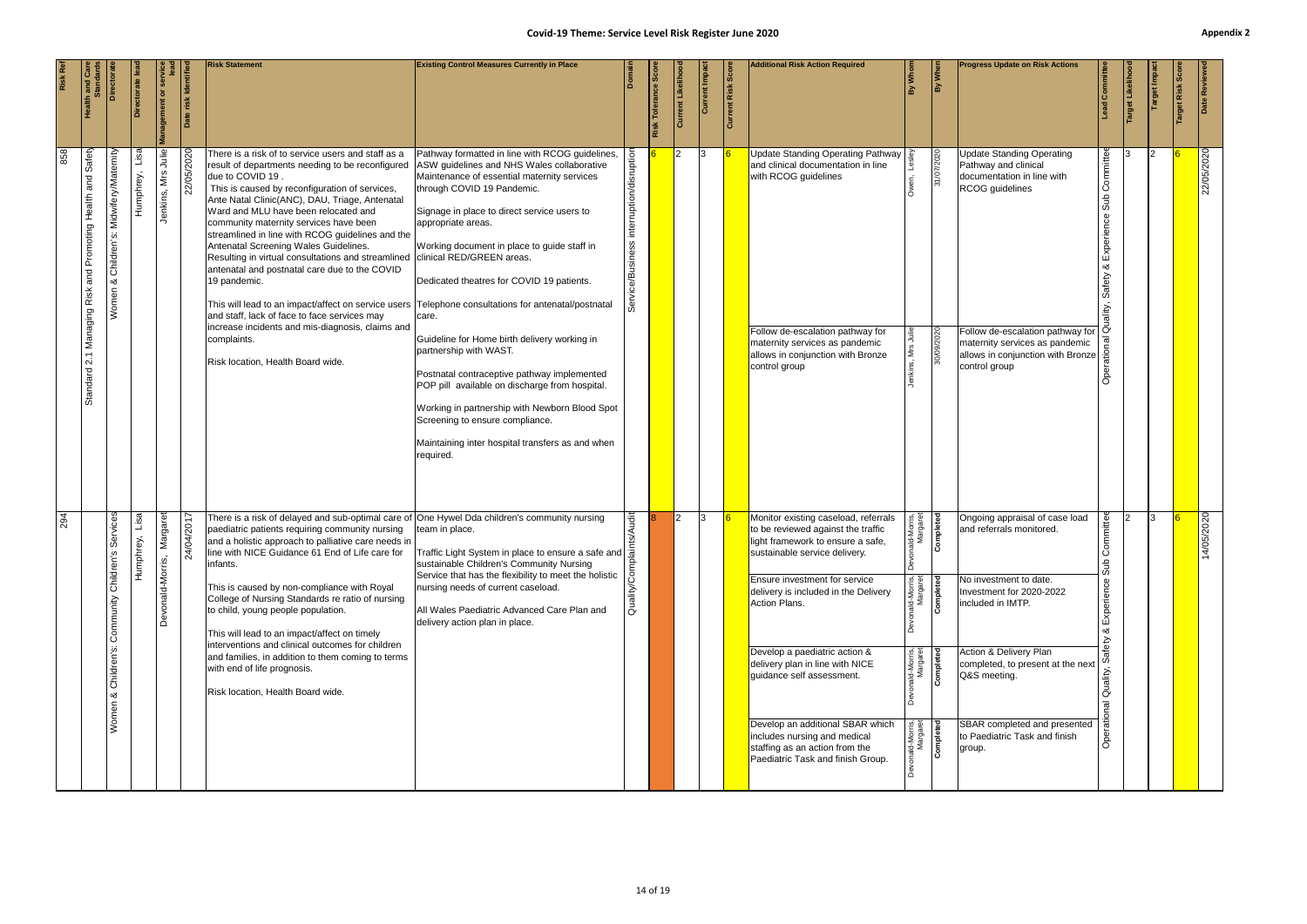|                | <b>Health and Care</b><br>Standards           | Directorat                           | Directorate le | anagement or servic | Date risk Identifie | <b>Risk Statement</b>                                                                                                                                                                                                                                                                                                                                                                                                                                                     | Covid-19 Theme: Service Level Risk Register June 2020<br><b>Existing Control Measures Currently in Place</b>                                                                                                                                                                                                                                                                     | Domair                           | Tolerance<br>Risk | Current Likelihoo | Current Impa | Current Risk Score | <b>Additional Risk Action Required</b>                                                                                                                                                                                                                                                                                | By Whom          | By When    | <b>Progress Update on Risk Actions</b>                                                                                                                                                                                                                                                                                                                                                                                                                                                                              | Lead Committee                 | Target Likeliho | Target Impact | Target Risk Sco | Appe<br>Date Reviewed |
|----------------|-----------------------------------------------|--------------------------------------|----------------|---------------------|---------------------|---------------------------------------------------------------------------------------------------------------------------------------------------------------------------------------------------------------------------------------------------------------------------------------------------------------------------------------------------------------------------------------------------------------------------------------------------------------------------|----------------------------------------------------------------------------------------------------------------------------------------------------------------------------------------------------------------------------------------------------------------------------------------------------------------------------------------------------------------------------------|----------------------------------|-------------------|-------------------|--------------|--------------------|-----------------------------------------------------------------------------------------------------------------------------------------------------------------------------------------------------------------------------------------------------------------------------------------------------------------------|------------------|------------|---------------------------------------------------------------------------------------------------------------------------------------------------------------------------------------------------------------------------------------------------------------------------------------------------------------------------------------------------------------------------------------------------------------------------------------------------------------------------------------------------------------------|--------------------------------|-----------------|---------------|-----------------|-----------------------|
|                |                                               |                                      |                |                     |                     |                                                                                                                                                                                                                                                                                                                                                                                                                                                                           |                                                                                                                                                                                                                                                                                                                                                                                  |                                  |                   |                   |              |                    | Team review of case management,<br>working practices, and the acuity<br>across each patch to ensure quality<br>and safety, and equitable distribution<br>of staff<br>of staff.                                                                                                                                        |                  | Completed  | perceived increased demand on<br>the Carmarthenshire area.<br>Following case load review,<br>redistribution of staff across<br>Carmarthenshire and<br>Pembrokeshire.                                                                                                                                                                                                                                                                                                                                                |                                |                 |               |                 |                       |
|                |                                               |                                      |                |                     |                     |                                                                                                                                                                                                                                                                                                                                                                                                                                                                           |                                                                                                                                                                                                                                                                                                                                                                                  |                                  |                   |                   |              |                    | As a result of COVID 19, re:<br>attached Business Continuity Action<br>Plan, Covid-19 Continency guidance<br>version 4, SBAR on-call 01/04/20<br>and SBAR on-call V3 01/05/20<br>submitted via email to Human<br>Resource Bronze meeting.                                                                             | Devonald-Morris, | 30/06/2020 | 08/04/20: Business Continuity<br>Action Plan, Covid-19<br>Continency guidance version 4,<br>SBAR on-call 01/04/20 submitted<br>on 08/04/20 via email to the<br><b>Bonze command Community</b><br>Group. SBAR on-call 01/04/20<br>agreed in principle but when<br>submitted to Gold command<br>request was put on hold until<br>assurance had been received<br>from HR.<br>13/05/20 Microsoft Team<br>meeting with the Children's<br>Community Nursing staff to<br>review current practices in light<br>of COVID-19. |                                |                 |               |                 |                       |
| $\frac{5}{15}$ | Managing Risk and Promoting Health and Safety | Knowledge<br>MD: Medical Education & | John<br>Evans, | Jayne<br>Noble,     | 23/05/2016          | There is a risk of service provision impacted if<br>Junior Doctor posts are removed.<br>This is caused by the failure to deliver the GMC<br>Standards for training and failing to deliver the<br>specialty curriculum.<br>This will lead to an impact/affect on the Health<br>Boards ability to recruit or retain medical staff due Clinical Skills/Simulation Faculty to be organised<br>to poor training resources and facilities.<br>Risk location, Health Board wide. | Review of physical space to deliver clinical<br>skills/simulation and review of Educators across<br>the Health Board. Review to be complete by end<br>of February 2018<br>of February 2018.<br>Clinical Skills Hub set up, first meeting held on<br>11th Jan.<br>first meeting to be held by March 2018.<br>Monitor Educational Contract adherence.<br>Work with College Tutors. | interruption<br>Service/Business |                   |                   | 13           |                    | Lack of physical space to delivery<br>clinical skills/simulation in BGH.<br>Review Clinical Skills Educators in<br>PPH.<br>T&FG to be organised to review<br>resources for Clinical Skills across<br>the Health Board.<br>Highlight lack of space in the L&KS<br>Service (Library and Knowledge<br>Services) for GGH. | Iğ               | Completed  | Collaborative review teaching<br>rooms in BGH awaited, progress<br>reliant on other Services.<br>Clinical Skills/Faculty sub group,<br>Clinical Skills Hub working to<br>collate all equipment and<br>personnel.                                                                                                                                                                                                                                                                                                    | ്ള്<br>ssur<br>Perf<br>య<br>Ρg |                 |               |                 | 12/12/2019            |
|                | Standard 2.1                                  |                                      |                |                     |                     |                                                                                                                                                                                                                                                                                                                                                                                                                                                                           | Monitor education contract components through<br>the ECAS system for all Specialties from August<br>2017.<br>Raise issues early if any deterioration.                                                                                                                                                                                                                            |                                  |                   |                   |              |                    | Monitor educational contract,<br>adopting 'live' system from the<br>Wales Deanery.                                                                                                                                                                                                                                    | Jayne<br>Noble,  | Completed  | Deanery to continue monitoring<br>educational contracts and<br>provide Health Board with<br>exception reports from August<br>2017 through to July 2018.                                                                                                                                                                                                                                                                                                                                                             | People,                        |                 |               |                 |                       |
|                |                                               |                                      |                |                     |                     |                                                                                                                                                                                                                                                                                                                                                                                                                                                                           |                                                                                                                                                                                                                                                                                                                                                                                  |                                  |                   |                   |              |                    | Work with College Tutors if<br>deterioration occurs.                                                                                                                                                                                                                                                                  | Jayne            | Completed  | Implement reporting system for<br>College Tutors through the<br>Medical Education Board.                                                                                                                                                                                                                                                                                                                                                                                                                            |                                |                 |               |                 |                       |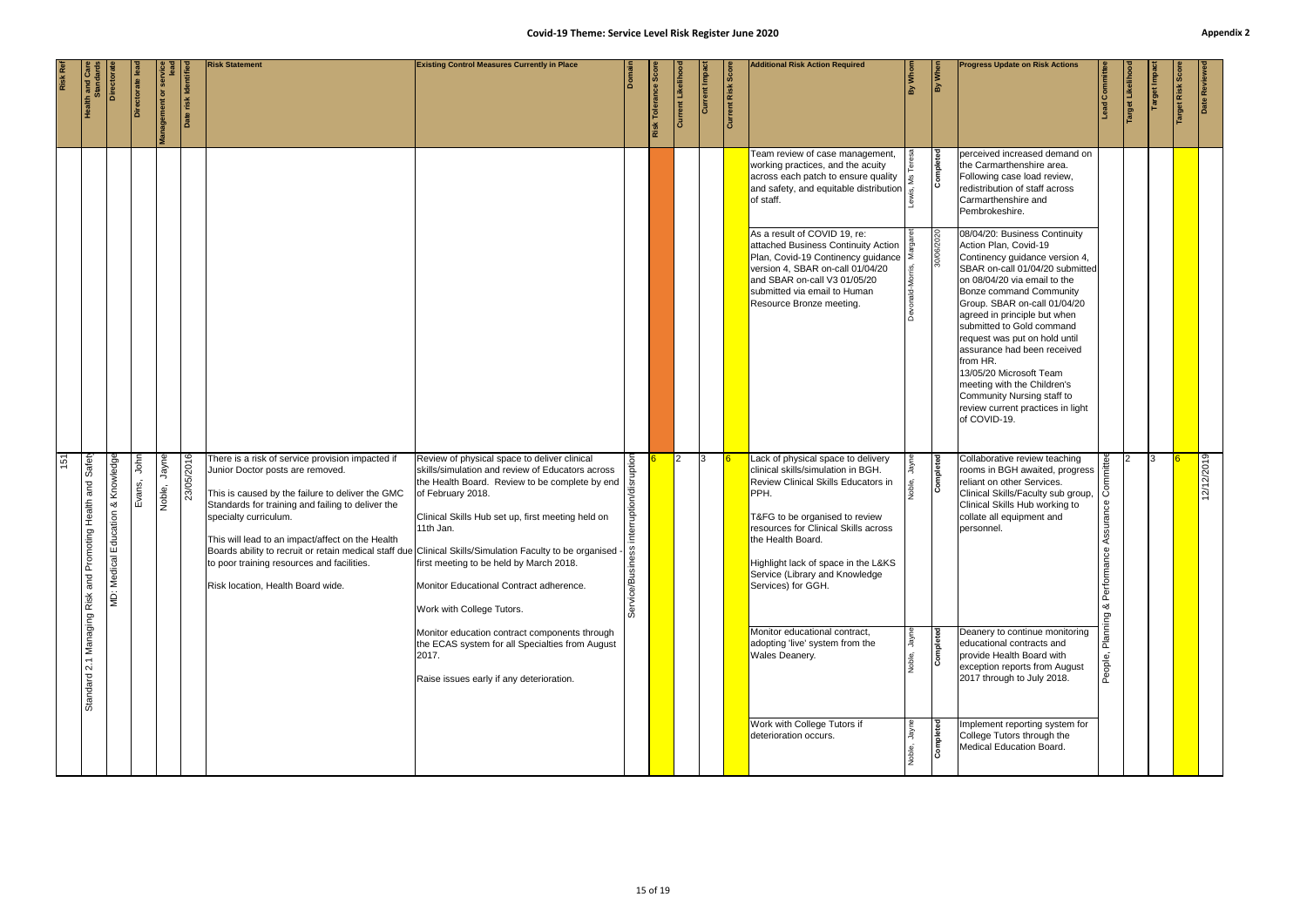|                 |                                                      |                 |                                                |                     |                       | Covid-19 Theme: Service Level Risk Register June 2020 |        |                     |                          |               |                           |                                                                                                                                                                                                                                              |                 |                  |                                                                                                                                         |                       |                  |               |                 | Appe          |
|-----------------|------------------------------------------------------|-----------------|------------------------------------------------|---------------------|-----------------------|-------------------------------------------------------|--------|---------------------|--------------------------|---------------|---------------------------|----------------------------------------------------------------------------------------------------------------------------------------------------------------------------------------------------------------------------------------------|-----------------|------------------|-----------------------------------------------------------------------------------------------------------------------------------------|-----------------------|------------------|---------------|-----------------|---------------|
| <b>Risk Ref</b> | <b>Health and Care<br/>Standards<br/>Directorate</b> | Directorate lea | Management or service<br>Management or service | Date risk Identifie | <b>Risk Statement</b> | <b>Existing Control Measures Currently in Place</b>   | Domain | Risk Tolerance Scor | <b>Current Likelihoo</b> | Current Impac | <b>Current Risk Score</b> | <b>Additional Risk Action Required</b>                                                                                                                                                                                                       | By Whom         | By When          | <b>Progress Update on Risk Actions</b>                                                                                                  | <b>Lead Committee</b> | Target Likelihoo | Target Impact | Target Risk Sco | Date Reviewed |
|                 |                                                      |                 |                                                |                     |                       |                                                       |        |                     |                          |               |                           | Deanery Exception report tool<br>(ECERT) available from September<br>2018, replacing ECAS. Trainees<br>encouraged to report exceptions<br>when they cannot fulfil the Education<br>Contract due to service pressures,<br>etc.                | λğ              | <b>Completed</b> | Trainees encouraged to use<br>ECERT to provide early warning<br>that training is not being met.                                         |                       |                  |               |                 |               |
|                 |                                                      |                 |                                                |                     |                       |                                                       |        |                     |                          |               |                           | Recruit clinical skills trainers for<br>introduction of Internal Medicine<br>Training Programme on PPH, GGH<br>and WGH sites.                                                                                                                | Noble,          | 31/07/2019       | Clinical Skills Faculty to be set<br>up, with Hywel Board lead in<br>place ongoing.                                                     |                       |                  |               |                 |               |
|                 |                                                      |                 |                                                |                     |                       |                                                       |        |                     |                          |               |                           | Ensure that Teaching clinics are in<br>place for IMT in GGH, PPH and<br>WGH.                                                                                                                                                                 | Jayne<br>Noble, | 7/2019<br>31/07  | Difficulties attending Regional<br>Study Days due to service<br>pressure in WGH. Raising with<br>Service to ensure IMTs are<br>released |                       |                  |               |                 |               |
|                 |                                                      |                 |                                                |                     |                       |                                                       |        |                     |                          |               |                           | COVID distancing rules require<br>delivering teaching in different ways $\frac{1}{3}$<br>to fulfil curriculum requirements.<br>Working with College Tutors and<br>Foundation Programme Directors to<br>explore ways to overcome difficulties |                 | 08/05/2020       | Working closely with HEIW,<br>Specialty Schools and<br>Foundation School to find<br>solutions                                           |                       |                  |               |                 |               |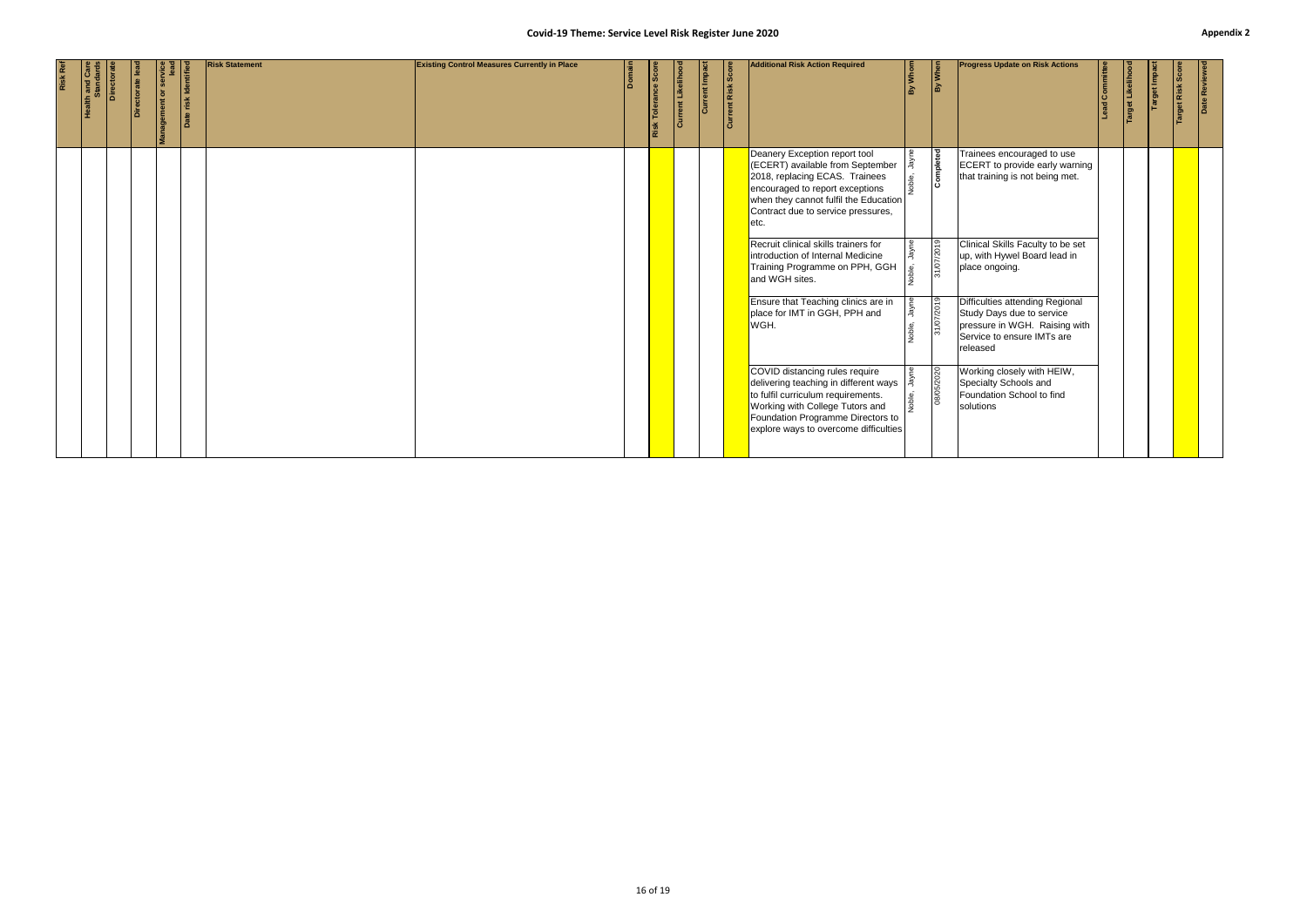|                                                     | 14/05/2020                                                                                                                                                                                                                                                                                                                                                                                                                                                                                                                                                                                                                                                                                                                                                                                                                                             |                     |
|-----------------------------------------------------|--------------------------------------------------------------------------------------------------------------------------------------------------------------------------------------------------------------------------------------------------------------------------------------------------------------------------------------------------------------------------------------------------------------------------------------------------------------------------------------------------------------------------------------------------------------------------------------------------------------------------------------------------------------------------------------------------------------------------------------------------------------------------------------------------------------------------------------------------------|---------------------|
| Date Reviewe<br>Risk                                |                                                                                                                                                                                                                                                                                                                                                                                                                                                                                                                                                                                                                                                                                                                                                                                                                                                        |                     |
| arget Impa                                          | 13                                                                                                                                                                                                                                                                                                                                                                                                                                                                                                                                                                                                                                                                                                                                                                                                                                                     |                     |
| Target Likeli                                       |                                                                                                                                                                                                                                                                                                                                                                                                                                                                                                                                                                                                                                                                                                                                                                                                                                                        |                     |
| ad Committee                                        | Committee<br>dns<br>Experience<br>య<br>Safety<br>Quality,<br>Operational                                                                                                                                                                                                                                                                                                                                                                                                                                                                                                                                                                                                                                                                                                                                                                               |                     |
| <b>Progress Update on Risk Actions</b>              | Instruction from Executive board<br>to fund 0.6<br>Directorate unable to further<br>progress within available<br>funding. Issue of 1.0 WTE<br>highlighted via IMTP proposals.<br>PDSN bank is being used to<br>support nursing services.<br>Local management<br>arrangements in place and<br>review for periods of leave.<br>Recruited 0.8 WTE to 1.0 WTE<br>post, commencement date end<br>July 2018. 0.2 WTE vacancy<br>currently funding bank hours.<br>0.8 WTE PDSN increased to<br>0.91WTE and 0.6 WTE<br>increased to 0.69 WTE. PDSN<br>bank not being used as current<br>establishment filled.<br>Maternity leave cover being fully<br>funded from vacant posts agreed<br>- cost neutral. Waiting for<br>Resourcing to authorise vacancy<br>on TRAC to progress with<br>appointing a suitable<br>practitioner.<br>Appointed but due to COVID-19 | secondment delayed. |
| By When                                             | Completed<br>Completed<br>Completed<br>Completed                                                                                                                                                                                                                                                                                                                                                                                                                                                                                                                                                                                                                                                                                                                                                                                                       |                     |
| By Whom                                             | Margar<br>Margar                                                                                                                                                                                                                                                                                                                                                                                                                                                                                                                                                                                                                                                                                                                                                                                                                                       |                     |
| <b>Additional Risk Action Required</b>              | Dietetic service to progress<br>recruitment of additional Dietetic<br>time via IMTP plans.<br>Senior Nurse Community Paediatrics<br>to undertake further assessment of<br>Paediatric Diabetes Specialist<br>Nurse(PDSN) Workforce.<br>Identify appropriate funding to<br>support PDSN bank staff.<br>Develop a local management<br>arrangement between paediatric<br>ward staff and PDSN.<br>Cover required for maternity leave<br>from March 2020.                                                                                                                                                                                                                                                                                                                                                                                                    |                     |
| <b>Current Risk Score</b>                           |                                                                                                                                                                                                                                                                                                                                                                                                                                                                                                                                                                                                                                                                                                                                                                                                                                                        |                     |
| Current Impact                                      | 13                                                                                                                                                                                                                                                                                                                                                                                                                                                                                                                                                                                                                                                                                                                                                                                                                                                     |                     |
| <b>Current Likeliho</b>                             | I2.                                                                                                                                                                                                                                                                                                                                                                                                                                                                                                                                                                                                                                                                                                                                                                                                                                                    |                     |
| Risk Tolerance Scor                                 |                                                                                                                                                                                                                                                                                                                                                                                                                                                                                                                                                                                                                                                                                                                                                                                                                                                        |                     |
|                                                     | Public<br>$\overline{\circ}$<br>Staff<br>Patient,<br>Safety                                                                                                                                                                                                                                                                                                                                                                                                                                                                                                                                                                                                                                                                                                                                                                                            |                     |
| <b>Existing Control Measures Currently in Place</b> | across the Health Board to maximise availability<br>of current resource to each county.<br>Paediatric team prioritise patient access and<br>reviews according to known clinical priority.                                                                                                                                                                                                                                                                                                                                                                                                                                                                                                                                                                                                                                                              |                     |
| <b>Risk Statement</b>                               | There is a risk of delayed and sub-optimal care of Paediatric Diabetes nurse capacity combined<br>paediatric diabetic patients as a result of current<br>non-compliance with Diabetes Peer Review<br>standards, including pschology support.<br>This is caused by insufficient staff funding.<br>Paediatric Dietetic time is managed by County<br>teams.<br>This will lead to an impact/affect on the timing of<br>patient reviews and advice resulting in the<br>subsequent risk of increased long-term diabetes-<br>related morbidity and mortality, with deteriorating<br>HbA1c.<br>Risk location, Health Board wide.                                                                                                                                                                                                                               |                     |
| risk Identified<br>Date                             | 20/02/2015                                                                                                                                                                                                                                                                                                                                                                                                                                                                                                                                                                                                                                                                                                                                                                                                                                             |                     |
| ৯                                                   | Margaret<br>Devonald-Morris,                                                                                                                                                                                                                                                                                                                                                                                                                                                                                                                                                                                                                                                                                                                                                                                                                           |                     |
| Directorate lead                                    | $\frac{1}{2}$<br>Humphrey,                                                                                                                                                                                                                                                                                                                                                                                                                                                                                                                                                                                                                                                                                                                                                                                                                             |                     |
| Directorat                                          | Children's Services<br>Community<br>Women & Children's:                                                                                                                                                                                                                                                                                                                                                                                                                                                                                                                                                                                                                                                                                                                                                                                                |                     |
|                                                     |                                                                                                                                                                                                                                                                                                                                                                                                                                                                                                                                                                                                                                                                                                                                                                                                                                                        |                     |
| <b>Risk Ref</b>                                     | 278                                                                                                                                                                                                                                                                                                                                                                                                                                                                                                                                                                                                                                                                                                                                                                                                                                                    |                     |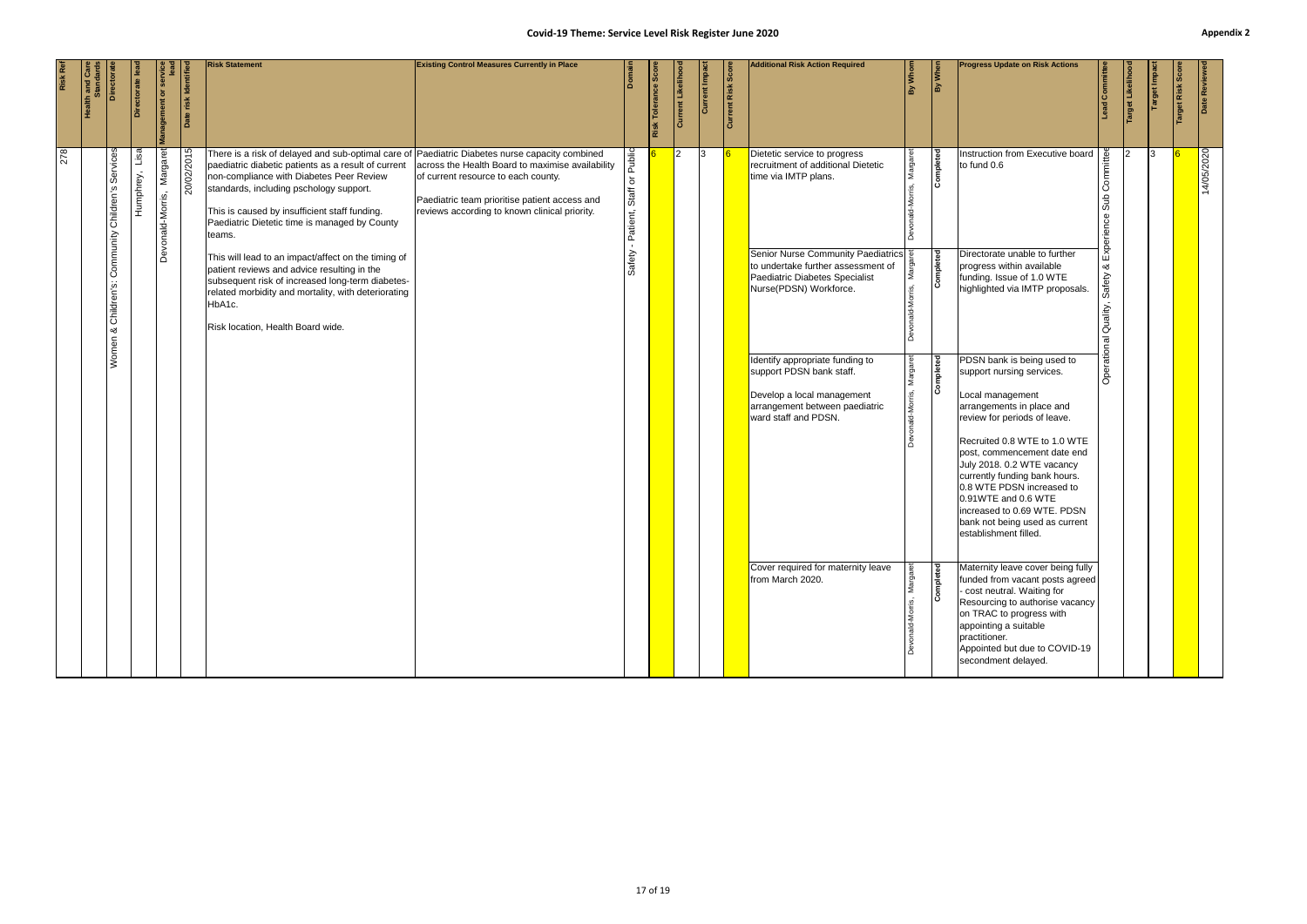| Humphrey, Lisa<br>Margaret<br>01/12/2017<br>Services<br>Children's                                                                                                                                                                     |  |  | There is a risk of delayed assessment and review Recruitment continues and employment of NHS<br>of community paediatric patients.<br>This is caused by long standing vacancies within<br>Consultant Community Paediatric Team and is<br>compounded by vacancies within supporting | locum staff.<br>Community paediatric referrals are triaged and<br>prioritised. | Public<br>$\overline{\sigma}$<br>Staff | $\overline{2}$ | $\overline{3}$ | reduction in service as detailed on<br>the attached Business Continuity<br>Action Plans (BCAP), version 1 and<br>version 2.<br>Combined medical and nursing<br>SBAR to be developed as an action<br>of the paediatric task and finish<br>group.                                                                                                                                                                                                                                                                                                                                                                                    |                                                                                                                      | 18/03/2020 31/12/2020<br>Completed | response to the Welsh<br>Government directive on social<br>isolation and the revision to<br>acute peadiatric service delivery.<br>Submission of BCAP via email to<br>the Community Bronze Group on<br>08/04/20.<br>SBAR submitted to COVID-19<br><b>ACUTE SERVICES BRONZE</b><br>MANAGEMENT MEETING on<br>3rd June 2020 to commence<br>Drive-thu clinics allowing blood<br>sampling for HbA1C to allow<br>monitoring and adjustments to<br>treatment.<br>SBAR completed reviewed at<br>Pediatric Task and Finish. | Committee<br>Sub                                                           | 2 | 14/02/2020 |
|----------------------------------------------------------------------------------------------------------------------------------------------------------------------------------------------------------------------------------------|--|--|-----------------------------------------------------------------------------------------------------------------------------------------------------------------------------------------------------------------------------------------------------------------------------------|--------------------------------------------------------------------------------|----------------------------------------|----------------|----------------|------------------------------------------------------------------------------------------------------------------------------------------------------------------------------------------------------------------------------------------------------------------------------------------------------------------------------------------------------------------------------------------------------------------------------------------------------------------------------------------------------------------------------------------------------------------------------------------------------------------------------------|----------------------------------------------------------------------------------------------------------------------|------------------------------------|-------------------------------------------------------------------------------------------------------------------------------------------------------------------------------------------------------------------------------------------------------------------------------------------------------------------------------------------------------------------------------------------------------------------------------------------------------------------------------------------------------------------|----------------------------------------------------------------------------|---|------------|
| Devonald-Morris,<br>middle grade team.<br>Community<br>This will lead to an impact/affect on on timeliness<br>of care and follow up review for patients.<br>Risk location, Health Board wide.<br>Children's:<br>య<br>$\subset$<br>Wome |  |  |                                                                                                                                                                                                                                                                                   | Existing job plans regularly reviewed.                                         | - Patient,<br>Safety                   |                |                | Development of an 'action plan' to<br>address the issues identified<br>following the Demand and Capacity<br>Review.<br>Active validation of waiting list for<br>new and follow-up appointments.<br>Review of service delivery in<br>response to Welsh Government<br>directive on COVID 19 and the<br>revision of acute paediatric services.<br><b>Business Continuity Action Plans</b><br>(BCAP) completed and sent via<br>email on 08/04/20 to the Bronze<br>Community Group and included the<br>following services, ADHD, Epilepsy,<br>Antipsychotic Medication, adoption,<br>Genetics, Paediatric Outreach<br>Oncology service. | nald-Morris,<br>Margaret<br>31/03/2020<br>31/03/2020<br><sup>nald-Morris,</sup><br>Margaret<br><b>Completed</b><br>å | 30/06/2020                         | Action Plan completed, further<br>work is ongoing to address the<br>issues.<br>On-going validation as part of<br>normal process.<br>14/05/20: attached BCAP to this<br>risk for ADHD, Epilepsy,<br>Antipsychotic Medication,<br>adoption, Genetics, Paediatric<br>Outreach Oncology service                                                                                                                                                                                                                       | Experience<br>∞ర<br>Safety<br>Quality,<br>$\overline{\sigma}$<br>Operation |   |            |